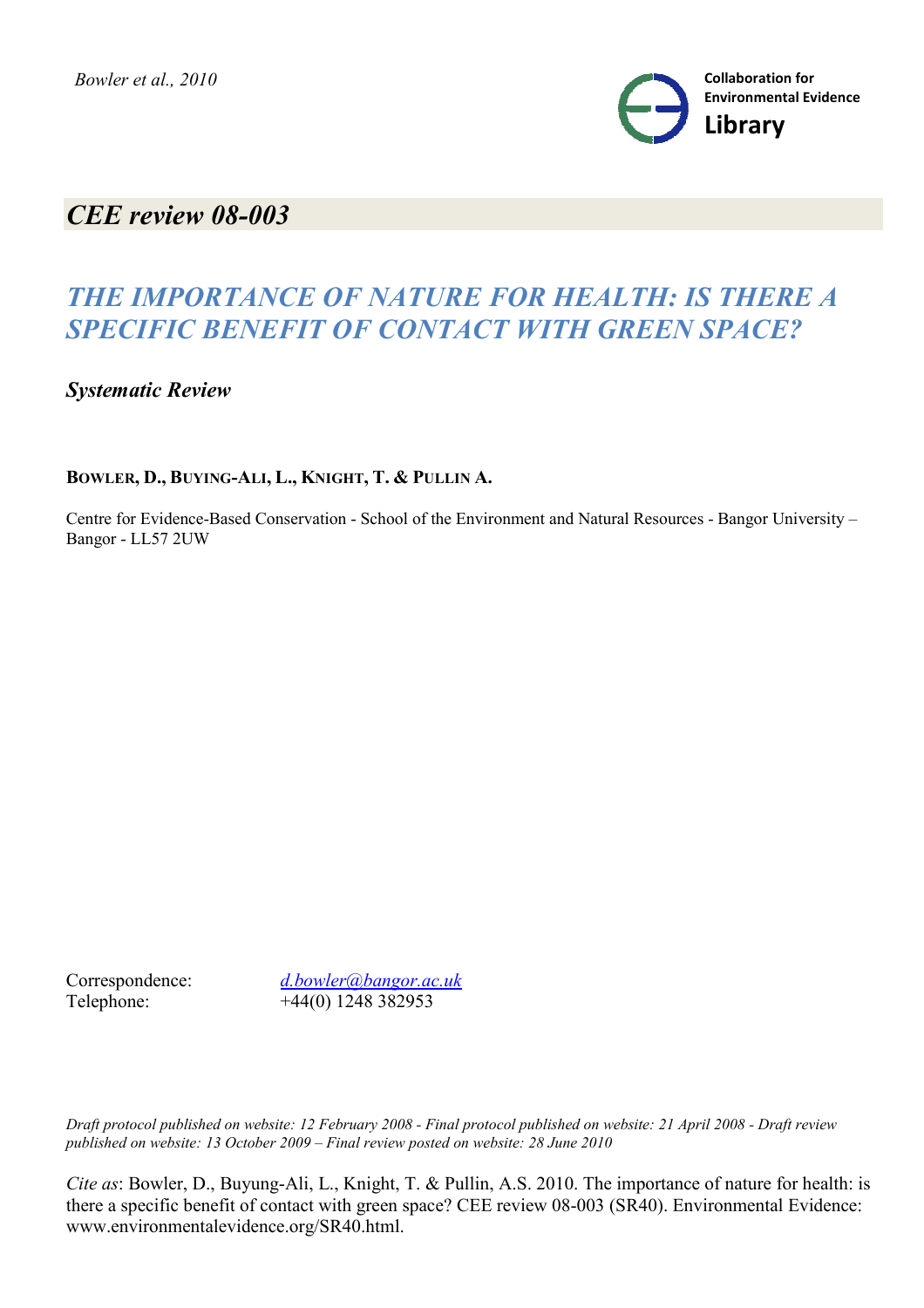| Appendix G: References and summary tables of included studies51 |  |
|-----------------------------------------------------------------|--|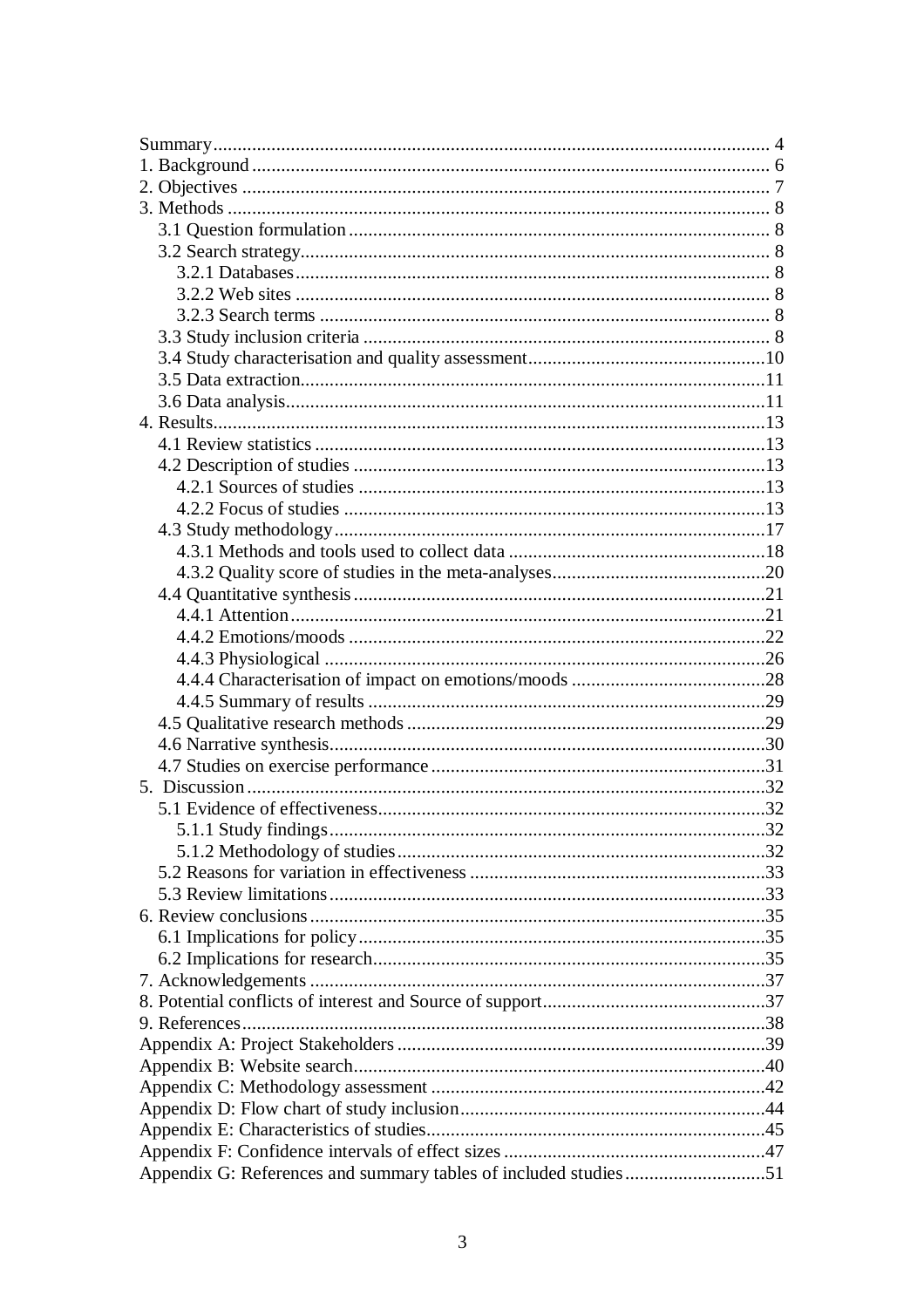## **Summary**

### **1. Background**

There is increasing interest in the potential role of the natural environment in human health and well-being. Natural environments could impact on health through a number of pathways, either acting directly on health and therefore having a specific benefit, or acting indirectly, for instance, by promoting health-enhancing behaviour such as participation in physical activity. Despite the discussion on this topic, the evidence for there being a specific and direct benefit from contact with the natural environment has not been systematically reviewed.

### **2. Objectives**

To address the question: how effective is direct accessing of natural environments in the promotion of health and well-being compared with other forms of 'exposure' to the natural environment or with accessing 'synthetic' environments?

### **3. Methods**

We searched for literature in relevant databases, websites of specialist organisations, internet search engines, and references from bibliographies. Predefined inclusion criteria were applied to each article in order to identify the subset relevant for the review. For an article to be included in the review it must have compared a health or well-being outcome following activity (passive or otherwise) in a natural environment with activity (passive or otherwise) in a synthetic environment and/or viewing a natural environment. 'Natural environment' was used in a broad sense to include any environment with green space. The methodology of studies included in the review was critically appraised and the most commonly measured health/well-being outcomes were synthesized with meta-analysis.

### **4. Main results**

Our broad search captured over 20,000 articles, however, after applying the inclusion criteria, only 28 studies were identified as relevant for the review. These studies mainly fell into two main pools: 1) studies comparing activity in the natural environment with an indoor environment or 2) studies comparing activity in the natural environment with an outdoor, built environment. Studies were diverse in terms of the types of participants and health/well-being outcomes measured. Most studies were short-term crossover trials and took measurements before and after exposure to the different environmental settings. Meta-analyses were conducted on several physiological parameters such as blood pressure, pulse and cortisol concentrations: these showed no evidence of an effect. There was also no evidence of a consistent effect on measures of attention or concentration. The most common outcome types measured were of mood/emotions, and based on these data, there was some evidence of a positive benefit on mood after a walk or run in a natural environment when compared to a different environment.

### **5. Conclusions**

There is some evidence that activity in a natural environment compared to a different environment can have a positive impact on mental well-being. However, this is primarily drawn from short-term tests on self-reported feelings such as 'anger/aggression', 'sadness/depression' and 'fatigue/tiredness'. The validity of these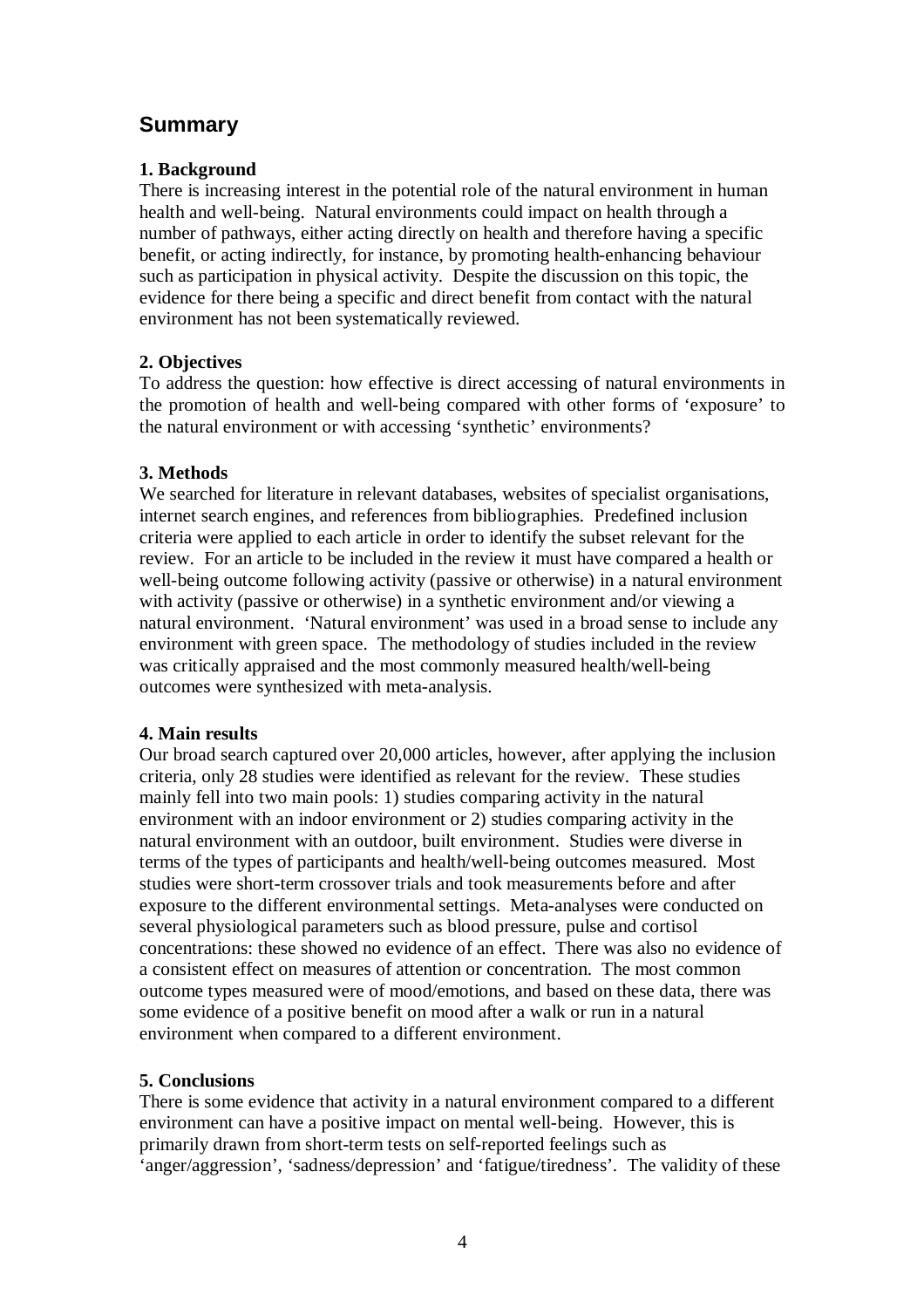psychological scores as measures of mental well-being is not clear. There is little evidence of an impact on physiological outcomes but this is limited by the low number of studies available which measured similar outcomes. There was insufficient data to allow comparison of differences types of exposure to nature. Clearly, a 'natural environment' has many components. It is likely that further investigation on this topic and the design of more appropriate studies would be aided by refining the hypotheses on how specifically nature might impact on health and which specific attributes are the most important. The evidence is suggestive that nature may be used within the context of public health promotion interventions but we require a more comprehensive evidence-base in order to make appropriate and effective use of natural resources.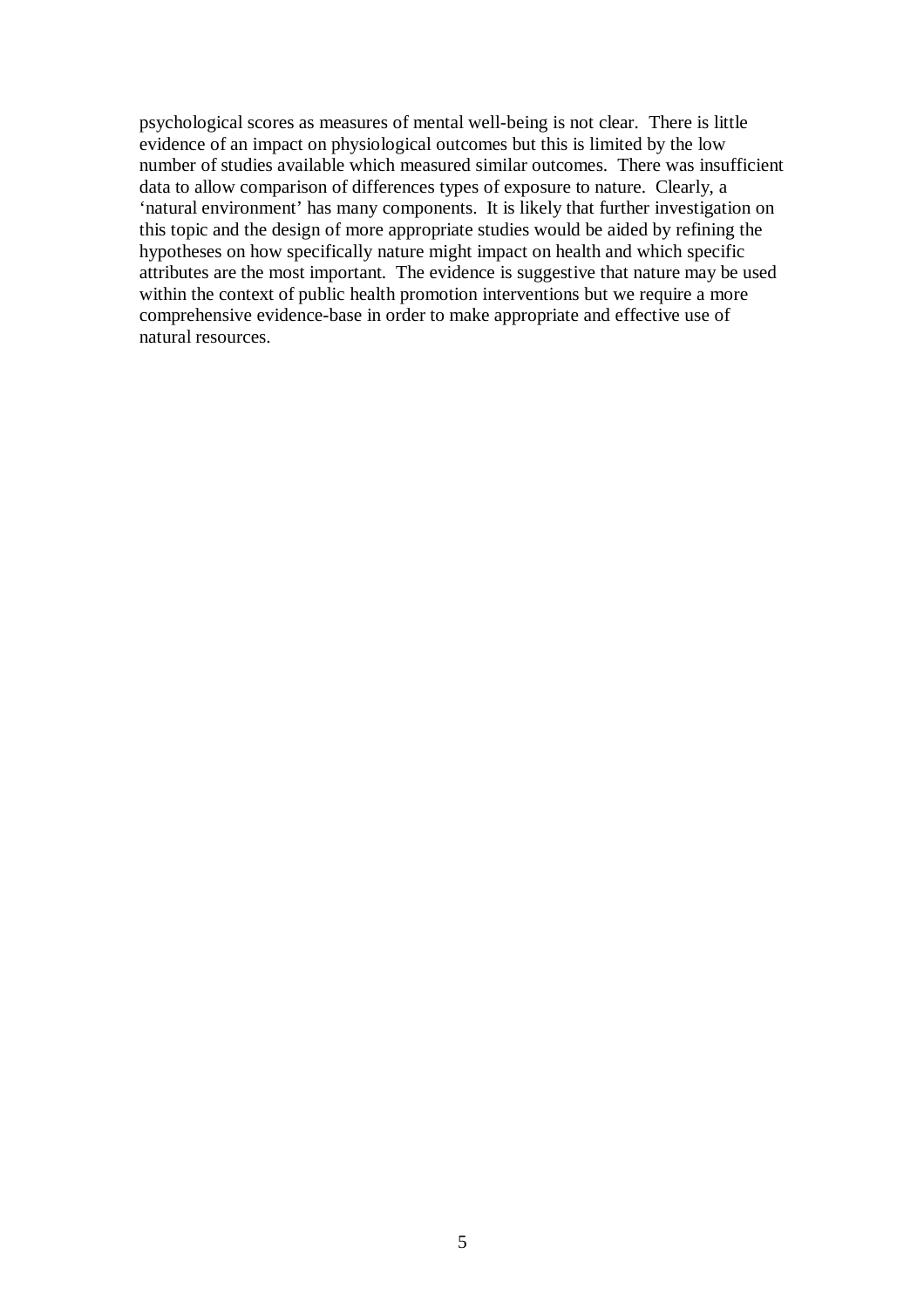## **1. Background**

The presence of a link between the natural environment and human health and wellbeing is of current interest to a number of organisations within the public health and environmental sectors. On the basis that this link does exist, several organisations have already invested resources in initiatives which use the natural environment in some way as a means of improving public health (e.g. British Trust for Conservation Volunteer's Green Gym; Parks Victoria's Graded Walks). The aim of such initiatives is not only to promote health but also to conserve biodiversity. Natural environments can be an attractive context for public health interventions by providing a free and accessible resource that can accommodate different sorts of activities. However, implementing these schemes can be costly and can mean resources are diverted from other activities: therefore it is important to ensure that there is a strong and scientifically sound evidence-base supporting them.

The literature on the links between the environment and health covers a wide range of issues from effects of nature on psychological health and well-being (RMNO, 2004; Bird, 2007) to the encouragement of exercise (Kaczynski and Henderson, 2007). A growing number of reviews have been produced that draw together the theory and evidence and offer conclusions on the importance of the environment for health. However, it is not clear how much the conclusions from these reviews reflect an objective and unbiased synthesis of the literature. Indeed, many explicitly start out with the assumption that there is a positive link and then discuss the ways in which the environment can promote health. Few reviews specifically address the effectiveness of particular interventions, which would be of particular use to decisionmakers.

Systematic review methodology is widely employed in medicine and public health as a way of synthesising the evidence for the effectiveness of a particular intervention (Sackett and Rosenberg 1995; Khan *et al*., 2003), but is only beginning to be recognised in environmental management (Pullin & Knight 2001, Pullin & Stewart 2006). These reviews differ from narrative reviews in a number of key ways. Essentially, the systematic review process comprises the setting of a clear and focused question which the review will address, a comprehensive search of the literature (both published and unpublished), transparent criteria for including studies captured by the search, critical appraisal of studies included in the review, and extraction and synthesis of data from included studies in order to address the review question (Khan *et al*., 2003; CRD, 2004). Each component of this methodology is important as it allows confidence to be placed in the findings of the review being both unbiased and based on the best evidence available. Systematic reviews of the effectiveness of the natural environment in promoting health and well-being could also inform policy or practice through highlighting an evidence gap.

The review question was formulated following consultation with a project stakeholder group through a workshop held in October 2007 together with email correspondence with others. A report on the outputs of this consultation process is available. Question formulation was further informed by an appraisal of literature reviews and other relevant reports on the topic of 'the natural environment and promotion of human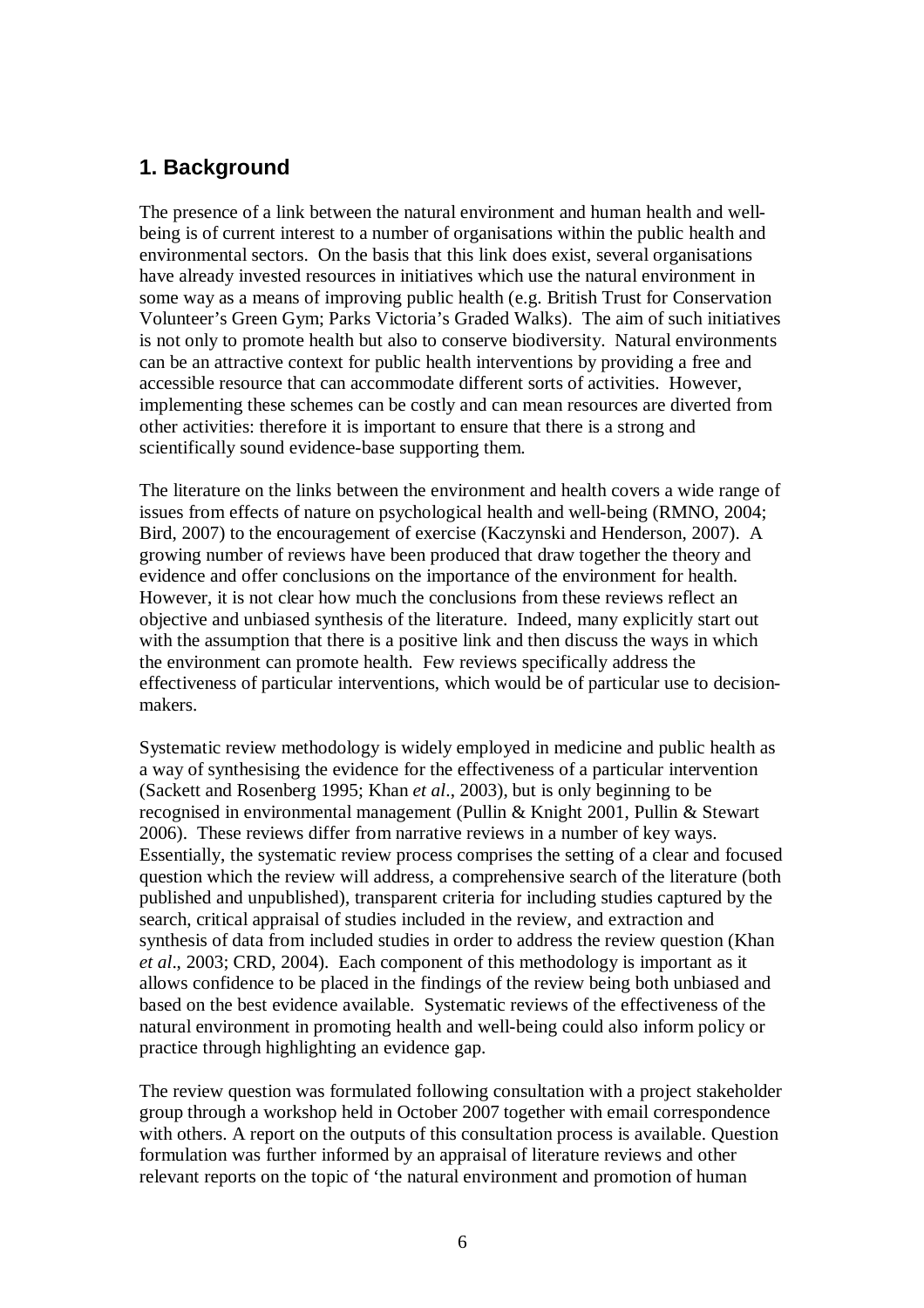health'. Stakeholders collectively identified 'effectiveness of measures to improve/increase access to natural environments in order to promote health and wellbeing' as a core question of importance to decision-makers. This breaks down into two sub-questions:

- 1a**:** How effective is direct accessing of natural environments in the promotion of health and well-being compared with other forms of 'exposure' to the natural environment or with accessing 'synthetic' environments?
- 1b: What is the effectiveness of interventions aimed at increasing access by people to natural environments?

Question 1a is the focus of this review. Natural environment' is used broadly to refer to all types of green space, many of which would more accurately be described as 'semi-natural', particularly in the UK context. However, we have used the looser term 'natural environment' as this has been the more widely used in the literature (this is further defined in section 3.3). 'Direct access' refers to direct contact with or physically being within the natural environment while 'other forms of exposure' include viewing nature through a window, in a picture or on a video. Essentially, this question addresses whether the benefits of green space vary with the type of exposure and whether there is an added benefit from exposure to the natural environment over and above an indoor or synthetic environment. Understanding the role that nature plays in health will be important in designing interventions that promote public health in the most efficient manner.

## **2. Objectives**

To address the question:

How effective is direct accessing of natural environments in the promotion of health and well-being compared with other forms of 'exposure' to the natural environment or with accessing 'synthetic' environments?

| <b>Subject</b> | <b>Intervention</b>          | Comparator                                                                                                              | <b>Outcome</b>                                |
|----------------|------------------------------|-------------------------------------------------------------------------------------------------------------------------|-----------------------------------------------|
| Human health   | Direct exposure to<br>nature | Indirect exposure<br>to any sort of<br>natural<br>environment or<br>exposure to an<br>urban or synthetic<br>environment | Measures of human<br>health or well-<br>being |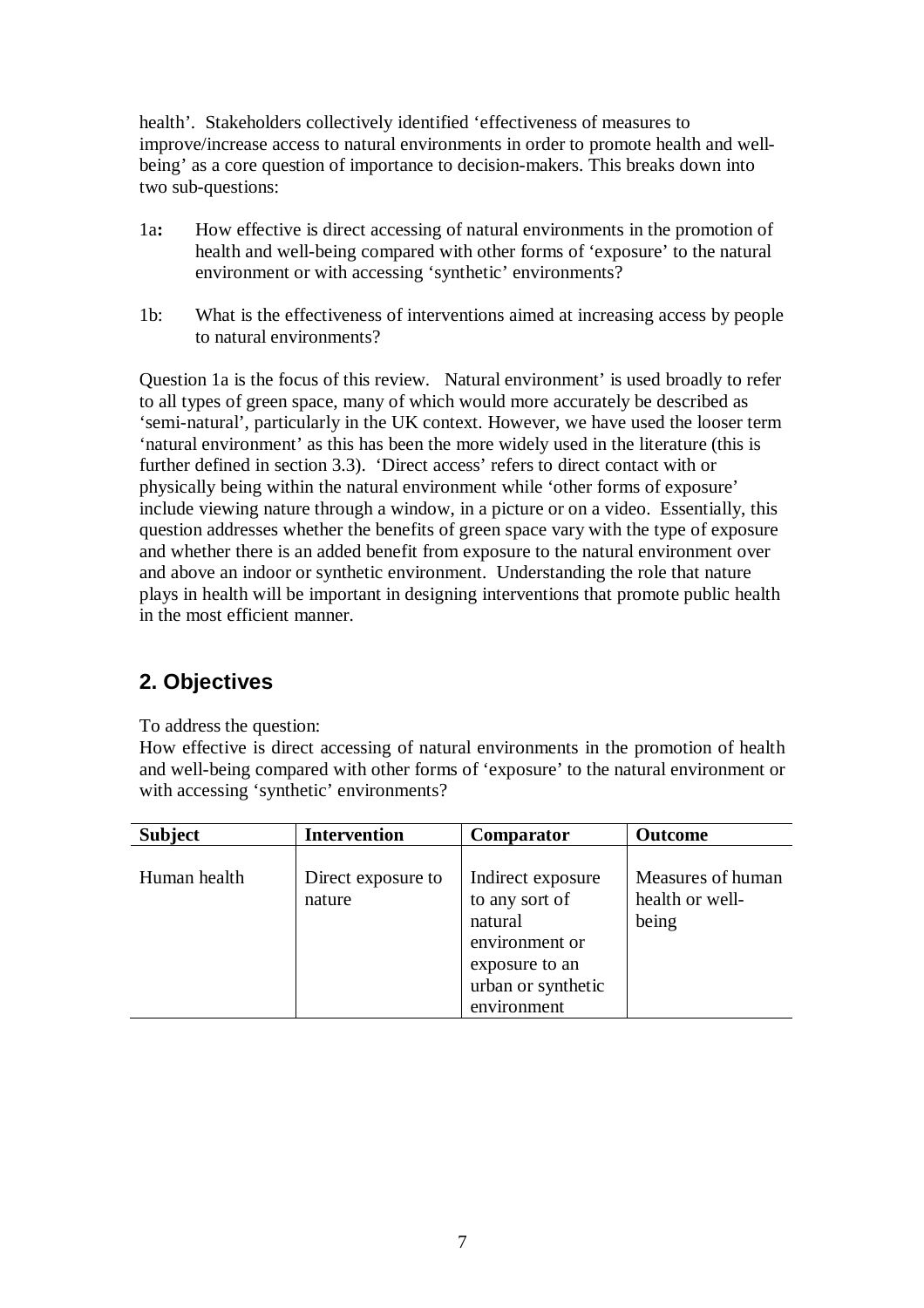## **3. Methods**

### **3.1 Question formulation**

The review question was formed in consultation with Natural England (a UK Government organisation). Stakeholders from various organisations (Appendix A) and subject experts acting as peer-reviewers were invited to comment on the proposed question and review protocol following the normal CEE consultation process.

## **3.2 Search strategy**

### *3.2.1 Databases*

Searching for relevant research data was conducted using a range of databases of different disciplines (environmental, ecological, public health) and document types (peer-reviewed, theses, grey literature) to ensure a comprehensive and, as much as possible, unbiased sample of the relevant literature was obtained. In each case, no time or document type restrictions were applied. The following databases were used: PubMed; EMBASE; CINAHL; PsycINFO; Web of Science (Science and Social science); SPORT Discus; ASSIA; HMIC- Data ; LILACS; UK National Research Register archives; TRIP database; UK National Library for Health ; Index to Theses Online; Directory of Open Access Journals; Economic and Social Data Service; Database of Promoting Health Effectiveness Reviews; Trials Register of Promoting Health Interventions; Cochrane Collaboration and Campbell Collaboration.

### *3.2.2 Web sites*

A general internet search was undertaken using the following web sites: www.google.com; www.dogpile.com and www.scirus.com, using combinations of the search terms. The first 50 hits were checked for relevance. A search of the websites of specialist organisations was also undertaken (listed in Appendix B).

### *3.2.3 Search terms*

Combinations of the following search terms (where \* denotes a wild card term) were used to search the databases and internet web sites. When appropriate, relevant Medical Subject Headings were also searched for within a database and also added to the search term list.

*Health terms*: Exerc\*, Physical activit\*, Walk\*, Health, Restorati\*, Recovery, Therap\*, Well-being, Wellbeing, Well being, Pyscholog\*, Quality of Life, Life satisfaction, Play, Social, Recreation, Self\*, Personal development, Child development, Happiness, Morale, Anxiety, Depression, Stress, Pain

*Environmental terms***:** Park, Parks, Green\*, Natural environment\*, Open space\*, Garden\*, Horticultur\*, Wilderness, Countryside, Outdoors, Nature, Biodiversity, Wood\*, Allotment\*, Forest\*

### **3.3 Study inclusion criteria**

For an article captured by our search to be relevant for the review it was required to meet all the following criteria i.e. to include a relevant subject, intervention, outcome and comparator as specified below: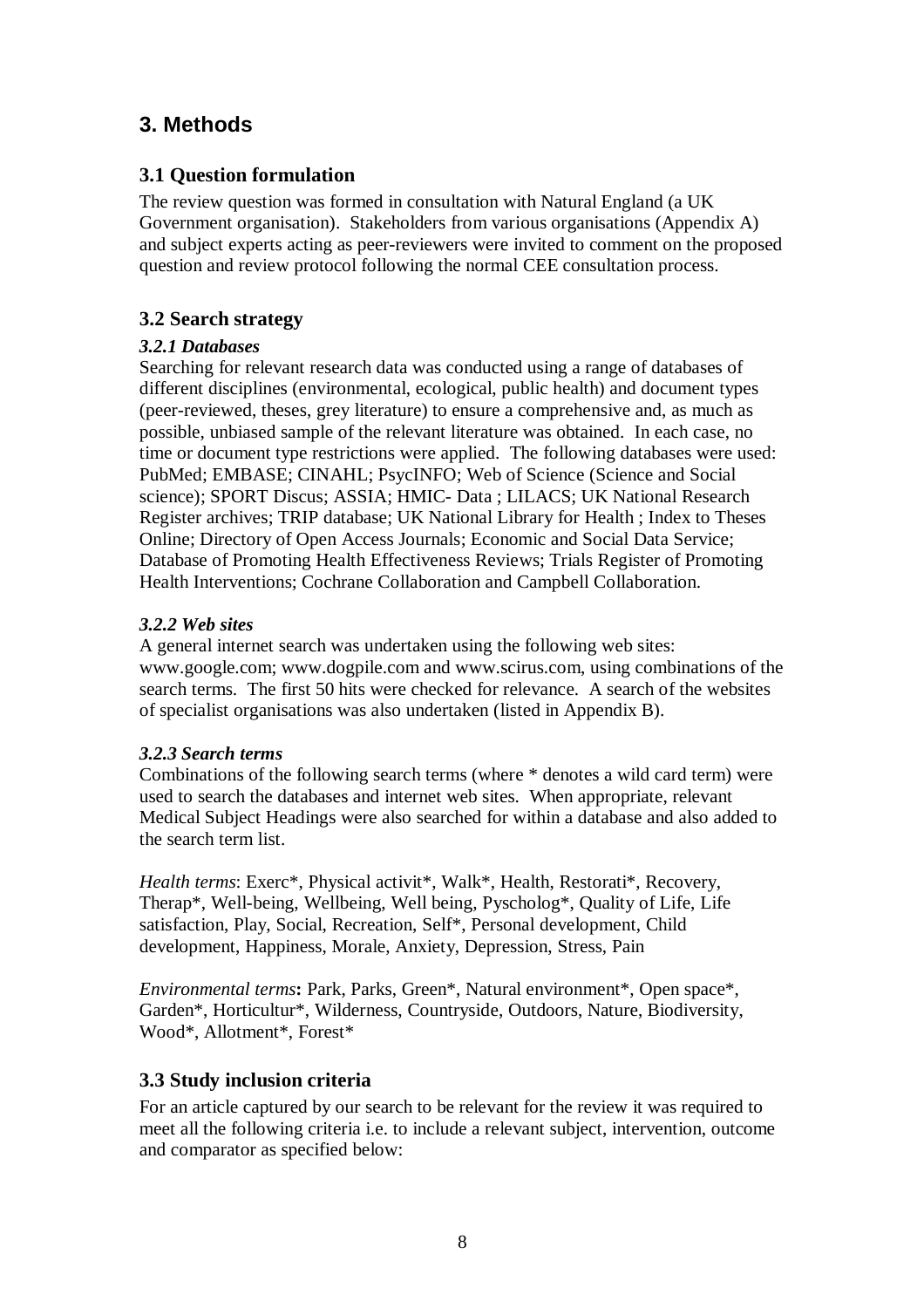**Relevant subject(s):** Human population(s) in any part of the world

**Types of intervention:** Previous studies have used a range of words to describe the environment e.g. green space, natural environment and the outdoors. Here, we employ the term 'natural environment' to encompass all types of 'green' outdoor, urban and rural environments from gardens, allotments and parks through to woodland, forests and so-called 'wilderness' while recognising that many of these environments may not be truly natural. In order to be inclusive, we also included environments such as university campuses that, based on author descriptions, appeared to be reasonably 'green'. Therefore 'natural environment' is used in a broad sense. The review does not include studies of the impacts of environmental hazards (such as air pollution), indoor plants or domestic pets. In addition, in this review, an intervention does not refer to policies or programmes which enable or encourage specific human behaviour. Instead, it refers broadly to a human action of choice, which may or may not be encouraged by a policy, and falls into one or more of the following categories:

- i. An activity involving direct interaction with the natural environment e.g. gardening
- ii. Physically being present in a form of natural environment e.g. hiking, sitting in a forest
- iii. Other forms of exposure to natural environments e.g. videos, pictures, views from windows
- iv. Physically being present or carrying out an activity in a non-natural, 'synthetic' environments e.g. any indoor environment activity such as exercising in a gym

**Types of comparator:** Some studies might compare health outcomes before and after activity in a natural environment; however this is not deemed sufficient to demonstrate a specific health benefit of nature as any effect could simply be due to participation in an activity. Thus, we only include studies that compare at least two types of interventions in order to ask whether there is any evidence that presence in, or activity within a natural environment, has a different effect than presence in, or activity within a different non-natural environment, or from other forms of exposure to nature. To note, based on this criteria we do not include studies which compare viewing pictures of nature with viewing pictures of urban or synthetic environments.

**Types of outcome:** Health and well-being has many components and so a broad range of measurable physical and mental health outcomes was included. We aimed to include relevant quantitative and qualitative data.

References captured from computerised databases were imported into an Endnote library and duplicates were removed. The above inclusion criteria were applied to each article in turn in order to identify the most relevant articles from those captured by the search. In the first instance, the inclusion criteria were applied to title only in order to efficiently remove clearly irrelevant citations. Articles remaining were then further filtered by viewing abstracts and then full text, to reach the final list of relevant articles. As web searches retrieved fewer documents and these could not be easily imported into Endnote, they were filtered initially on their title and abstract (or introduction section) and then inclusion criteria were applied again to the full text. Title and abstract inclusion criteria were applied by three reviewers (DB, LBA & TK)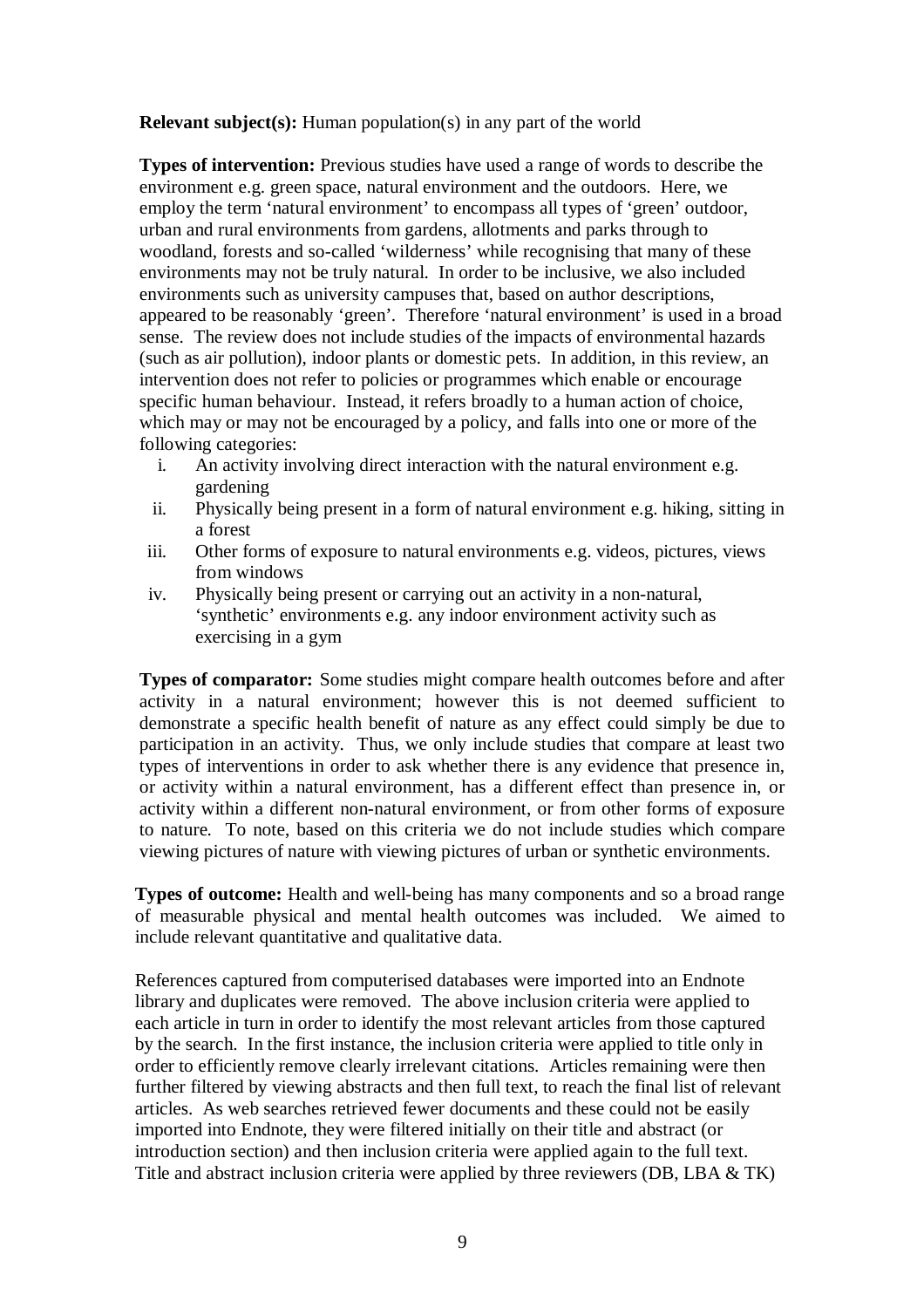with consultation in cases of uncertainty. Full text inclusion was repeated by two reviewers on all those identified as potentially relevant (DB & TK).

### **3.4 Study characterisation and quality assessment**

On all studies that met the above inclusion criteria, basic information was extracted from articles, which included details of the intervention, participants, type of data being measured, and the basic methodology used to collected data. A detailed quality checklist appropriate for studies (experimental or observational) was devised, guided by items from an available quality assessment tool (Thomas et al. 2004). This aimed to define and therefore standardise the extraction of the key aspects of study design, which covered elements of reporting quality, external validity (generalisability), internal validity of design and any factors that may affect the appropriateness of the study as a test of the effect of nature (described in full in Appendix C).

In order to generate an overall quality rating for the articles included in our quantitative synthesis, we identified six of these features as being most important. These were used to create a quality score based on the sum of criteria being met out of the six. These six criteria were:

1) Did the study identify its target population or give sufficient information on the types of individuals participating?

*This determines the extent to which the study findings can be placed in context of the type of participant.*

2) How did studies recruit participants?

'*Referred by a third party' was considered superior to 'self-referral' due to the possibility of self-selection bias, which affects the representativeness of the sample of the population.*

3) Was randomisation used to allocate participants to groups, or in the case of a crossover trial, to decide the order of treatments?

*This affects whether there were any systematic differences between participants of intervention and comparator groups.*

4) Were studies shown to be similar at base-line or were base-line differences accounted for in the analysis?

*This is important to be able to attribute measurable differences to the intervention.* 5) Was the method of collecting data described and likely to be reliable and valid? *This affects the confidence we can have in the results reflecting the intended measurement.*

6) Were there any other differences between intervention and comparator groups that might explain differences in the data being measured?

*If there were any differences between groups apart from environmental setting, this might explain any differences in the outcome rather than the effect of nature. Thus studies with evident differences between groups apart from environmental setting did not meet this criterion. However, it is important to note that failure to meet this criterion can reflect the specific hypothesis of study, for instance, if the study was interested in investigating effects of a different factor and not specifically the effect of nature.* 

The value of quality scores in systematic review and meta-analysis has been debated (Juni et al. 1991; Greenland 1994). The relative weighting of these criteria could be questioned and further criteria could also be considered important from alternative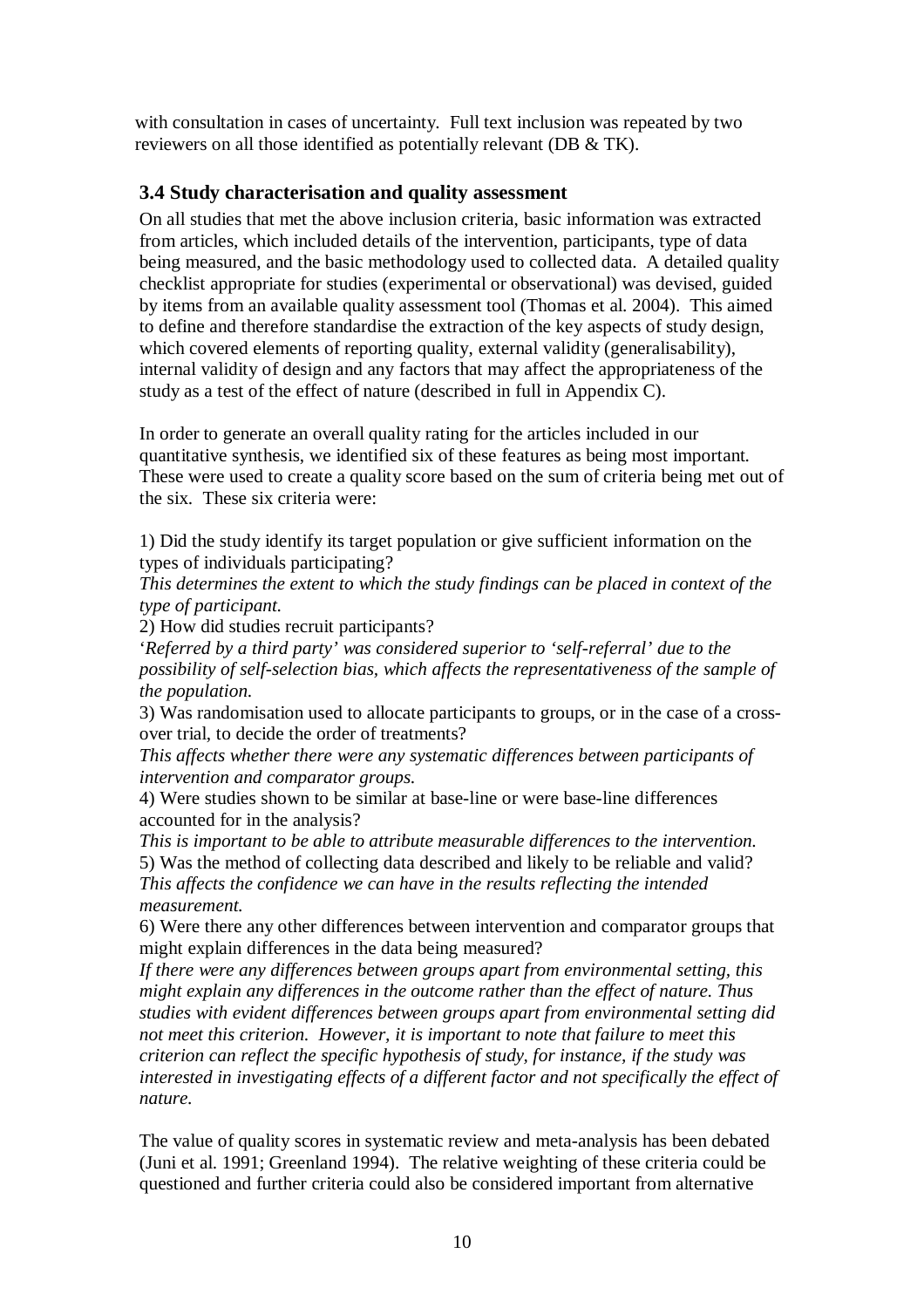perspectives. We recognise our quality score represents only a coarse attempt to appraise study methodology and investigate the implications of study methodology on study findings. A more detailed investigation of the impact of specific features of study quality rather than this 'overall quality' summary variable was not considered appropriate given the limited number of studies identified as relevant for the review.

### **3.5 Data extraction**

In all cases, studies either collected quantitative data or converted essentially qualitative data (on moods/emotions) to quantitative data through the use of scales/scores. Data on the health/well-being outcomes could usually be extracted from articles in the forms of means and standard deviations (or standard errors) either from their presentation in a table or from a figure within the article. If data were not available in the article, an attempt was made to contact the author for the relevant data. In order to ensure consistency in data extraction, we adhered to the following rules:

- $\Box$  In cases when individuals have been measured more than once after an activity, we extracted the values taken at a time closest to the end of the activity. This is for the sake of comparison with the remaining studies as most took measurements shortly following the activity.
- $\Box$  In cases when individuals have been measured more than once before an activity, we extracted the values taken when individuals were still in similar environments as this was deemed to provide the best base-line data.
- $\Box$  In cases when a study made more than one comparison, we focused on any comparators where the activity was more similar between environments, or at least there was some form activity rather than an inactive/control group (these were additional comparisons possible from: Hartig et al. 1991b; Harte & Eifert, 1995; Plante et al. 2006). However, some studies provided more than one relevant comparative data set for different reasons: firstly, if the authors investigated the effect of an additional factor (e.g. effect of a pre-treatment task versus no task) or secondly if the authors split the data by a subgroup (e.g. for male and female participants). In these cases, we extracted the disaggregated data set (i.e. multiple points per study).

Two articles also presented additional qualitative data, which are discussed in a later section (section 4.5).

### **3.6 Data analysis**

Our review included studies that measured a broad range of different outcomes, which could not simply be synthesised simultaneously. We chose a threshold value of four studies measuring the same outcome in order to decide whether to pursue a metaanalysis on a particular outcome. From the data available, the effect size that we could calculate was the standardised difference between the outcome after some form of activity in a natural environment versus some form of activity in a comparator environment (either 'outdoor built' or 'indoor'). All effect sizes were calculated using Hedges *g* and were corrected with the multiplication factor  $1-3/(4*(n_1+n_2)-9)$  where  $n_1$ and  $n_2$  is the sample size of groups 1 and 2 respectively to account for the known bias of this formula as a population estimator (Cooper and Hedges 1994).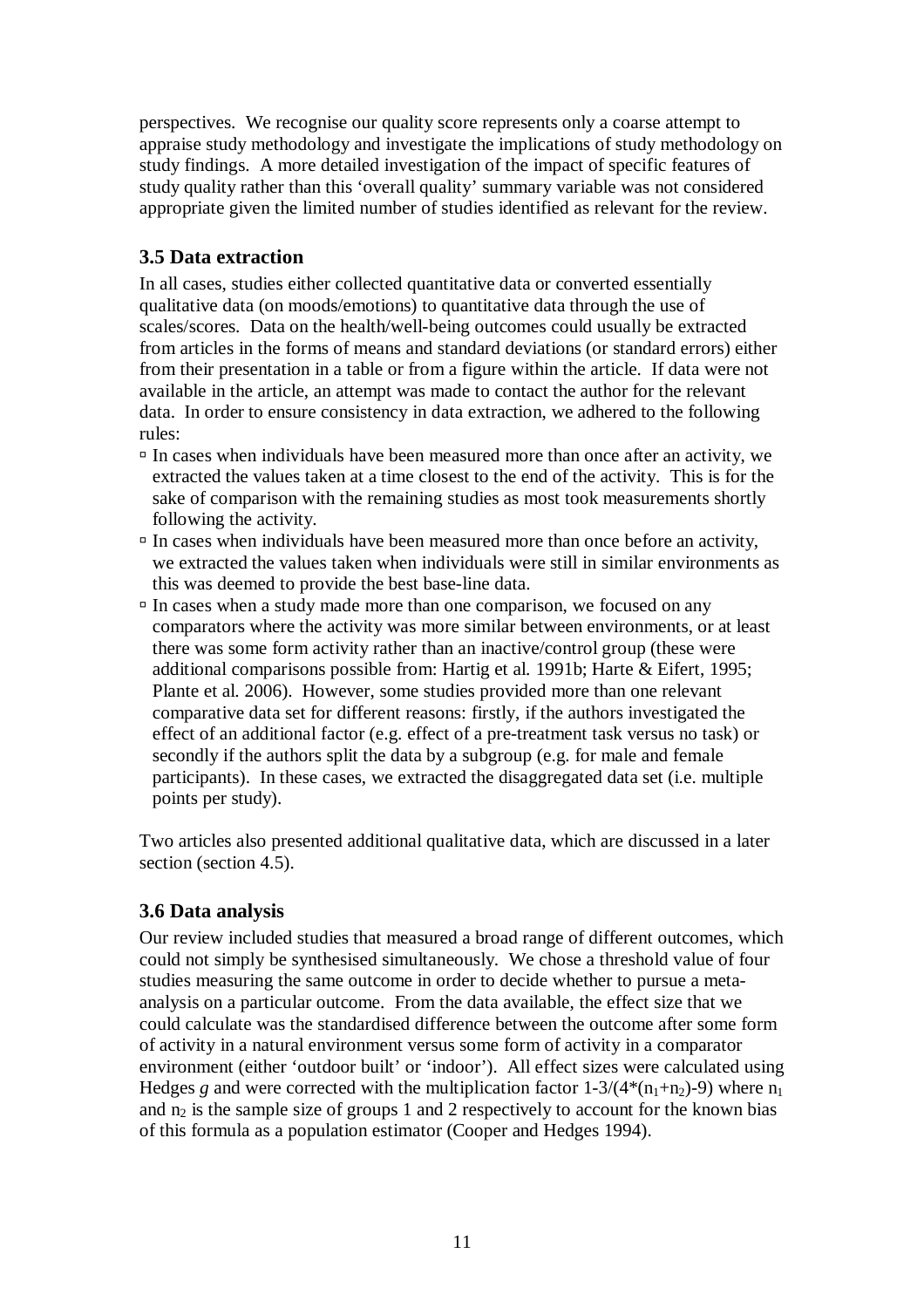In most cases, studies also presented data on the outcome before the test. Ideally, we could have calculated the effect size as a standardized mean gain score; however, no data were available to estimate the correlation between before and after points for individual participants, which is necessary for this calculation. Instead, we use these data to calculate a pretest effect size and tested the effect of adjusting the posttest effect size by this value accordingly to account for any differences between groups prior to exposure to the treatments. However, because participants were usually similar at base-line, similar pooled effect sizes were obtained using only the unadjusted posttest effect sizes. We present the statistics on unadjusted effect sizes and note when the adjustment affects the result (see Appendix F: Tables c and d for adjusted effect sizes and their confidence intervals).

We calculated the overall pooled effect size and its confidence interval as a weighted average based on a random effects model (weighting of each study by the inverse variance where the variance includes its effect size variance and between-study variance). Arguably fixed effects models could have been used when the heterogeneity test indicated an insignificant amount of between-study variance ('heterogeneity'), however, in these cases, similar results were obtained either way and so we proceeded with random effects models for all analyses. We identified statistically significant effects as those where the confidence interval of the effect size did not overlap zero. Heterogeneity was tested using the Q-statistic, which tests the hypothesis that all effect sizes have come from the same population i.e. that any differences between studies are only due to chance. We present the statistics and forest plots of the effect sizes based on the full data set (disaggregated data: i.e. more than one effect size per study when available) to illustrate variables that have been investigated within individual studies. However, we also repeated the analysis on the aggregated data (i.e. one effect size per study) to account for non-independence of data from the same study and also present this in the results section; similar results were obtained either way.

We were able to conduct several separate meta-analyses on different outcomes but due to the low number of studies within individual analyses, we limit our exploration of heterogeneity to specific cases as follows. When the assumption of homogeneity was rejected ( $p<0.05$ ), we used meta-regression to investigate any effects of the quality score or comparator type as a covariate. Both these analyses were conducted on the aggregated data set, as these variables only differed between and never within studies. These results should be interpreted cautiously given few studies could be included in each analysis. Publication bias was not formally assessed due to the low number of studies.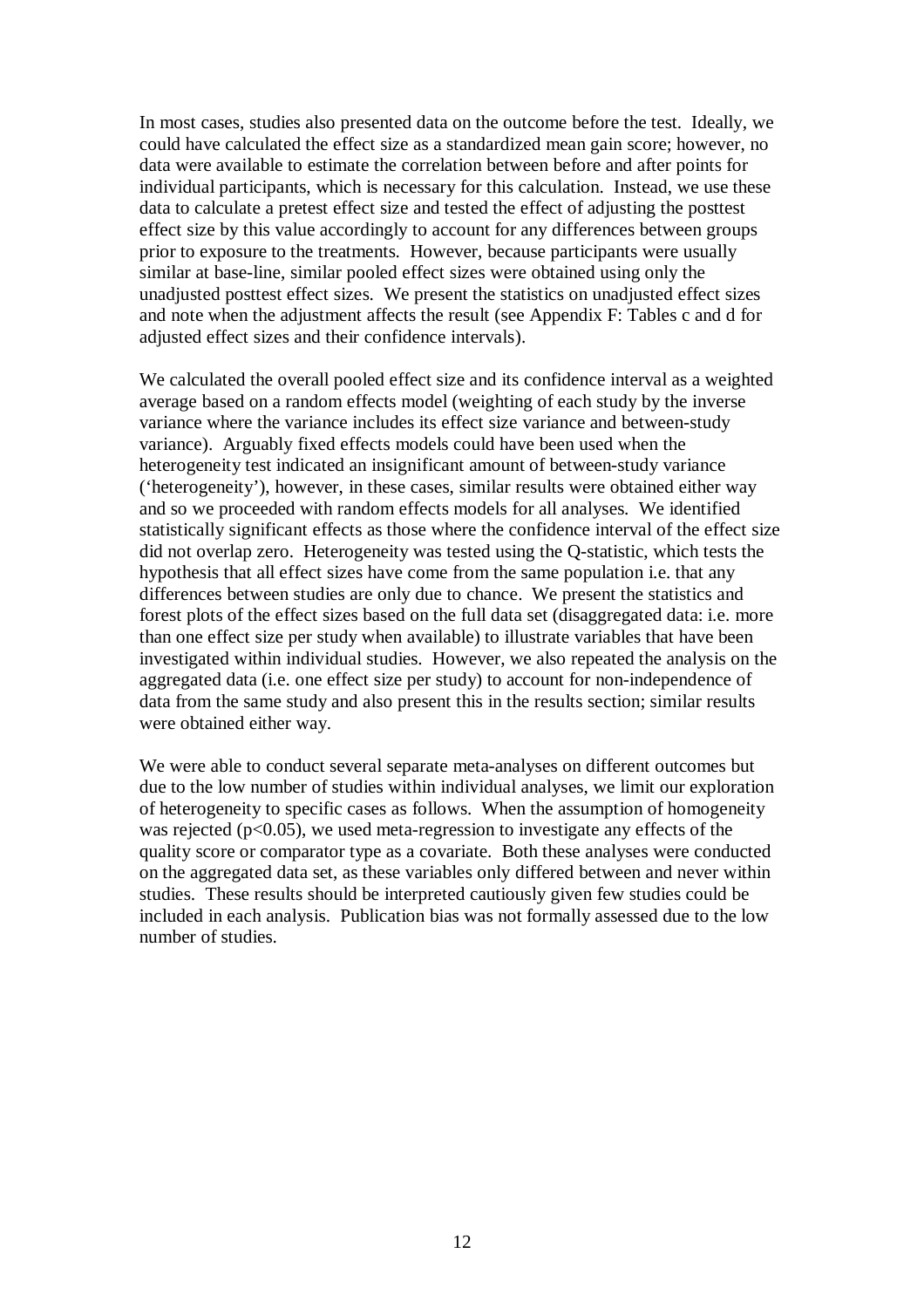## **4. Results**

### **4.1 Review statistics**

The electronic database search yielded a large number of articles (over 20,000), which is a reflection of the widespread discussion on nature and health. Many articles were removed based on title and/or abstract as the articles could be classed as either clearly irrelevant, more concerned with a more general discussion or were promotional material on health and activity in nature (see flow diagram in Appendix D). From the database search, 19 articles were identified as relevant after examination of their full text (one of these articles contained two studies). In addition, 8 additional articles were found during the web search and in the references of articles. Thus, 28 studies from 27 articles were included in the review. All other studies were excluded from the review because they failed to measure an aspect of health or wellbeing, did not investigate this after exposure to a natural environment and/or, most commonly, did not make a comparison with a non-natural environment.

### **4.2 Description of studies**

### *4.2.1 Sources of studies*

All articles identified as relevant at full text examination were published in peerreviewed journals except one report. All were written in the English except one in German and one in Polish.

### *4.2.2 Focus of studies*

### *a) Comparator*

Studies have been initially grouped into three 'pools'. Two pools were identified based on the specific type of comparison that was being made, which together comprised 23 studies. Pool one included twelve studies that compared a health or well-being outcome after activity in an outdoor green environment with after activity in an *outdoor built* environment (e.g. city, urban street, urban residential area). Pool two comprised thirteen studies that compared a health or well-being outcome after activity in an outdoor green environment with after activity in an *indoor* environment (usually a gym or a laboratory). Two studies were included in both pools as an attempt was made to compare similar activities in both comparisons (note section 3.5 on data extraction: for studies making more than one comparison, we focus on comparisons when the activity was more similar between environments).

There were an additional five studies (pool three) that could potentially be classified as making an indoor versus natural environment comparison. However this was not the aim of these studies and they were usually focused on comparing "exercise performance" in a laboratory test versus an outdoor test. The green element of the outdoor environment in these cases was generally not clear.

The following sections are based on the first two of these pools of studies. Articles in pool three are not discussed until a later session (section 4.7).

### *b) Participants*

A wide range of types of participants was used in the studies. The most common study participant was a college student (eight studies). Several studies also focused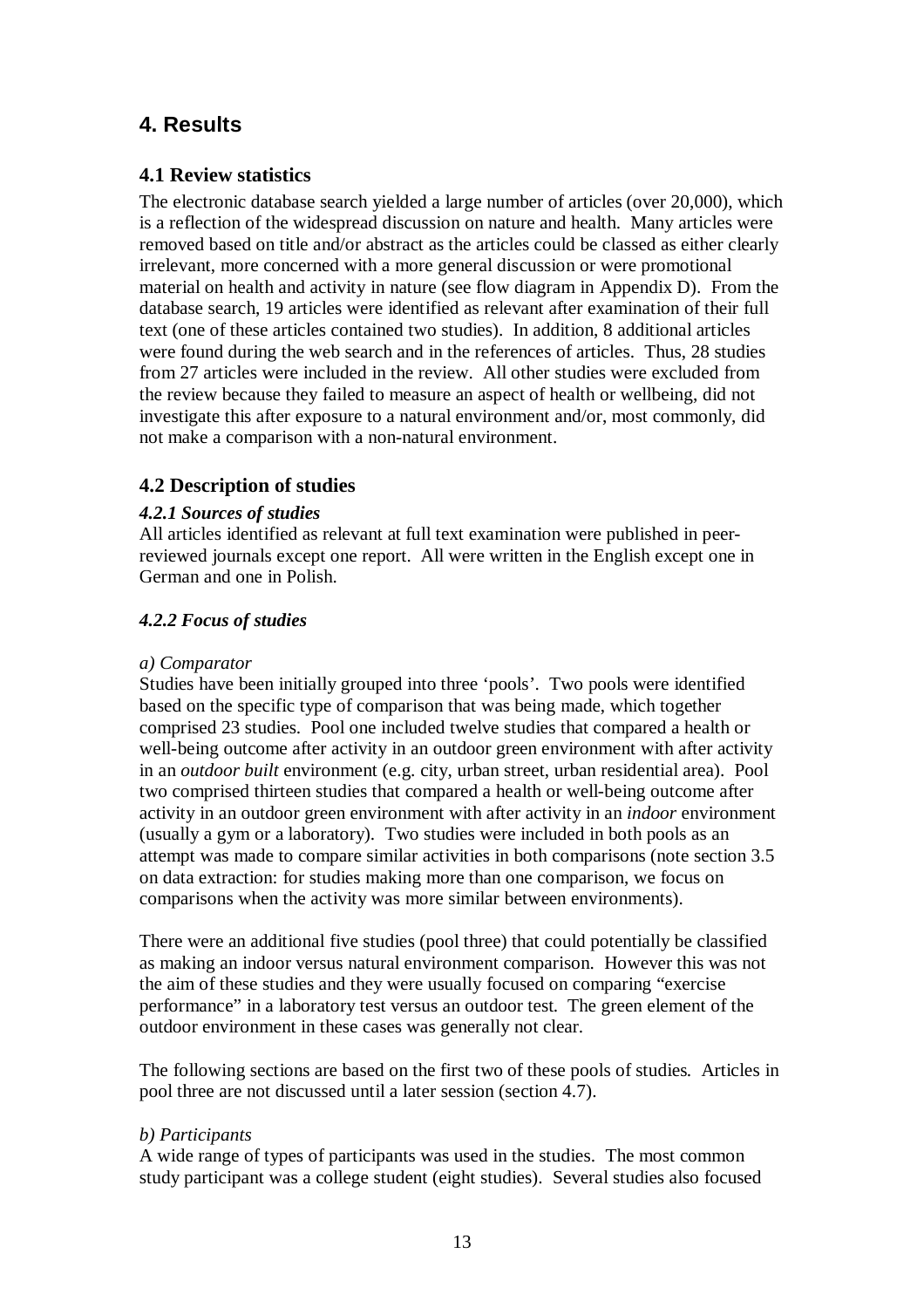on individuals of one sex (six used only males and three used only females). Physically active individuals such as regular runners or athletes were also reasonably common (six studies). A few studies focused on individuals with specific health conditions such as inactive adults at risk from cardiovascular disease; children with impaired vision; children with Attention Deficit Disorder /Attention Deficit Hyperactivity Disorder; adults with 'profound mental retardation' [author's term] or menopausal women (see tables in Appendix E).

#### *c) Outcomes*

The most common mental health/well-being outcome was some measure of an individual's mood or feelings (see Table 1). Fifteen of the 23 studies used at least one measure of a particular mood. Many measured more than one mood (e.g. revitalisation, anger, anxiety etc…) Investigation of effects on attention/concentration was also relatively common with five studies employing a formal test of concentration e.g. Digit Span test and two other studies using reports of children's AHDH symptoms from their parents. Impacts on physiological variables were usually on blood pressure or pulse (seven studies), or hormone levels (six studies: mostly salivary or urinary cortisol but included salivary amylase amongst others). Less common outcomes by one or two studies were investigation of effects on immune function (e.g. immunoglobin A concentration) and levels of physical activity, and 'others' included motor performance, social engagement, cerebral activity and sleeping hours.

| Type of outcome         | Green vs Urban | Green vs Indoor | Total no. studies |
|-------------------------|----------------|-----------------|-------------------|
| Emotions/Moods          |                |                 |                   |
| Attention/Concentration |                |                 |                   |
| Cardiovascular          |                |                 |                   |
| Hormonal                |                |                 |                   |
| Immune function         |                |                 |                   |
| Physical activity       |                |                 |                   |
| <b>Other</b>            |                |                 |                   |

**Table 1 The number of studies for each broad type of outcome, presented for each comparison and in total.**

### *d) Intervention*

To be included in the review, one environment in which the outcome was measured must have included some element of greenery/nature. This included a range of different types of environments. Six studies took measurements after an activity in a public park and three others after an activity in a nature reserve or 'wilderness' [author's term]. Five studies investigated activity which took place on a university campus, which, based on the authors' descriptions, appeared to be relatively green. One study investigated the effects of gardening in a garden and another, of 'forest kindergartens'. Four Japanese studies were interested in the activity known as 'forest air-bathing' ('*shrinrin-yoku'*) but little detail was given on the forest characteristics. As several studies were interested in an alternative hypothesis to the effect of nature, for instance, simply the effect of an outdoor environment, information on the nature of outdoor environment was not always detailed.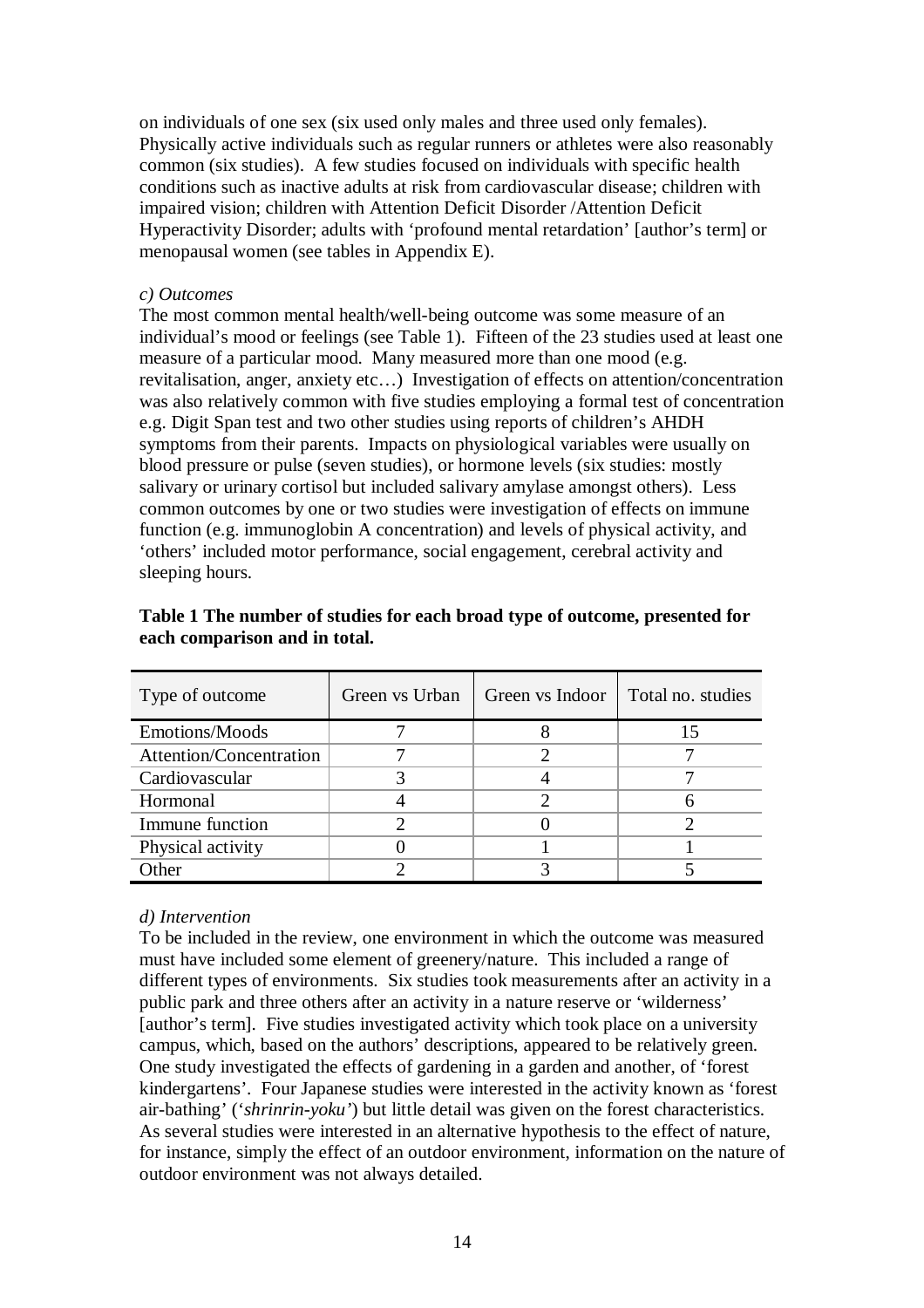In the majority of cases, at least one of the comparisons being made by a study was the same activity in both environments (outdoor built versus nature: 11 out of 12; indoor versus nature: nine out of 13). Most investigated walking (12 studies) or running (four studies). Exceptions to this were: wilderness backpacking trip versus non-wilderness vacation (various activities); outdoor walking versus leisure-centre based exercise; gardening versus yoga (with comparable amount of activity noted by the author); time spent outdoors versus within a Snoezelen room (multisensory room); attendance of forest versus regular kindergartens (similarity of normal activities not clear). However, even in these cases, there was some form of activity in each group and in any case, apart from two of these cases, these studies did not have appropriate outcomes/available data which permitted inclusion in a meta-analysis (the two cases were: pulse following yoga versus gardening in Telles & Srinivas, 1998; pulse/blood pressure following outdoor walking versus leisure-centre based activity in Isaacs et al. 2007).

In most cases, these studies investigated short-term exposure to each environment, with generally less than one hour in each environment (see Table 2).

| Table 2 The number of studies investigating different lengths of exposure to the |
|----------------------------------------------------------------------------------|
| environment, presented for each comparison and in total.                         |

| Time spent within the<br>environment | Green vs Urban | Green vs Indoor | Total no. studies |
|--------------------------------------|----------------|-----------------|-------------------|
| less than 1 hour                     |                |                 |                   |
| less than 1 day                      |                |                 |                   |
| less than $1$ week*                  |                |                 |                   |
| Greater than $1$ week*               |                |                 |                   |
| Not clear                            |                |                 |                   |

\* In these cases, time in the environment was not continuous but this duration reflects the period over which the repeated exposures occurred.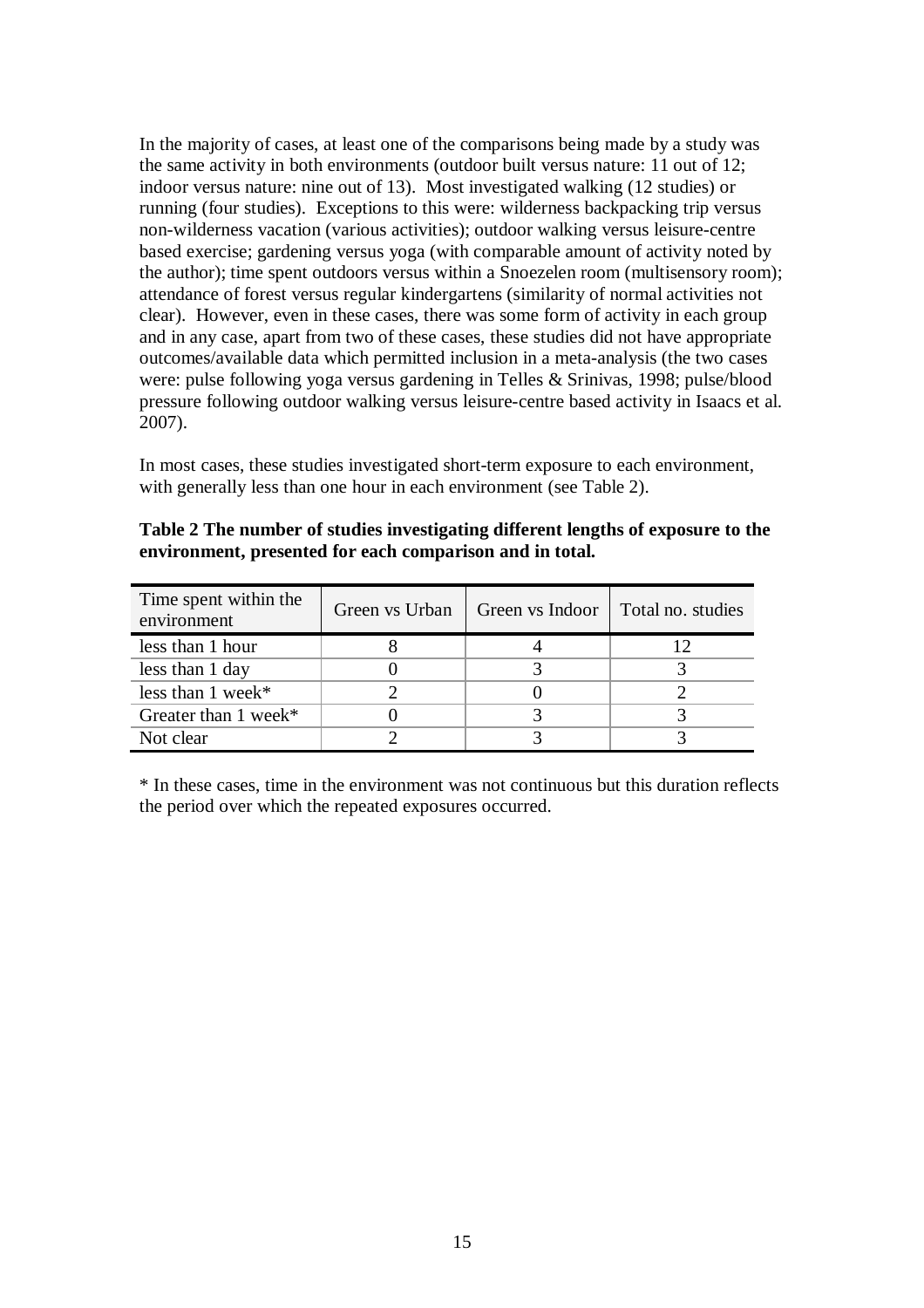| <b>Participants</b> | College students                | (8)  | Green space                                                                                                                     | Park                                                                   | (6)  |
|---------------------|---------------------------------|------|---------------------------------------------------------------------------------------------------------------------------------|------------------------------------------------------------------------|------|
|                     | Adult males only                | (6)  |                                                                                                                                 | University campus                                                      | (5)  |
|                     | Physically active adults        | (6)  |                                                                                                                                 | Forest <sup>*</sup>                                                    | (5)  |
|                     | Children (specific groups)      | (5)  |                                                                                                                                 | Nature reserve/wilderness                                              | (3)  |
|                     | Adult females only              | (3)  |                                                                                                                                 | Outdoors*                                                              | (3)  |
|                     | Adults with health conditions   | (2)  |                                                                                                                                 | Garden                                                                 | (1)  |
|                     | Other adult groups              | (2)  |                                                                                                                                 |                                                                        |      |
| <b>Outcomes</b>     | <b>Moods</b>                    | (15) | <b>Activity in</b>                                                                                                              |                                                                        | (12) |
|                     |                                 |      | green space                                                                                                                     | Walking                                                                |      |
|                     | Concentration                   | (7)  |                                                                                                                                 | Running                                                                | (4)  |
|                     | Cardiovascular                  | (7)  |                                                                                                                                 | <b>Mixed activities</b>                                                | (4)  |
|                     | <b>Hormones</b>                 | (6)  |                                                                                                                                 | Backpacking                                                            | (1)  |
|                     | Immune function                 | (2)  |                                                                                                                                 | Gardening                                                              | (1)  |
|                     | Physical activity               | (1)  |                                                                                                                                 | Passive activity only                                                  | (1)  |
|                     |                                 |      |                                                                                                                                 |                                                                        |      |
| <b>Methodology</b>  | Randomised controlled trial     | (6)  |                                                                                                                                 | <b>Figure 1</b> Summary of the different foci of the 23 studies in our |      |
|                     | Observational study             |      | review. The size of the text is a reflection of the number of studies<br>(5)                                                    |                                                                        |      |
|                     | Counterbalanced crossover trial |      | that meet the category; the number of studies is given in brackets.<br>(5)                                                      |                                                                        |      |
|                     | Randomised crossover trial      | (4)  | Appendix E shows the number of studies in each comparator<br>group. An asterisk is used to denote categories when either little |                                                                        |      |
|                     | Ordered crossover trial         | (3)  | or no description was given.                                                                                                    |                                                                        |      |

(3) or no description was given.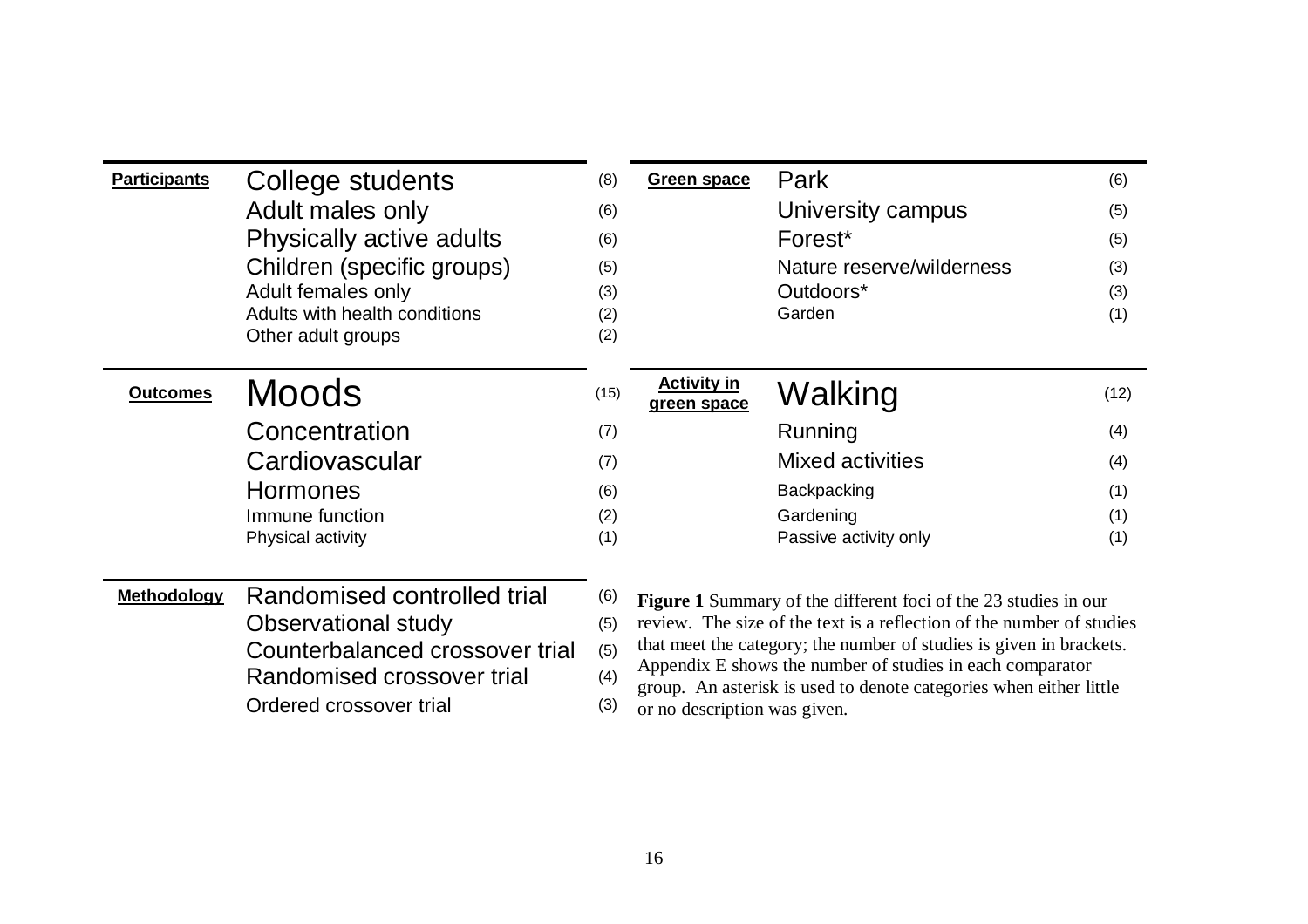### **4.3 Study methodology**

Figure 2 presents the number of studies out of the 23 studies that met each of the six main methodological quality criteria. Many studies described the individuals participating in their study (14 out of 23), usually in terms of their age, sex, health conditions and amount of previous activity. However, most recruited participants as volunteers rather than them being referred from a third party (four out of 23). Because of this self-selection, few studies could be deemed likely to be representative of their target population.

The basic design of most studies was a crossover design, which involved each participant being exposed to both environments. In four of these cases, individuals were randomised to decide the order of treatments received. Six other studies were randomised controlled trials. However, apart from one case, the method of randomisation was not described in any of these studies. In most cases, measurements were taken before and after exposure to the environment and therefore base-line data were available to assess pretest comparability (19 out of 23).

Most studies used standard tools to collect data; we discuss the validity of these data collection tools in the next section (section 4.3.1). Over half of the studies were not deemed to control for potentially confounding variables in their comparison of different environments, which could have affected any differences between environments observed. However, this arose from a number of different factors. In several cases, this was because all participants were exposed to the environments in the same order in a cross-over trial or because the studies were observational studies. However, in many other cases, this was because of the specific hypothesis of the experiment, which meant that additional features were present in one environment but not the other (e.g. listening to various stimuli through headphones/watching a video during the indoor walk only).



**Figure 2** The number of studies that were deemed to meet each of the six main methodological criteria during assessment of study quality (total number of studies  $= 23$ ).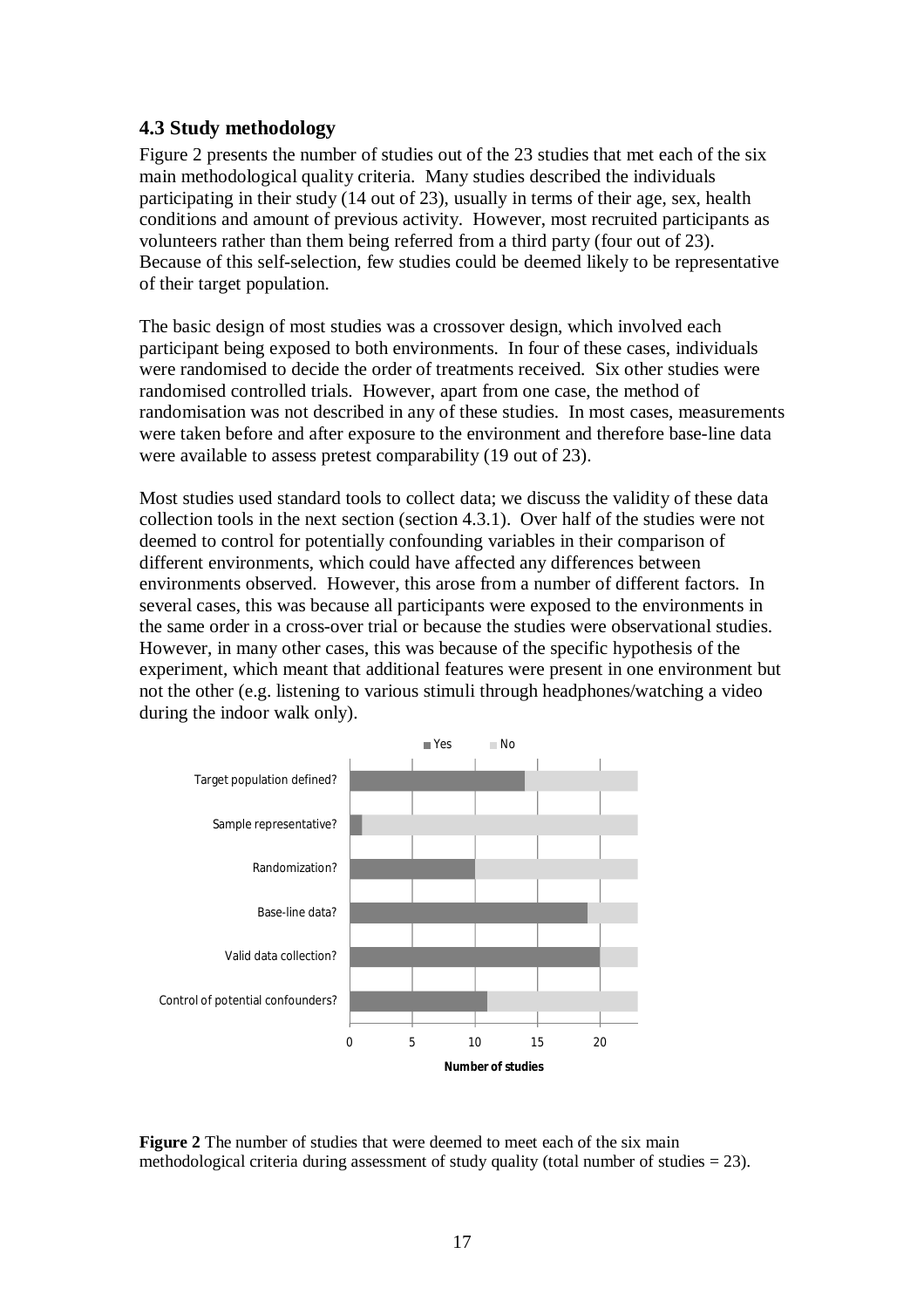#### *4.3.1 Methods and tools used to collect data*

We focus further on the 'validity of data collection' because of its importance in the strength of conclusions that can be drawn from the study findings. Ideally, assessment of data collection methods should consider both reliability (i.e. precision) and validity (i.e. accuracy) of the methods used to measure each outcome. However, different measurement tools and techniques were used for different outcomes and there was variation in the methodological information provided. We used different criteria to appraise different outcomes.

Because of the potential for 'regression to the mean' effect (Yudkin and Stratton 1996), we assessed the reliability of methods to collect data on blood pressure/pulse on whether there was an indication that more than one measurement had been taken at each measurement point. Assessment of methods to measure hormone concentration could not be fully appraised as most studies sent samples to a laboratory elsewhere to be analysed; this was deemed valid and reliable in the absence of further information.

Assessment of concentration/attention was usually based on standard tests (e.g. Digit Span test; Symbol Digits Modalities Test; Necker Cube Pattern Control) or another test e.g. proof reading task; these were deemed valid and reliable. Information on emotions/moods was based on self-reported data participants, obtained through use of various, reportedly 'standard', psychological questionnaires/scores. We present in Table 2 details on how authors justified the choice of psychological score used. In several cases, authors presented Cronbach's alpha, which is a measure of the internal consistency in the measurement of a particular outcome (i.e. consistency in response between different items that are intended to measure that same emotion/mood construct). In other cases, authors only included a statement on validity/reliability, which usually referred to the previous use of the score, backed up with a reference. Some studies did give examples of the questions within the psychological scoring questionnaires. As an illustration of these, we present excerpts from articles below. This list is not exhaustive but illustrates the similarity of the different scores used.

 $\Box$  Bodin & Hartig (2003): "In light of their apparent link to restoration concepts and their previous use in research on emotional benefits of exercise, we used the revitalization and tranquility subscales from the Exercise-Induced Feeling Inventory (EFI; Gauvin & Rejeski, 1993) to measure positive emotions. Respondents indicate the extent to which given words (e.g., calm, relaxed, revived, refreshed) describe how they feel at the given moment ( $1 = do$  *not feel*;  $5 =$ *feel very strongly*).

 $\overline{B}$  Butryn & Furts (2003): "The shortened POMS is a 30 item mood-assessment rating scale which instructs subjects to indicate on a 5-point Likert scale the extent to which they feel each item, where a 0 indicates "not at all" and a 5 indicates "extremely." The instrument has six factors, which include: Tension-Anxiety, Depression-Dejection, Anger-Hostility, Fatigue-Inertia, Vigor-Activity, and Confusion-Bewilderment."

□ Hartig et al. 2003: "Pretest and postwalk measures of positive affect, attentiveness, fear arousal, sadness, and anger/aggression were obtained with Zuckerman's (1977) Inventory of Personal Reactions (ZIPERS). Respondents indicate the extent to which statements describe how they feel that moment (e.g. I feel elated or pleased)  $(1 = not at all; 5)$  $=$  very much).

 Teas et al. (2007): "Mood states were measured using the Positive Affect Scale (PAS) and the Negative Affect Scale (NAS), a validated standard questionnaire that includes a brief list of six mood states (Diener and Emmons, 1985). Participants were instructed to consider their current feelings and to mark how happy, joyful, delighted, pleased, depressed/sad, angry, frustrated, and worried/anxious they felt on a standard six point Likert continuum scale, with 0 representing "not at all" and 6 for "extremely."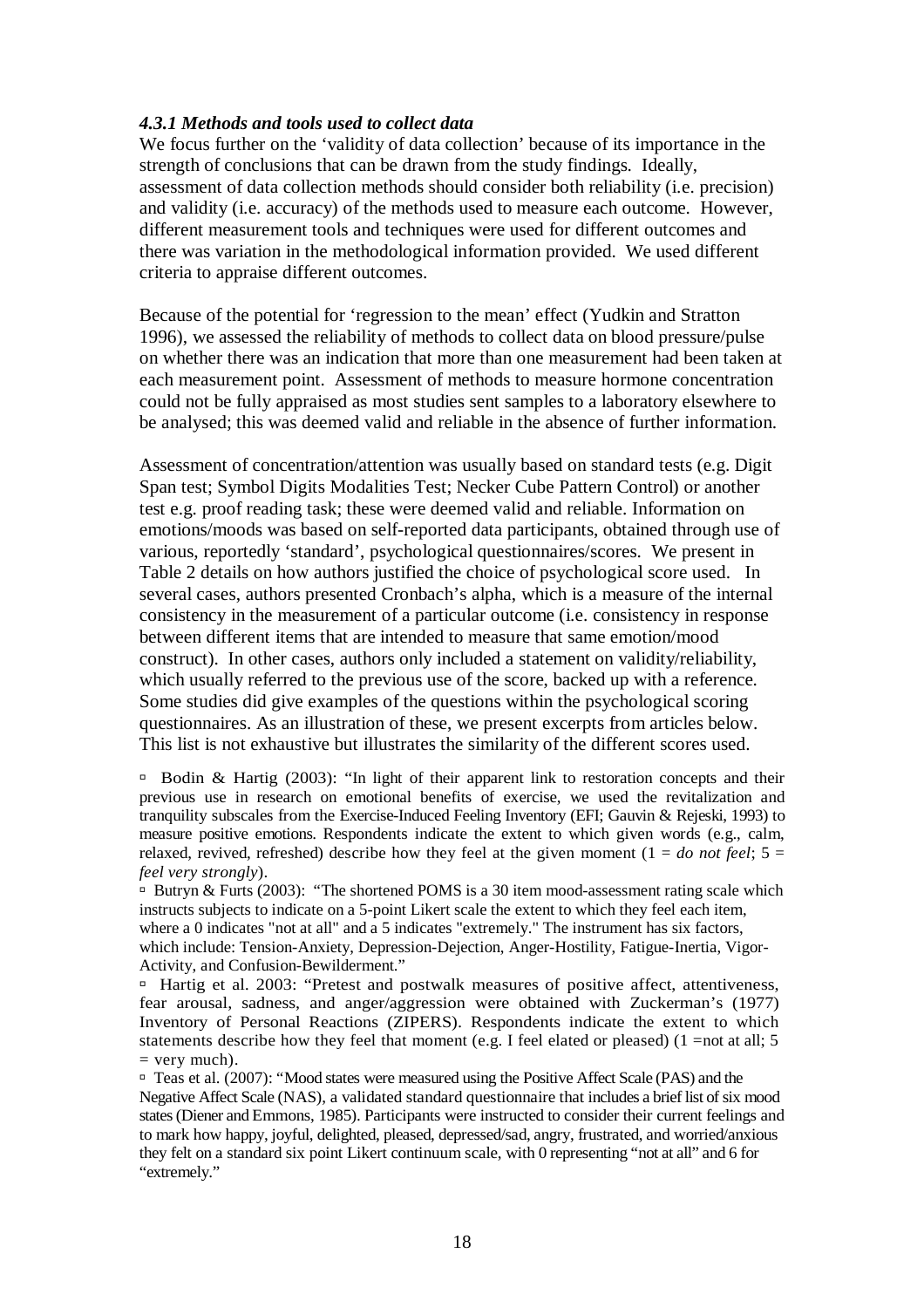| Citation                 | Score/index used in study                                      | Cronbach's<br>alpha reported | Reference to<br>another paper only |              |
|--------------------------|----------------------------------------------------------------|------------------------------|------------------------------------|--------------|
| Bodin & Hartig (2003)    | <b>Exercise-Induced Feeling</b>                                |                              |                                    |              |
|                          | Inventory<br>Negative Mood Scale                               | $\checkmark$                 |                                    |              |
| Butryn & Furst (2003)    | Profile of Mood States                                         |                              |                                    |              |
|                          | <b>Exercise-Induced Feeling</b><br>Inventory                   |                              |                                    |              |
| Hartig et al. (2003)     | Zuckerman Inventory of Personal                                |                              | ✓                                  |              |
|                          | Reactions<br><b>Overall Happiness Scale</b>                    |                              |                                    |              |
| Park et al. (2007)       | Calm/comfort index                                             |                              |                                    |              |
| Tsunetsugu et al. (2007) | Calm/comfort index                                             |                              |                                    | $\checkmark$ |
| Hartig et al. (1991)     | Stress-Refresh feeling test<br>Zuckerman Inventory of Personal |                              |                                    |              |
|                          | <b>Reactions</b>                                               |                              | $\checkmark$                       |              |
|                          | <b>Overall Happiness Scale</b>                                 |                              |                                    | $\checkmark$ |
| Hull and Michael (1995)  | Thayer's 4-point scale                                         | $\checkmark$                 |                                    |              |
| Kerr et al. (2006)       | <b>Tension and Effort Stress</b><br>Inventory                  | $\checkmark$                 |                                    |              |
| Isaacs et al. (2007)     | Hospital Anxiety and Depression<br>Scale (HADS)                | $\checkmark$                 |                                    |              |
| Teas et al. (2007)       | Positive affect scale and Negative<br>affect scale             |                              | $\checkmark$                       |              |
| Peacock et al. (2007)    | Profile of Mood States                                         |                              | ✓                                  |              |
| Plante et al. (2006)     | Activation-Deactivation<br>Adjective Check List                |                              | $\checkmark$                       |              |
| Plante et al. (2007)     | Activation-Deactivation<br>Adjective Check List                |                              | $\checkmark$                       |              |
| Harte and Eifert (1995)  | Profile of Mood States                                         |                              | ✓                                  |              |

**Table 2** The different scores used in studies and the method by which authors reported the reasons for their choice of score.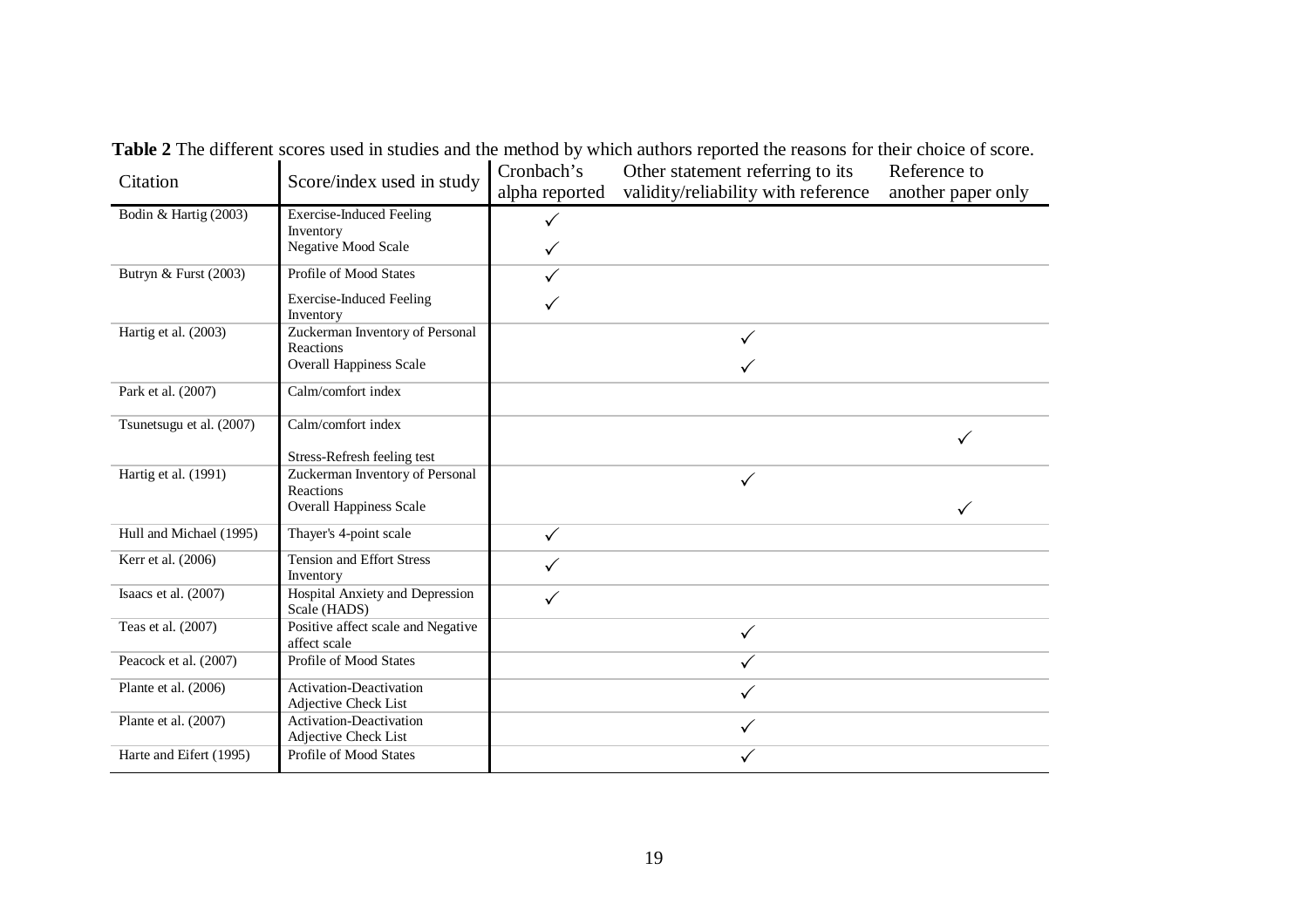### *4.3.2 Quality score of studies in the meta-analyses*

We present the quality scores of the subset of studies included in the meta-analyses to illustrate the quality and number of studies in each analysis. We use the basic philosophy of a 'harvest plot' (Oglivie et al. 2008) to illustrate the number of studies (each represented by a bar) reporting on each specific outcome, simultaneously with the number of quality components out of the six main criteria each study met (represented by bar height; see Figure 3).





**Figure 3** Illustration of the number of studies and their associated quality score for different outcomes and comparator types included in the meta-analyses.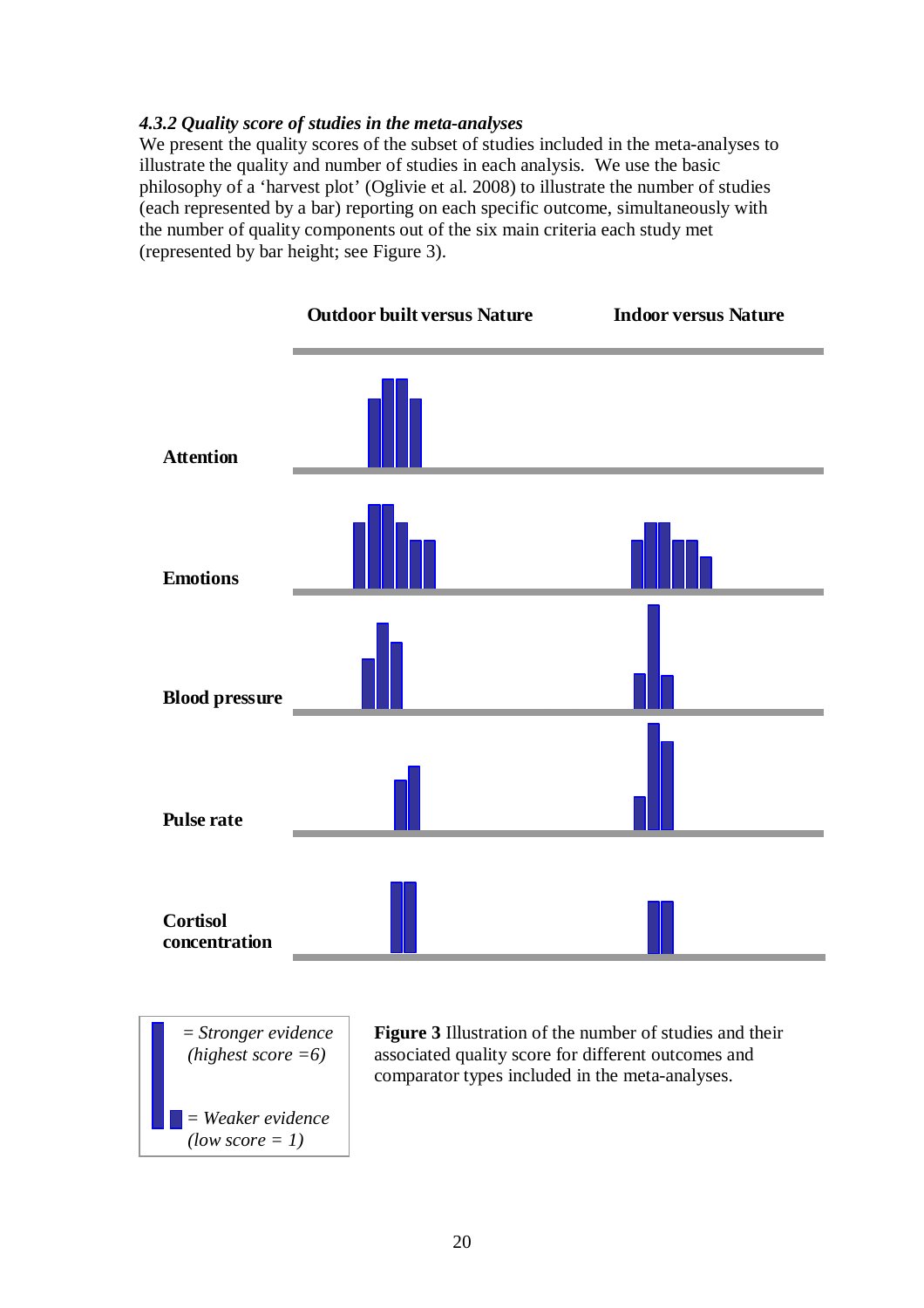### **4.4 Quantitative synthesis**

We pursued a meta-analysis when there were at least four studies measuring the same variable. This is recognisably a small number but in many cases only four or five studies were available. In total, 18 of the studies contained at least one variable which could be synthesised in a meta-analysis.

### **Interpretation of the effect size:**

The effect size (Hedges *g*) reflects the difference between the outcome after exposure to a natural environment compared to after a different, non-natural environment (either outdoor built or an indoor environment). As explained in section 3.6 above, **it does not reflect the difference between the pretest and posttest of activity (see Appendix F for these effect sizes).**

A positive value indicates that the effect on the outcome was *positive or at least more positive* in nature compared to non-nature. Similarly, a negative value indicates that the effect on the outcome was *negative or at least more negative* in nature compared to non-nature.

To note, we use 'positive' and 'negative' to simply reflect the quantitative value of the outcome. In some cases, a positive value does not necessarily reflect a beneficial impact on health (e.g. anxiety).

On each of the following forest plots, study descriptors denote the authors and year of the study and in cases of multiple data points per study details of the specific comparator group used to derive each effect size are also shown (see Appendix G for further details on each study).

### *4.4.1 Attention*

For this outcome, in some cases, a study used more than one standard test to measure attention in the same group of participants in the same environment; in these cases data points were averaged over multiple tests.

### **Study**

Bodin & Hartig (2003) male Bodin & Hartig (2003) female Faber-Taylor & Kuo (2008) downtown Faber-Taylor & Kuo (2008) neighbourhood Hartig et al. (1991) Hartig et al. (2003) pretreatment task Hartig et al. (2003) pretreatment no task



### **Summary**

**Figure 4** Forest plot showing the effect sizes (Hedges  $g$ )  $\pm$  95 % CI for attention.

All studies measuring attention compared an outdoor built environment with a natural environment. Of the seven studies which investigated attention, three studies could not be included in the analysis; in two cases the outcomes were parental reports of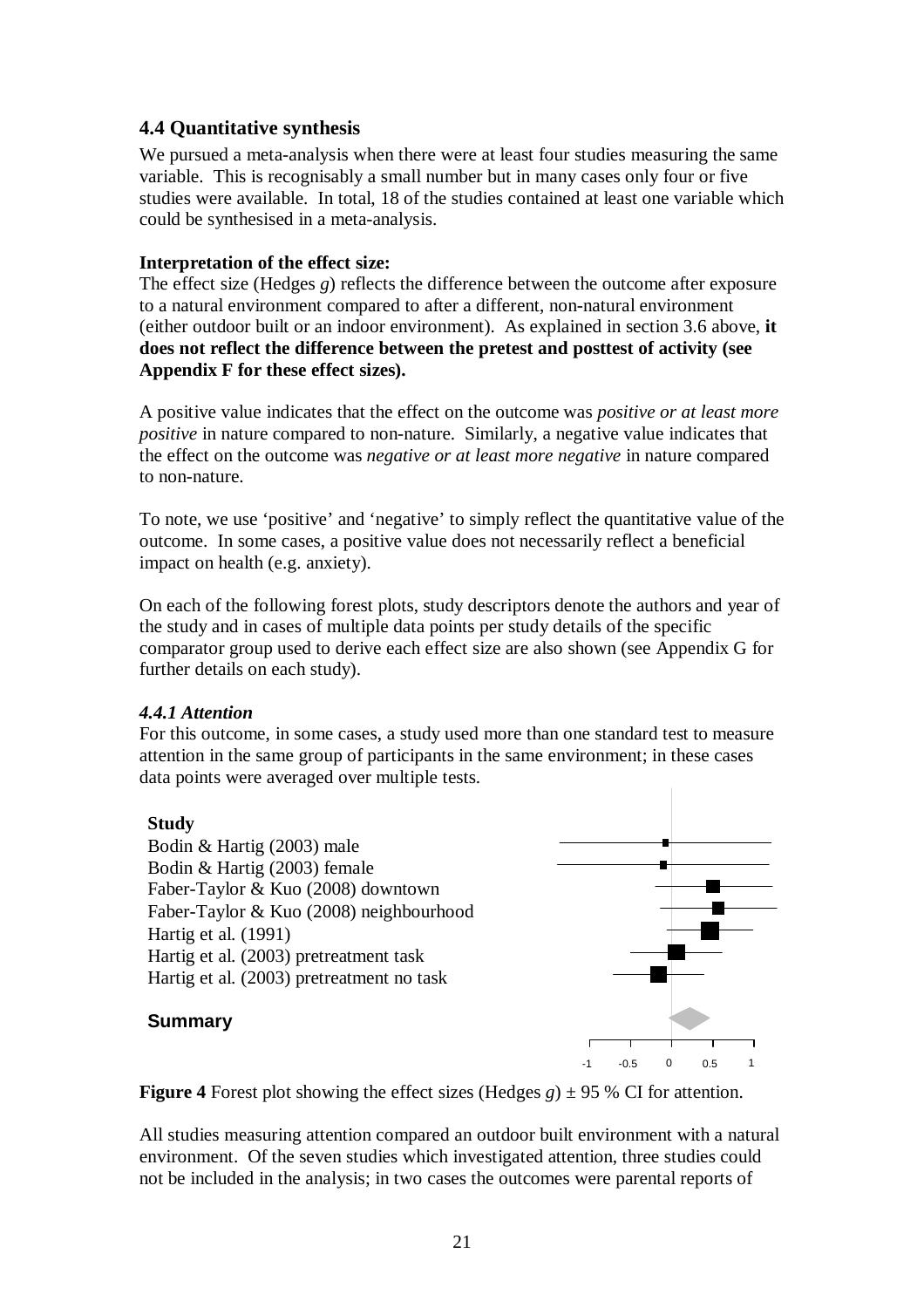their child's ADD/ADHD symptoms and in the other, the data were not available for synthesis. The confidence interval of the effect size overlaps zero indicating that the hypothesis of no effect cannot be rejected (average  $g = 0.217, 95\% \text{ CI} = -0.029$ , 0.46457). The level of heterogeneity in effect size was not significant ( $Q = 5.444$ , df  $= 6$ ,  $p = 0.488$ ). Thus, despite some evidence of an effect in individual studies, the overall average of these four studies does not indicate a consistent difference on attention of direct exposure to a natural environment in comparison to a different nonnatural environment (Fig 4).

#### *4.4.2 Emotions/moods*

The particular moods/emotions measured was dependent on the particular psychological score used (e.g. ZIPERS or POMS). This meant that different studies measured different sets of moods/emotions. Using the terminology of the authors, we initially grouped data from studies that could be considered as measuring the same mood/emotion and conducted meta-analysis on these groups.

In an attempt to increase the number of studies we could synthesize, we also considered a higher level of grouping. A simple split into 'positive' and 'negative' moods/emotions was deemed inadequate because of the variety of moods/emotions within each group e.g. the contrast between energy and calmness, both 'positive' moods. We use a framework outlined by Russell (2003) that groups moods along two dimensions: one dimension corresponds to a pleasure/displeasure axis and a second dimension corresponds to an activation/deactivation axis and represents a sense of mobilization and energy (see Russell 2003 for more discussion).

We firstly present analysis of the individual moods, denoting the specific scores used in each case in brackets, and in a subsequent section present the analysis after grouping studies in this two-dimensional framework.

#### *Energy*

This analysis included studies that measured one of the following: revitalisation (Exercise-Induced Feeling Inventory); energetic (Thayer's 4-point scale); vigour– activity (Profile of Mood States) or energy (Activation-Deactivation Adjective Check List). Two of the studies could not be included in a meta-analysis because data were not available or there was uncertainty over the data. Based on analysis of post-test differences, there is a tendency towards a slight positive effect of a natural environment on feelings of energy when compared to a different, non-natural, environment (Fig 5a; average  $g = 0.328$ , 95% CI = 0.068, 0.588). However, this result is less consistent after adjusting the effect size for pre-test differences (average  $g = 0.147$ , 95% CI = -0.089, 0.382). The amount of heterogeneity in effect size among different comparisons and studies was not significant ( $Q = 8.234$ , df = 7, p = 0.312).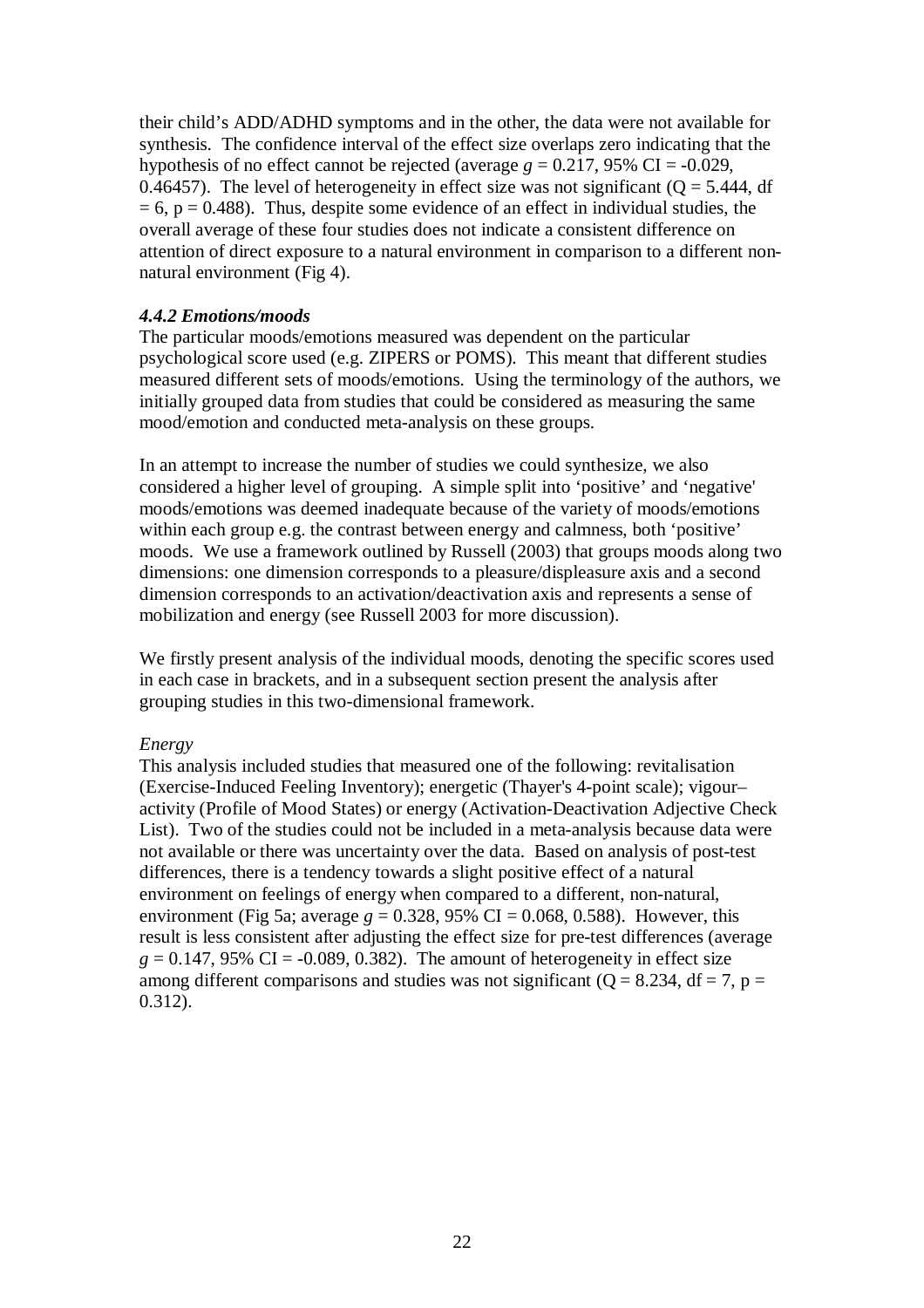

**c) Studies measuring Anxiety** Kerr et al. (2006) comp runners Kerr et al. (2006) recreat runners Teas et al. (2007) Peacock et al. (2007) Plante et al. (2006) females, treadmill & video Plante et al. (2006) males, treadmill & video Plante et al. (2007) alone Plante et al. (2007) with friend Harte and Eifert (1995) external stimuli Harte and Eifert (1995) internal stimuli

#### **Summary**

-1.5 -1 -0.5 0 0.5 1 1.5

**Figure 5** Forest plot showing the effect sizes (Hedges  $g \pm$ 95 % CI for a) energy; b) tranquillity and c) anxiety

- **Nature vs Outdoor built**
- $\Box$  Nature vs Indoor
- Pooled summary effect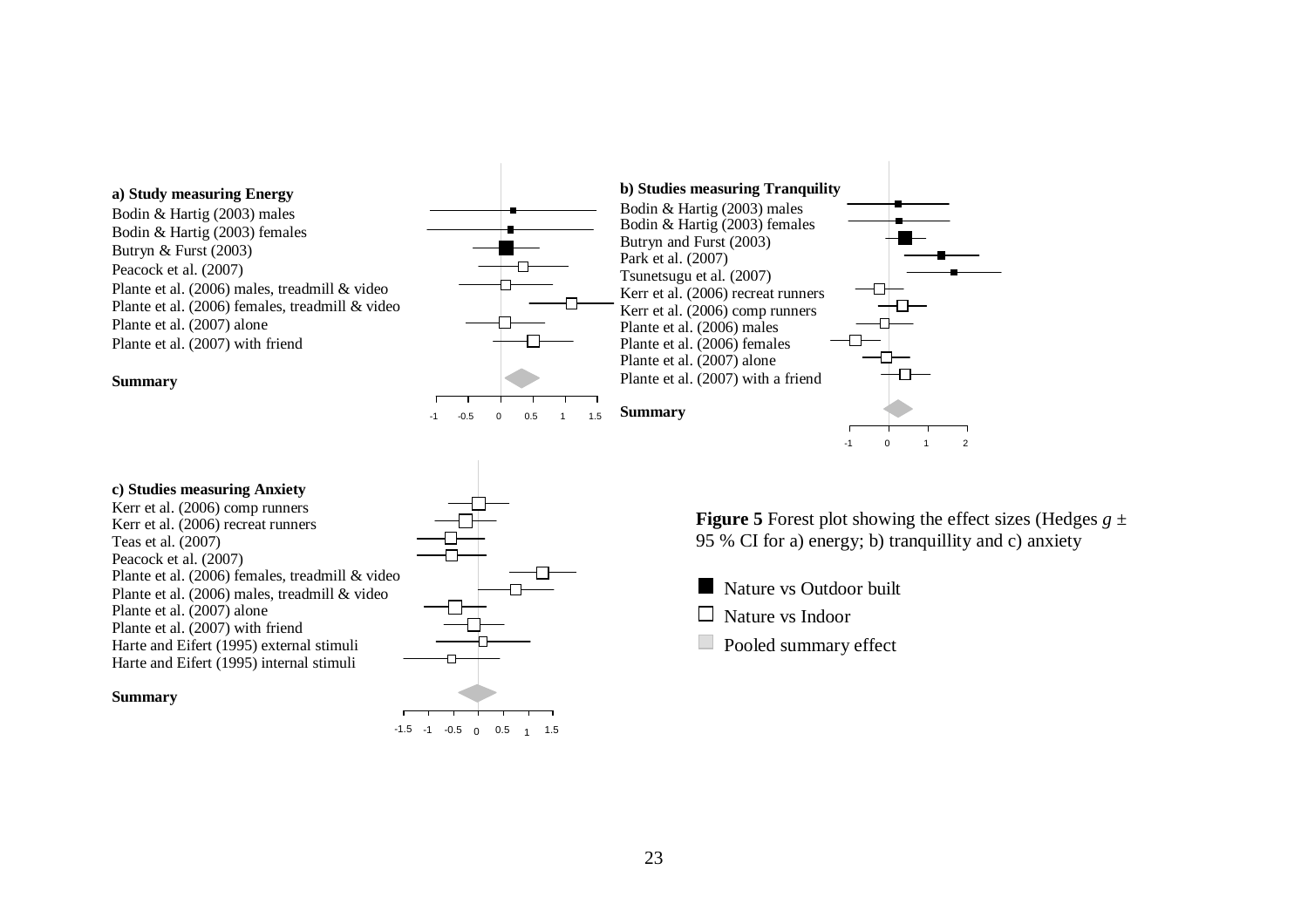#### *Tranquillity/Calmness*

This analysis included studies that measure at least one of the following: tranquillity (subscales from the Exercise-Induced feeling Inventory); 'subjective calm feeling'; placidity (TESI) or calmness (AD-ACL). One study could not be used in the analysis as the data were not available. The confidence interval of the effect overlaps zero (Fig 5b; average  $g = 0.230, 95\%$ CI =  $-0.138, 0.597$ ). However, there was support for systematic heterogeneity in effect size above that expected by sampling error  $(Q =$ 29.271,  $df = 10$ ,  $p < 0.001$ ). Studies comparing the natural environment with an urban environment tended to find more positive effects of nature than those making a comparison with an indoor environment (coef =  $-0.897 \pm 0.381$ , p = 0.018). There was also some indication that studies obtaining a lower quality score, at least relative to the other studies, reported an effect of larger magnitude (ignoring the sign of the effect;  $\text{coef} = -0.562 \pm 0.268$ ,  $p = 0.036$ ).

#### *Stress/Anxiety*

This analysis included studies that measured at least one of the following: worried (Negative affect Scale); anxiety (TESI); anxious (Thayers); anxiety (HADS); tension (POMS) or tension (ADCL)**.** Two studies did not present the necessary data and therefore could not be included. All remaining studies that investigating anxiety or tension compared the natural environment with an indoor environment. For this particular emotion, a negative effect size indicates a more beneficial effect on health. The confidence interval of the effect size overlaps zero (Fig 5c; average  $g = -0.032$ , 95% CI =  $-0.412$ , 0.348), however, there was a significant amount of heterogeneity among studies ( $Q = 28.839$ , df = 9, p<0.001). Study quality score did not explain any variation (coef =  $0.083 \pm 0.379$ , p = 0.83).

#### *Anger/Aggression*

This analysis included studies that measured at least one of the following: anger (Negative Mood Scale); anger and aggression (ZIPERS); anger (TESI); angry (Negative Mood Scale) or anger (Profile of Mood States). There were two studies for which relevant data were not available. The remaining studies indicated that feelings of 'anger' were lower after activity in a natural environment compared to another environment (Fig 6a; average  $g = -0.456$ , 95% CI =  $-0.737$ ,  $-0.175$ ). There was marginally insignificant heterogeneity in effect size among studies ( $Q = 17.681$ , df =  $10, p=0.06$ ).

#### *Sadness/Depression*

This analysis included studies measuring at least one of the following: sadness (ZIPERS); sad (Positive affect scale); depression (Profile of Mood states) or depression-rejection (Profile of Mood states). There were four studies for which the data were not available. Overall, the studies support lower feelings of sadness or depression after activity in a natural environment compared to a non-natural environment (Fig 6b; average  $g = -0.497, 95\%$  CI =  $-0.839, -0.155$ ). The amount of heterogeneity was not significant ( $Q = 4.845$ , df = 4, p = 0.304).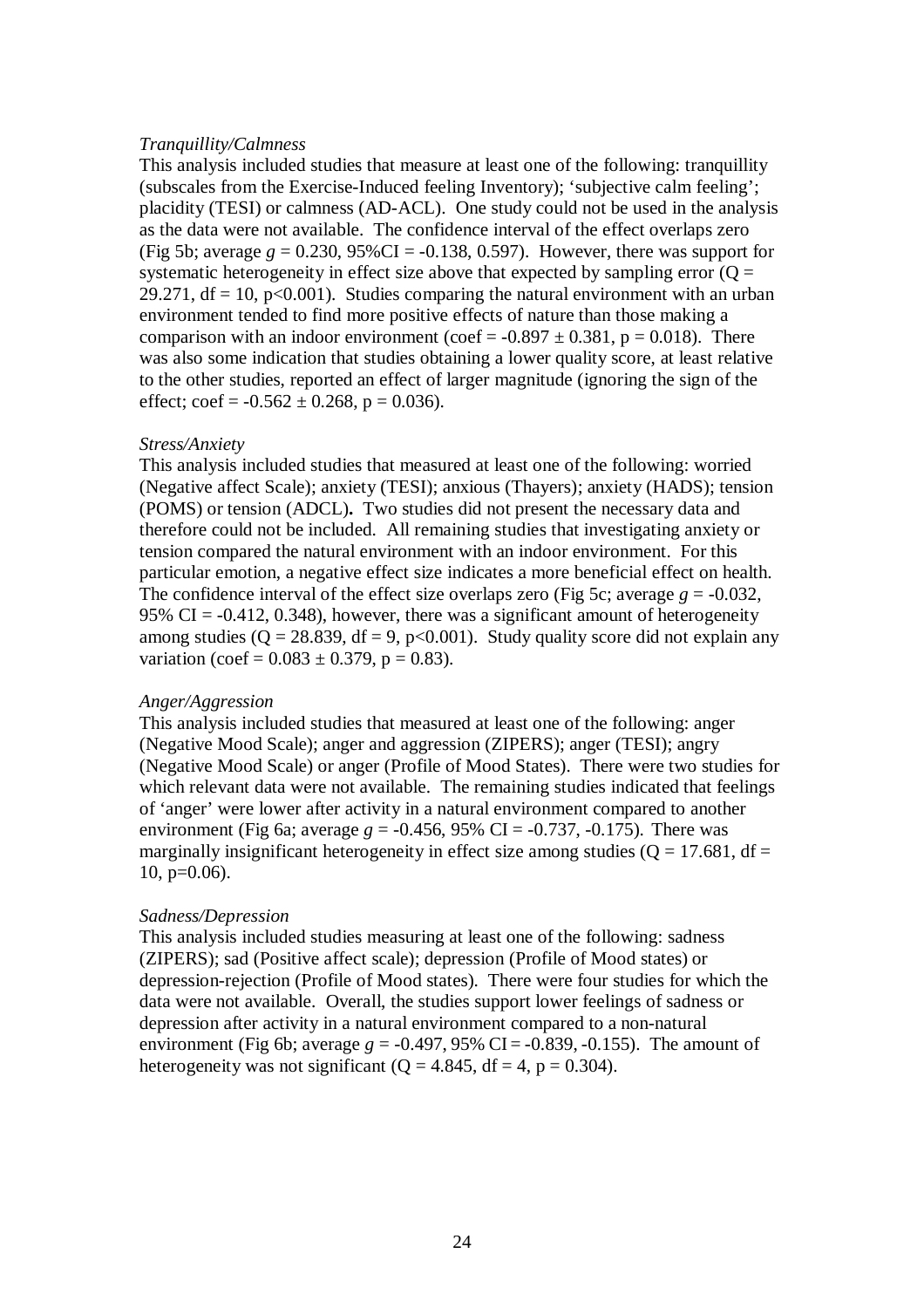#### **a) Studies measuring Anger**

#### Bodin & Hartig (2003) male Bodin & Hartig (2003) female Hartig et al. (1991b) Hartig et al. (2003) pretreatment task Hartig et al. (2003) pretreatment no task Kerr et al. (2006) comp runners Kerr et al. (2006) recreat runners Teas et al. (2007) Peacock et al. (2007) Harte & Eifert (1995) external stimuli Harte & Eifert (1995) internal stimuli





**Summary**



#### **Summary**

#### **b) Studies measuring Sadness** Hartig et al. (1991b) Teas et al. (2007) Peacock et al. (2007) Harte & Eifert (1995) external stimuli Harte & Eifert (1995) internal stimuli

#### **Summary**



### **Figure 6** Forest plot showing the effect sizes (Hedges  $g \pm$ 95 % CI for a) anger; b) sadness and c) fatigue

- Nature vs Outdoor built
- □ Nature vs Indoor
- Pooled summary effect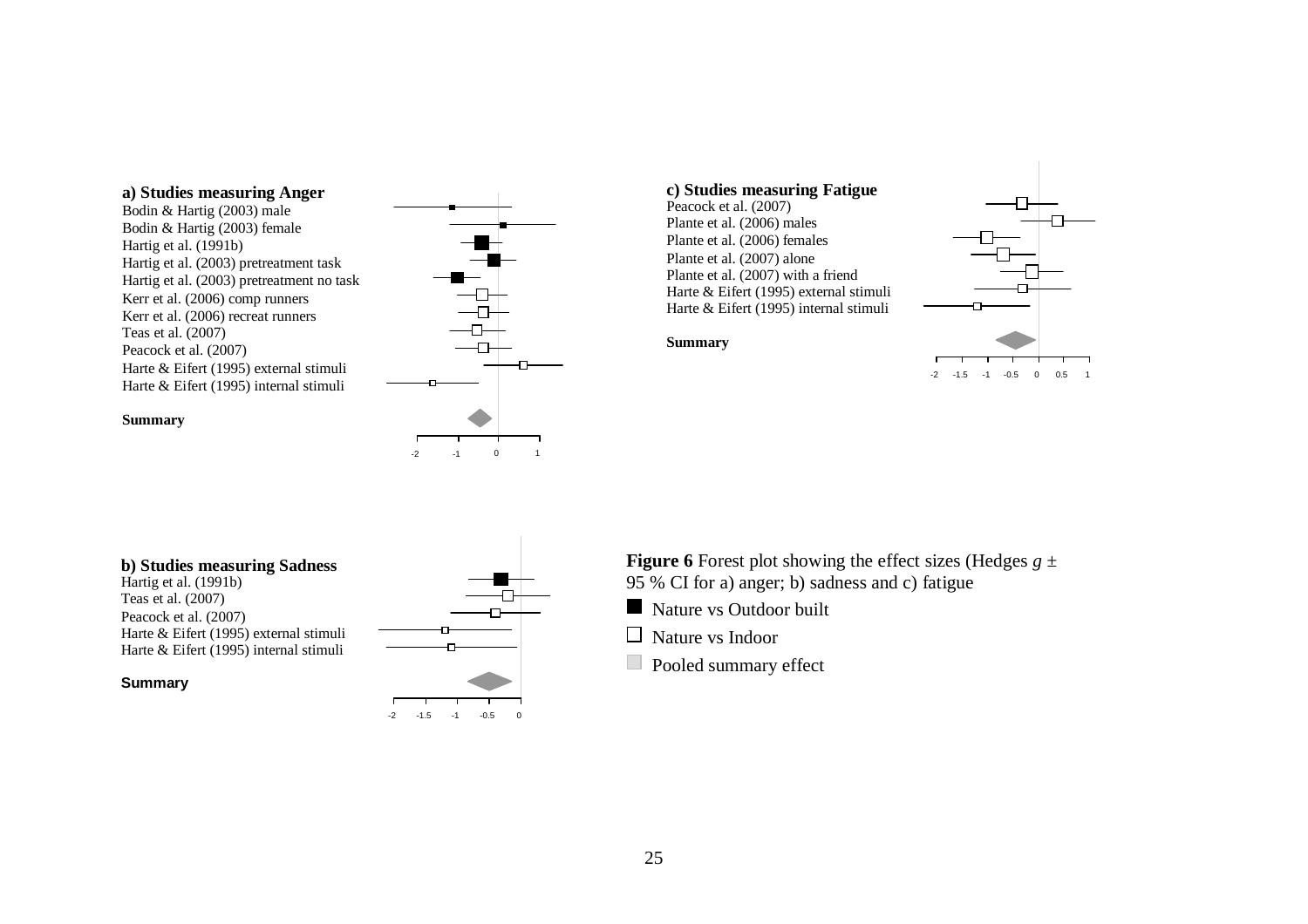#### *Tiredness/Fatigue*

This analysis included studies that measured either fatigue (Profile of Mood States) or tiredness (AD-ACL). Data were not available from two studies. All studies made a comparison between the natural environment and an indoor environment. There was support for lower fatigue after activity in a natural environment compared to an indoor environment (Fig 6c; average  $g = -0.453$ , 95% CI =  $-0.841$ ,  $-0.066$ ). However, there was significant heterogeneity ( $Q = 12.759$ , df = 6, p=0.047). Study quality score did not explain any variation in effect size (coef =  $-0.041 \pm 0.229$ , p = 0.86).

### *4.4.3 Physiological*

Although various physiological and other health outcomes were measured by the studies, there was little overlap in outcome type between different studies. Based on previous procedures, we synthesized data on outcome for which there were at least four studies. We therefore synthesized the following: blood pressure, pulse and cortisol concentrations.

For this outcome, two of the studies that could be included did not compare the same activity in each environment (see section 4.2.2 d) comparators); exclusion of these studies makes little differences to the results.

#### *Blood pressure*

Analysis was conducted separately on data for systolic and diastolic blood pressure. There was no evidence of a difference between environments on systolic blood pressure following the activity (Fig 7a; average  $g = -0.015$ , 95% CI =  $-0.201$ , 0.171) nor was there any evidence of heterogeneity ( $Q = 2.308$ , df = 7, p = 0.94). Similarly, there was no evidence of a difference between environments on diastolic blood pressure following the activity (Fig 7b; average  $g = 0.009$ , 95% CI = -0.217, 0.236) nor evidence of heterogeneity ( $Q = 5.982$ , df = 5, p = 0.308). Overall, there was considerable uncertainty in effect sizes from individual studies due to within-study variation among participants.

### *Pulse or Heart rate*

There was no evidence of a difference between environments on pulse following the activity (Fig 7c; average  $g = -0.002$ , 95% CI =  $-0.191$ , 0.187) nor was there any evidence of significant heterogeneity among studies ( $Q = 2.967$ , df = 4, p = 0.564).

### *Cortisol concentrations*

These effect sizes were derived from either salivary (3 studies) or urinary cortisol (1 study) concentrations. There was no evidence of a difference between environments on cortisol concentrations following the activity (Fig 7d; average  $g = -0.047$ , 95% CI  $= -0.493, 0.398$ ) nor evidence of heterogeneity among studies ( $Q = 5.961$ , df = 4, p = 0.202).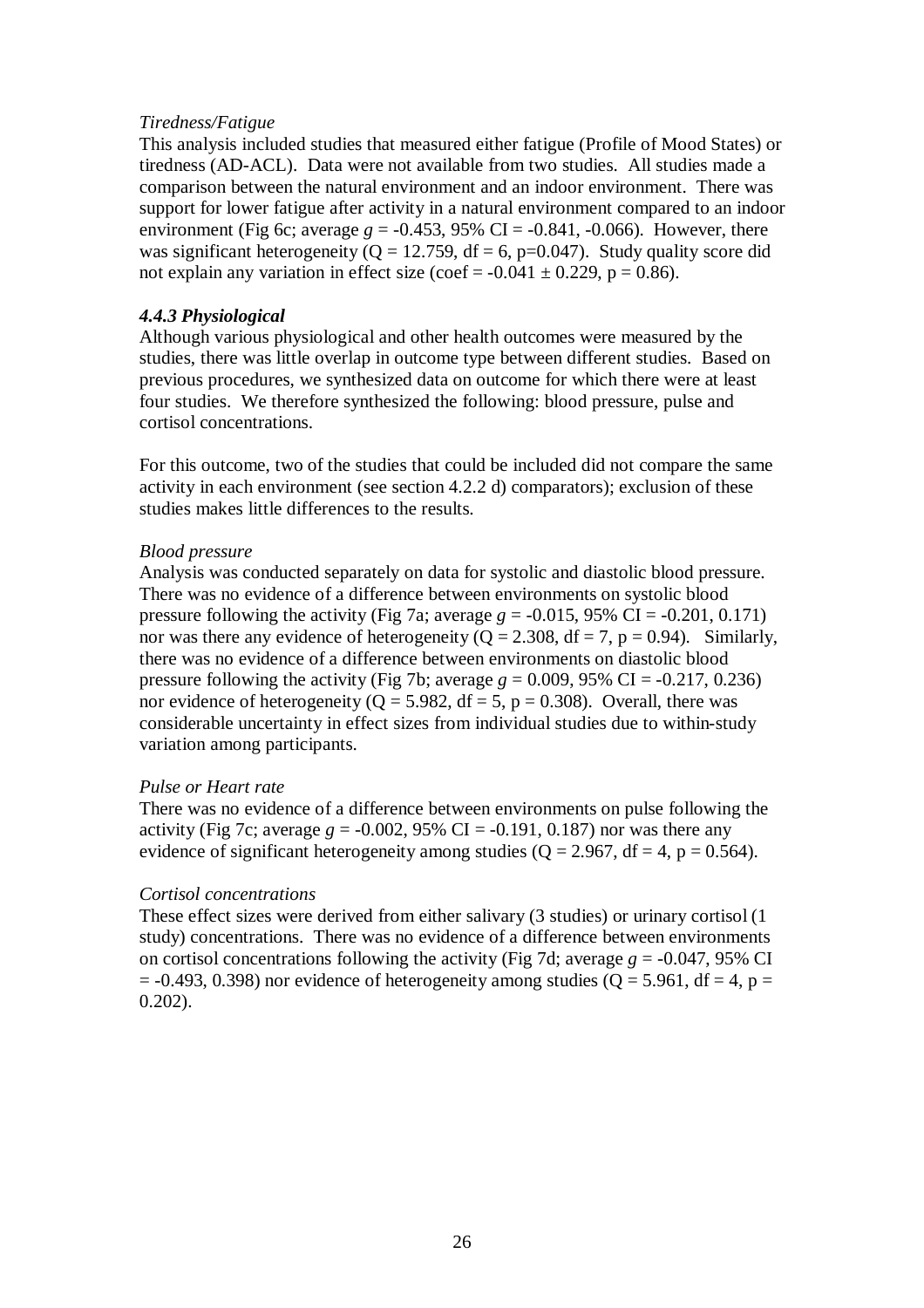

**Figure 7** Effect sizes for various physiological parameters (see legend Fig 6 for further details). Studies with an asterisk (\*) are those which do not compare the same form of activity between environments (see section 4.2.2 d); their exclusion from the analysis makes little difference to the results.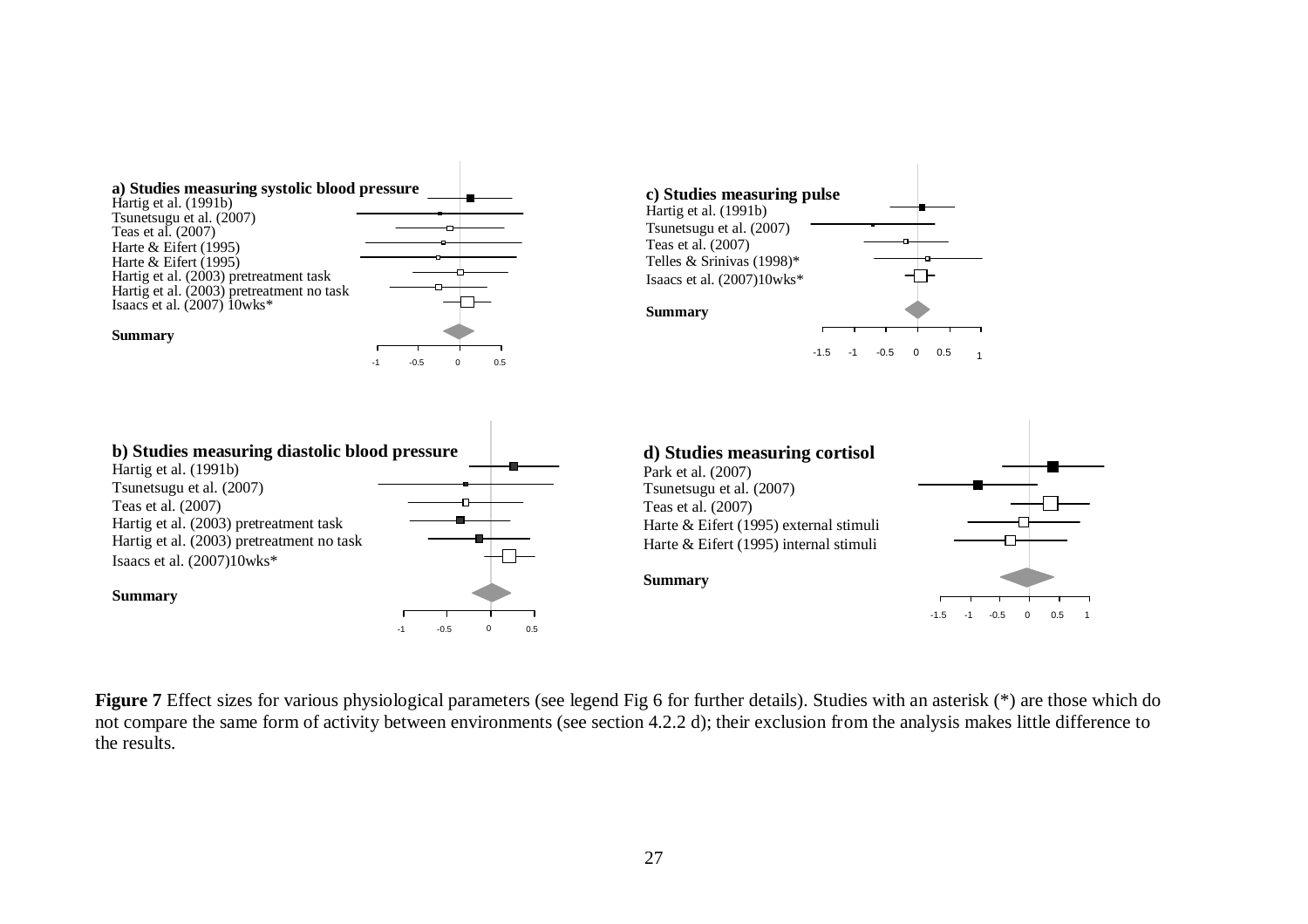### *4.4.4 Characterisation of impact on emotions/moods*

In a final analysis, moods/emotions were grouped into four categories. This allows the incorporation of moods/emotions which could not be grouped into previous analyses and therefore increases the sample size in the meta-analyses. We base this analysis on aggregated data (one average data point per study).

Each group includes any data available on the following:

- i) Pleasure-activation: all those included in 'energy' as above as well as positive affect; attentiveness, happiness, pleased, delighted, joy.
- ii) Pleasure-deactivation: all those included in 'tranquillity' as above as well as relaxation [apart from one point, this data set is the same as that in 'tranquillity' and therefore shows similar results]
- iii) Displeasure-activation: all those included in 'anger' and 'anxiety' as above as well as confusion.
- iv) Displeasure-deactivation: all those included in 'fatigue' and 'sadness/depressions' as above as well as boredom.

#### *Pooling across both (indoor and outdoor built) comparators*



**Figure 8** shows the pooled effect sizes (Hedges *g*) and 95% CI for each 'mood grouping' based on aggregated data (one average effect size per study). In brackets are shown the number of studies used to calculate the effect size and an asterisk is used to denote a significant  $(p<0.05)$  heterogeneity test for a particular group.

Based on this grouping, there is consistent support for a positive influence of the natural environment compared to a different environment on pleasurable moods and a negative influence on those classified as displeasurable (i.e. less displeasure after nature compared to non-nature) (Fig 8). Due to heterogeneity within the studies, the findings are less consistent on pleasure-deactivation moods (i.e. tranquillity/calmness) and displeasure-activation (anxiety/anger). However, overall the data indicate a positive benefit on mood/emotion when comparing a natural environment with a nonnatural environment, which is consistent with the previous analysis on individual moods.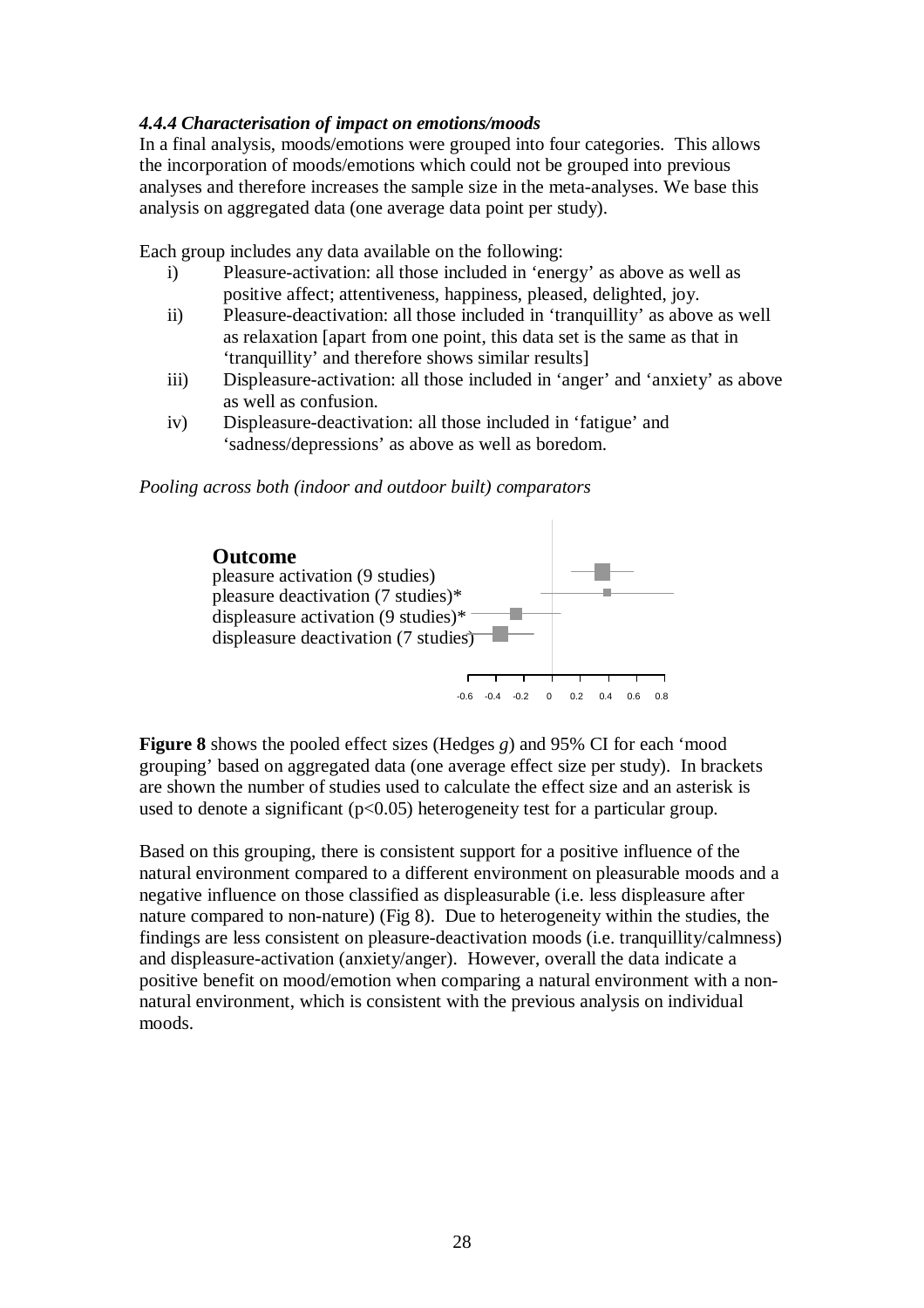### *4.4.5 Summary of results*

We present the summary of our results for each separate outcome (Fig 9). This is based on the aggregated data set (one average data point per study) to verify the robustness of the results to non-independence of data from the same study. This also allows comparison of the effect size among different outcomes.



**Figure 9** The pooled effect sizes (Hedges *g*) and 95% CI for each outcome based on aggregated data (one average effect size per study). In brackets are shown the number of studies that was used to calculate the effect size and an asterisk is used to denote a significant heterogeneity test ( $p<0.05$ ) for a particular group.

### **4.5 Qualitative research methods**

Most of the previous analyses were based on self-reported assessment of the emotions/moods of participants which was converted to quantitative data through the use of scores. Our review aimed to also include any studies that collected data using qualitative research methods as long as data were collected from relevant comparator groups (and therefore satisfied the inclusion criteria for the review). There were no studies with appropriate comparators which used purely qualitative research methods however, two of the studies included in the review, which presented data using psychological scores, also employed some form of qualitative research method, although in both cases this was a small part of their investigation.

Faber Taylor et al. (2001) surveyed the parents of children with ADD regarding the effects of different activities in different environmental settings on their child's symptoms. Following analysis of the survey data, a subset of participants was invited to a focus group dinner to discuss the results. Selected comments from parents during this discussion were reported in the article. Peacock et al. (2007) compared outcomes in participants following a walk in an indoor shopping centre and a country park. As part of their questionnaire that incorporated the "Profile of Mood States" psychological score, there was also a narrative question allowing participants to provide qualitative information on their experience of the walks. These comments of the participants are presented within the report. These studies illustrate the range of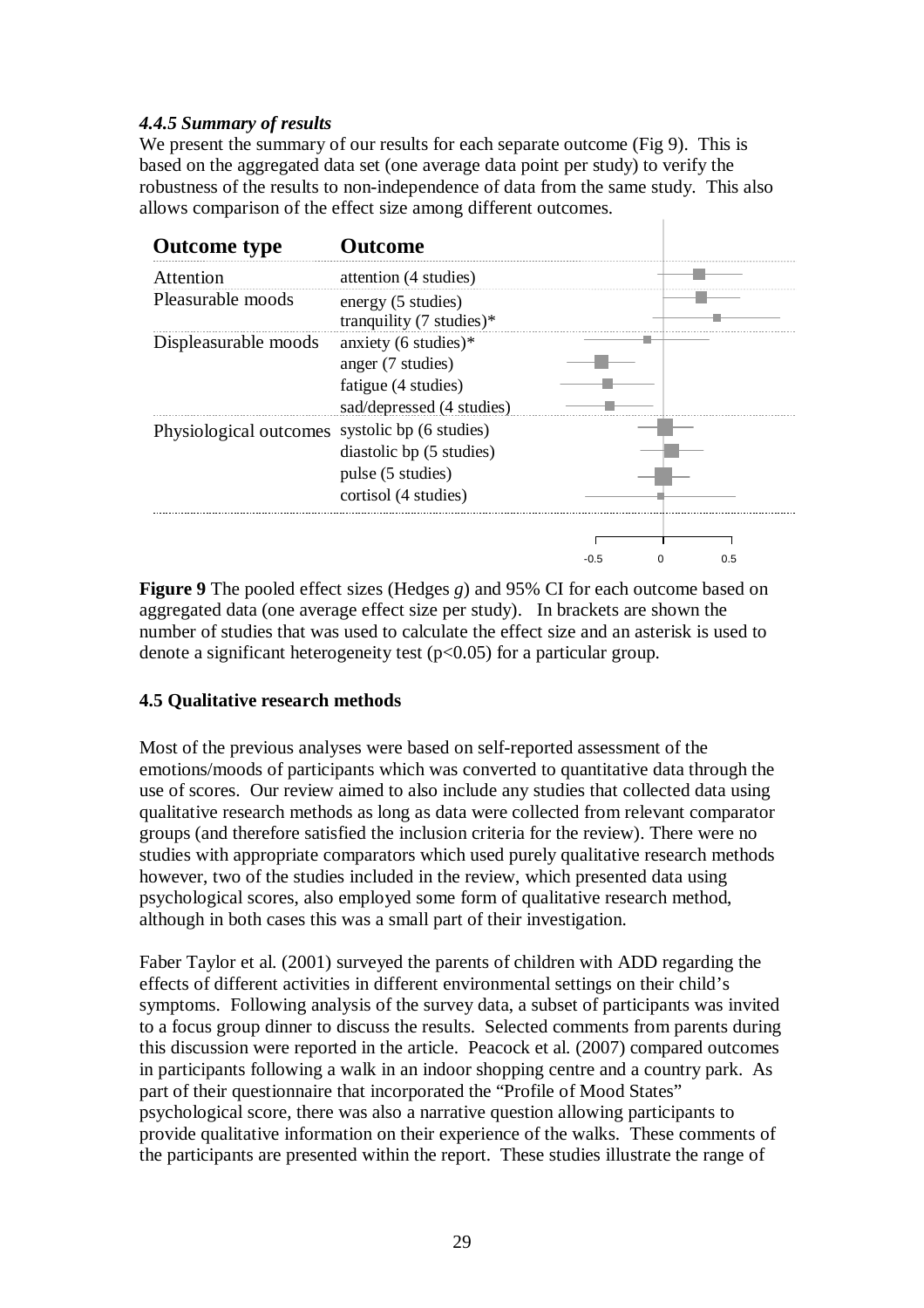perceived benefits but they do not formally analyse their qualitative data e.g. with thematic analysis.

### **4.6 Narrative synthesis**

An issue with synthesis of the studies included in this review is the variety of different health or well-being outcomes which have been used. A range of other outcomes were measured but insufficient independent data points (i.e. from different studies) were available to attempt a quantitative synthesis. We therefore provide a brief narrative synthesis of the other outcomes that have been measured, restricted to those which do not fall into one of the outcome types analysed above.

Two studies conducted in Japan investigated the effects of walking in a forest on measures of immune function (Tsunetsugu et al. 2007; Li et al. 2008) including variables such as secretory immunoglobin A, NK activity, number of T cells and white blood cells, amongst others; mixed results were obtained with no clear difference between a forest environment and a city environment. Other hormones, or measures of hormone activation, apart from cortisol, have been investigated such as adrenaline (Harte and Eifert 1995; Li et al. 2008), salivary amylase (Yamaguchi et al. 2006) and noradrenaline (Harte and Eifert 1995) with mixed results on the differential effect of different environmental settings. Park et al. (2007) used a Spectroscopy system to measure haemoglobin concentrations as a measure of cerebral activity; this technique had not been used in the field before.

Cuvo et al. (2001) compared the effects on adults with 'profound mental retardation' (authors'description), of activity within an indoor living and multisensory room with outdoor activities in the grounds of institution in a rural area. Three adult participants were observed, specifically for idiosyncratic behaviour such as mouthing, body rocking, body swaying and picking, as well as engagement. There was some indication of an improvement during the outdoor activity compared to the indoor environments.

Two cross-sectional studies asked parents of children with ADHD/ADD to rate their child's symptoms after different activities, and within different environmental and social settings (Faber-Taylor et al. 2001; Kuo & Faber-Taylor 2004). Based on the parental assessment, the results support a positive impact of a natural environment compared to both an indoor and an outdoor built environment. This could have been due to the types of activities undertaken within a green environment but was still evident after controlling for the type of activity. However, the reliability of parental assessment as a measure of ADD/ADHD symptoms was not clear.

Scholz and Krombholz (2007) compared the sport-motor performance of children from 10 forest kindergartens and from 4 'regular' kindergartens, measuring variables that reflect the ability to balance and jump. The authors concluded that the motor performance of the children from forest kindergartens was superior.

Most studies were short-term apart from one notable exception: Isaacs et al. 2007. In this study, the hypothesis was not the effect of nature, but it was still deemed relevant for the review as it compared 10 week programmes of leisure-centre based activities with instructor-led walking programmes through parks and open spaces (also with an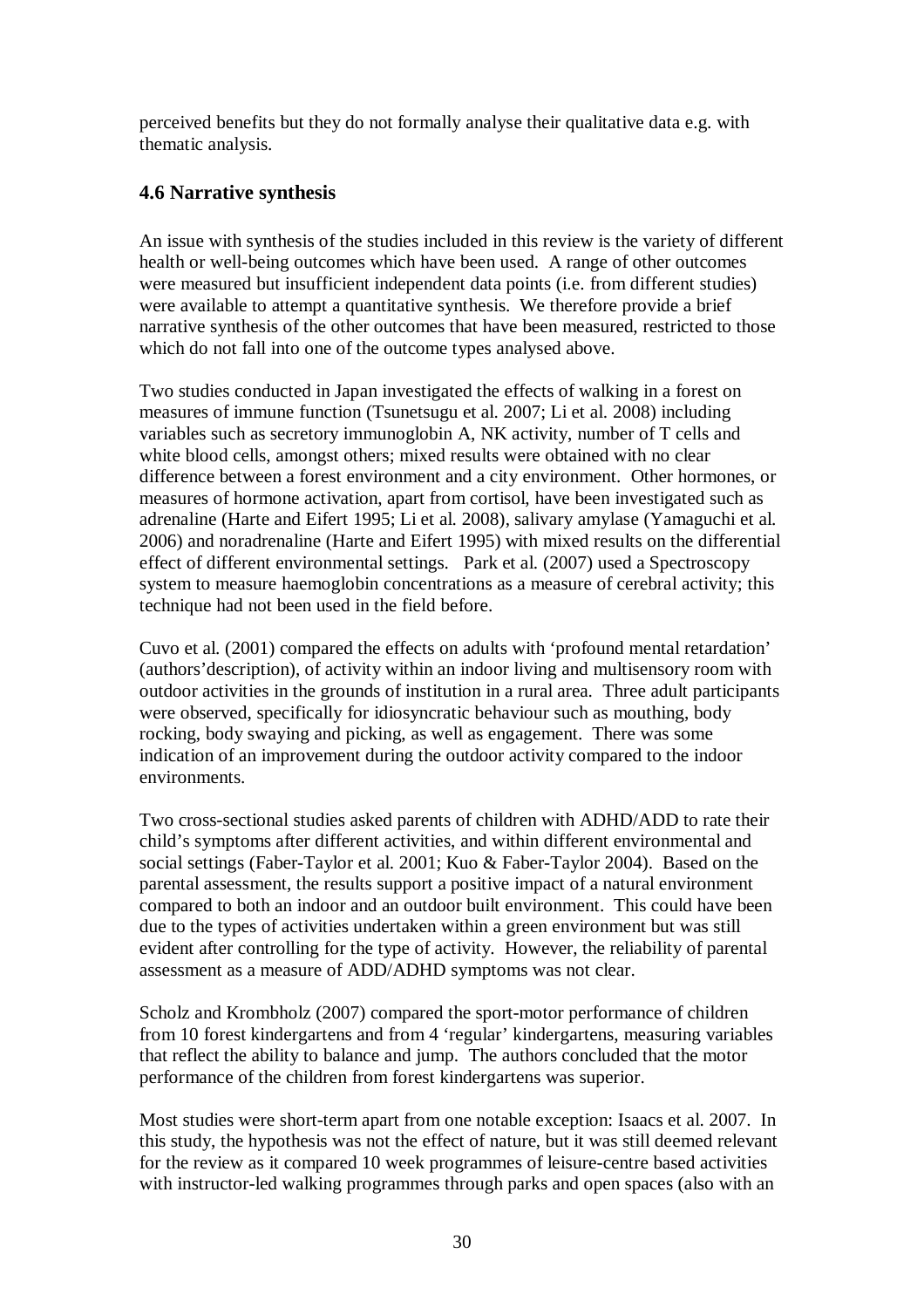advice-only group). This study included follow up assessments at 10 weeks, 6 months and 1 year and measured a range of outcomes including self-reported exercise behaviour, blood pressure, total cholesterol and lipid subfractions, anthropometry, cardiorespiratory fitness, flexibility, strength and power, self-reported lifestyle behaviour, psychological health status and quality of life. This contrasts to most of the other studies which took measurements just before and after the activity. Isaacs et al. (2007) found that there was generally little difference in health/well-being between the two groups and even in comparison with the advice-only group.

### **4.7 Studies on exercise performance**

Our review identified five studies which potentially could be grouped within our indoor versus natural environment comparison group. However, due to the very different hypotheses and outcome measures of these studies, we deal with these studies in a separate section here. In these cases, details on the type of outdoor environment, and particularly the level of greenery, were not clear. When an email address was available, we attempted to determine the nature of the environment from the author. We briefly outline these studies.

Adach et al. (2000) compared heart rate, lactic acid concentrations and running speed in 12 athletes at anaerobic threshold and during maximal effort during a run in a treadmill test in a laboratory and in an outdoor field environment. Bassett et al. (1985) compared treadmill running with a run along a road through farmers' fields [informed by email from the author] in order "to compare the rate of oxygen consumption for overground hill running and inclined treadmill running, at identical speeds and grades"[quote from email]. McMurray et al. (1998) compared beta-endorphins, lactate concentrations, heart rate and oxygen uptake in a 10-mile run on a laboratory treadmill and a 10-mile run outdoors; the type of outdoor environment was not clear. Hassmen (1996) compared the effects of a cycle ergometer test performed in the laboratory with an outdoor run along a park path, measuring perceived exertion and heart rate during the run in order to investigate the environmental effects on perceived exertion. Similarly Ceci and Hassmen (1991) compared treadmill running with a run along an outdoor track, measuring heart rate, lactate and perceived exertion as part of a study investigating the self-regulation of exercise intensity.

These studies may provide useful information to further understand the mechanisms of, or variation in, health benefits of getting out and about in nature. For instance, differential effects of activity in a natural environment could be explained by variation in terrain and complexity of the landscape, representing a greater physical challenge than simply running on a treadmill. However, it is likely we have only identified a small sample of these types of studies given that their hypotheses were not focused on the natural environment element of the study and thus their titles/abstracts may not have contained any of our natural environment search terms. Thus, a more focused search for these studies would need to be devised to be able to review and synthesize these studies in a comprehensive manner.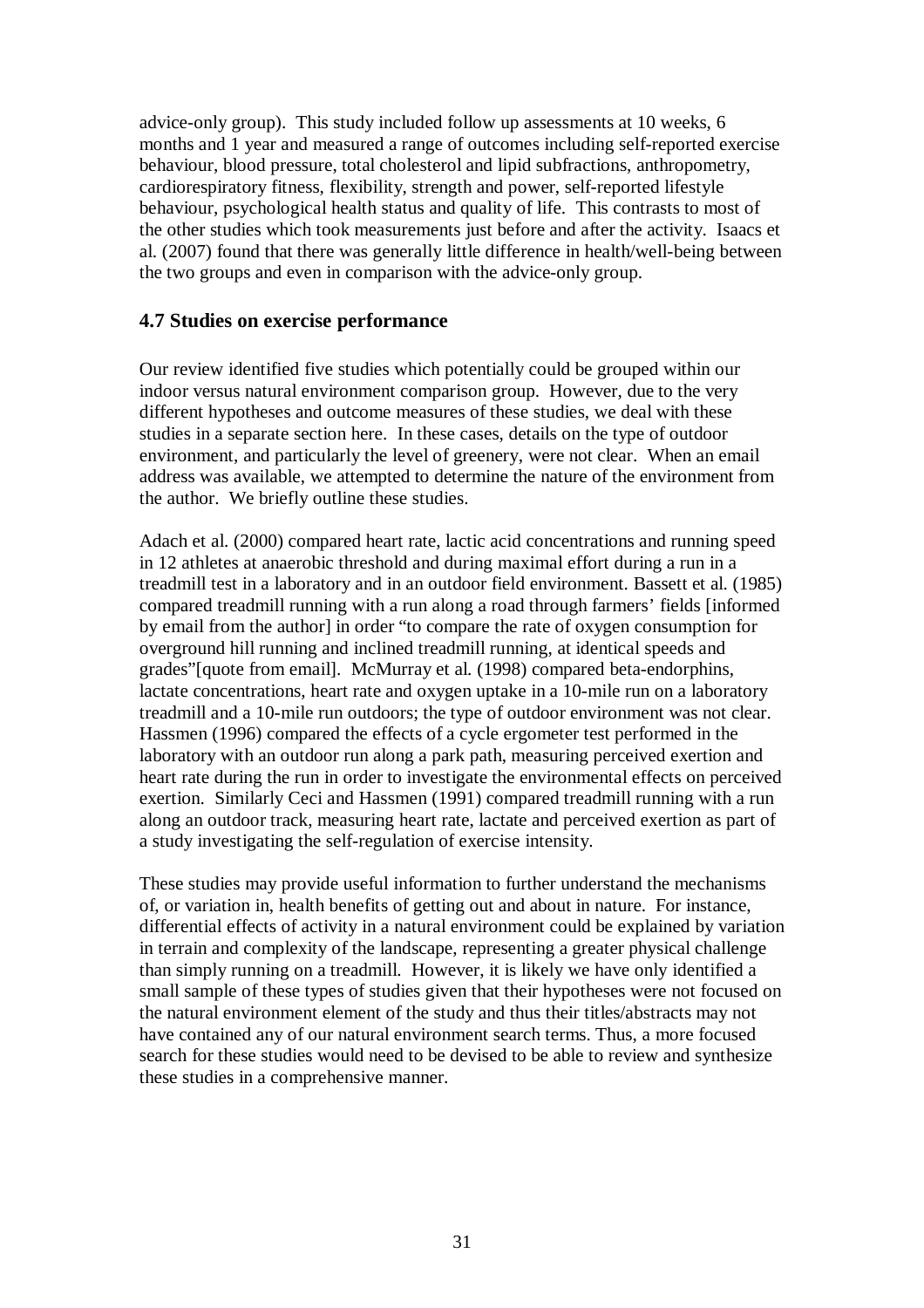## **5. Discussion**

### **5.1 Evidence of effectiveness**

### *5.1.1 Study findings*

Our review identified 23 studies which could provide tests of whether an activity in a natural environment was more or less beneficial than an activity in a more urban or synthetic environment. The studies measured a wide range of different health or wellbeing outcome measures, which limited the ability to synthesize data together in a formal meta-analysis. Meta-analyses could be conducted on several physiological parameters such as blood pressure and pulse, as well as hormone concentrations such as cortisol, based on the few studies available measuring each one. In none of these cases was there any indication of a differential effect of a natural environment compared to an outdoor built or indoor environment. However, analyses on selfreported moods/emotions did provide some evidence of a positive health benefit of contact with nature; there was some indication that displeasurable emotions such as anger, fatigue and sadness were lower after exposure to a natural environment compared to a different environment, and also some indication that pleasurable emotions such as tranquillity could be greater after exposure to a natural environment compared to an outdoor built environment.

### *5.1.2 Methodology of studies*

The strength of evidence depends on the number of studies available as well as the methodological rigour of these studies. Most of these studies used a crossover design, although several were comprised of control and intervention groups, and experimentally manipulated exposure to different environments. Most studies collected data before and after exposure to the different environmental settings, and therefore allowed investigation of any base-line differences. A broad range of participants have been studied, however, college students, adult males, and physically active adults were the most common type, and participants were usually volunteers.

There were a number of drawbacks to the studies. Several of the studies were not specifically testing the hypothesis that nature has positive effects. Thus, in some cases, there were other differences between comparison groups apart from environmental settings, which may have biased estimation of the effect size. In some instances, due to different hypotheses, the natural environment being compared included environments such as green paths on a university campus and thus whether the environment was sufficiently green to provide a test of the effect of nature is not clear. Ideally, we would have compared the effects of different types of 'natural environments' covering a range of extents of green space.

The most common type of study outcome was self-reported measures of different moods or emotions. However, the validity of these scores/indices as a general measure of well-being was not clear, at least based on the information presented by authors in their articles. Given these data were self-reported, they were therefore potentially open to bias depending on prior beliefs of the participants. The blinding of participants to the research question in these studies is problematic as the hypothesis could be guessed by participants based on the study design. Thus, findings may have been affected by participants' pre-test opinions/beliefs on the likely effects of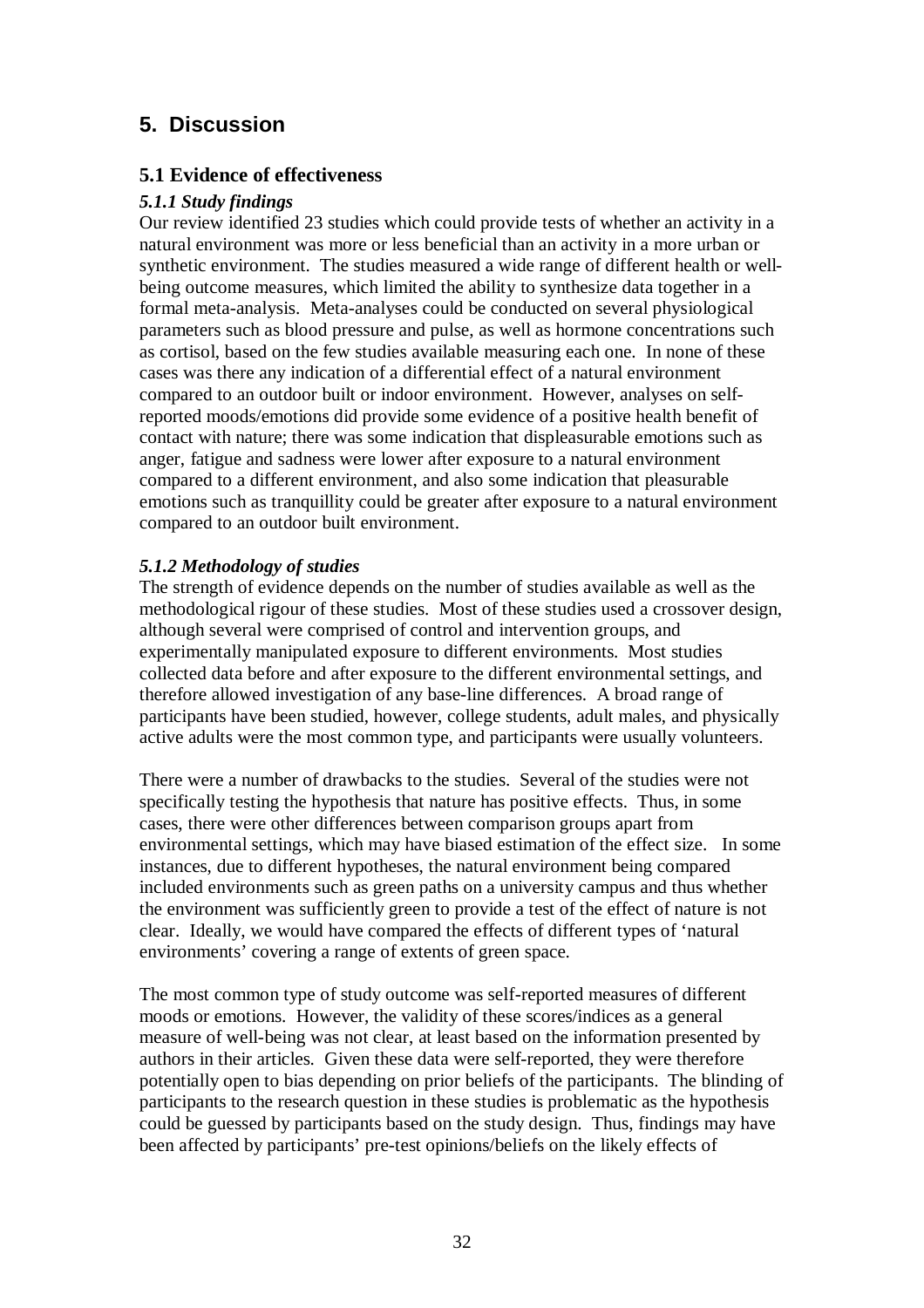different environments rather than any actual changes in their mental health or wellbeing.

A final issue with the current studies available is that most studies were focused on very short-term effects of different environments, making assessments of the participants shortly before and after the activity, and in some cases, during the activity. The studies were mostly not aiming to investigate the effects of large scale public health interventions. The longer-term implications of exposure to different environments cannot therefore be fully assessed. This clearly is a practical problem as longer-term studies may be more costly and less easy to control, in terms of exposing participants to different environments, than a study which takes place over the course of a day. However, we did identify one longer-term study, which compared 10 week programmes of leisure-centre based activities with 10 week programmes of outdoor walking, demonstrating that this sort of trial is feasible; in this case, the findings do not provide any evidence of a differential effect of each environment (Isaacs et al. 2007).

### **5.2 Reasons for variation in effectiveness**

Because of the limited number of studies we could synthesize in any single metaanalysis, we only investigated the effect of two reasons that might explain variation in effectiveness among different studies. The first reasons we investigated was the effect of the comparator type. In only one case did we identify a difference: the effect of a natural environment on tranquillity was more positive when compared to an outdoor built environment than when compared to an indoor environment. However, investigation of comparator type was hindered by the low number of studies and for some outcomes only one comparator type was available. The second reason we explored was whether any variation in effect size could be due to study quality score. There was little indication this was important but this also was hindered by low study numbers. This only represented a coarse attempt to study the implications of study methodology on the effect size. Ideally, if more studies were available, the effect of specific aspects of study methodology would be investigated rather than an overall quality score.

Some studies tested the effects of particular factors in their investigation on the effects of different environments. These include: differences between males and females; differences between recreational and competitive runners; pre-treatment task or no task (i.e. degree of mental fatigue); different stimuli while in the indoor environment; the activity alone or with a friend and the type of built environment being compared. This list illustrates some of the variables which have been hypothesised to be important and potentially lead to variation in the effect of an environment. At present, investigation of the impact of these variables would be based on few studies and therefore we do not pursue their effects further here.

### **5.3 Review limitations**

*Search*: Because of the large number of articles found during the search, the inclusion criteria had to be applied in a strict manner, which may have led to the early exclusion of relevant material.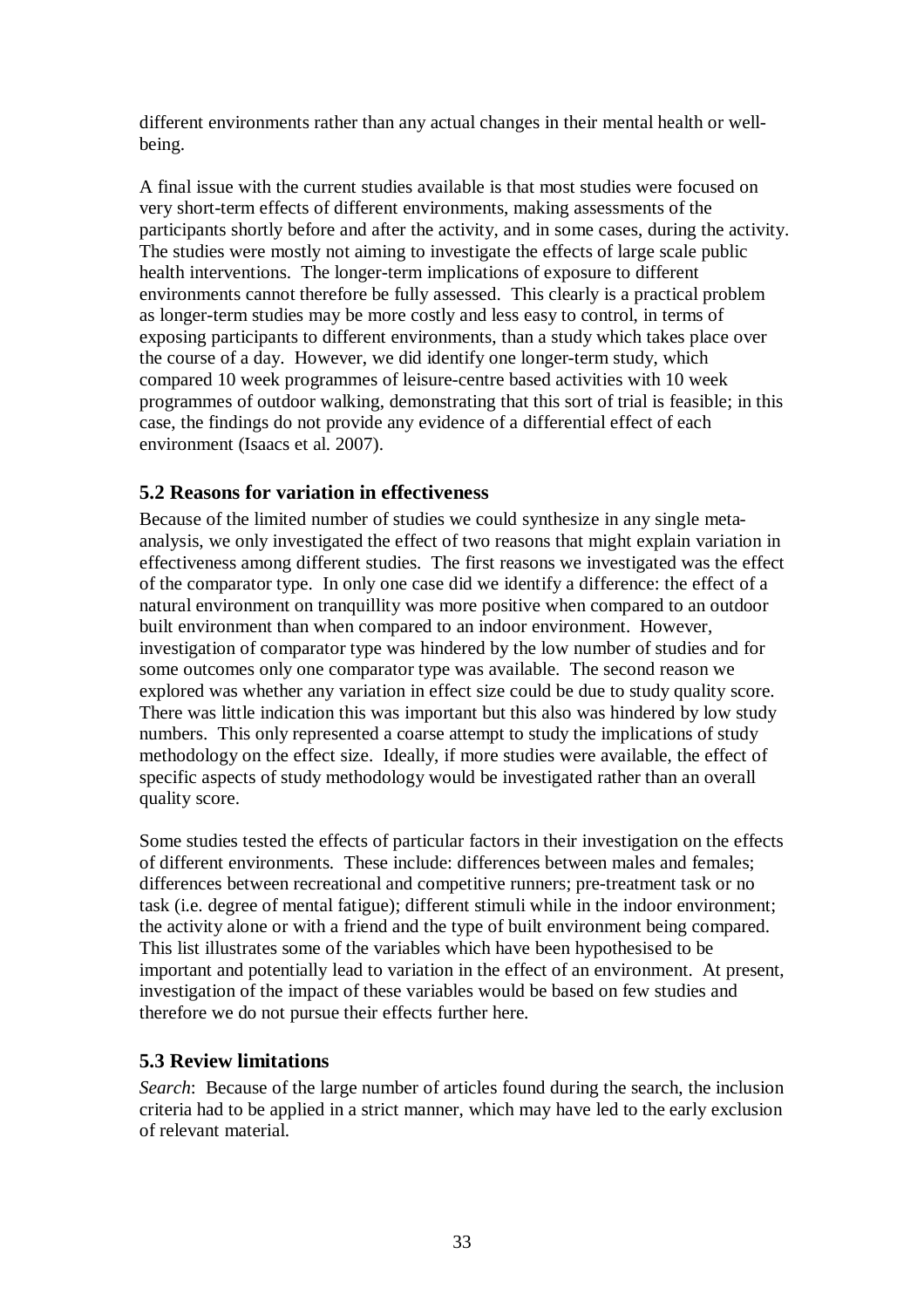*Quality assessment and data extraction*: Ideally two reviewers would have assessed the quality of all papers and extracted the necessary data for analysis as a check on repeatability. In this review, only one reviewer extracted data from papers and therefore it is susceptible to associated biases. However, the method of quality assessment was piloted on a sample of articles by two reviewers and any discrepancies discussed, in order to minimise opportunities for inconsistency in the way information was extracted. In addition, the numeric data were presented in a straightforward manner in most papers, which limits the scope for variation in extraction.

*Availability of data*: Some data sets were not obtainable either because we could not identify a contact email address for the author or because the author no longer had the data. In addition, we were not able to take into account the correlation between pre and post test scores and calculate the effect size as a standardised difference gain score, which would have been more appropriate. Greater sample size and this method of calculation of effect size may have increased our power to detect effects.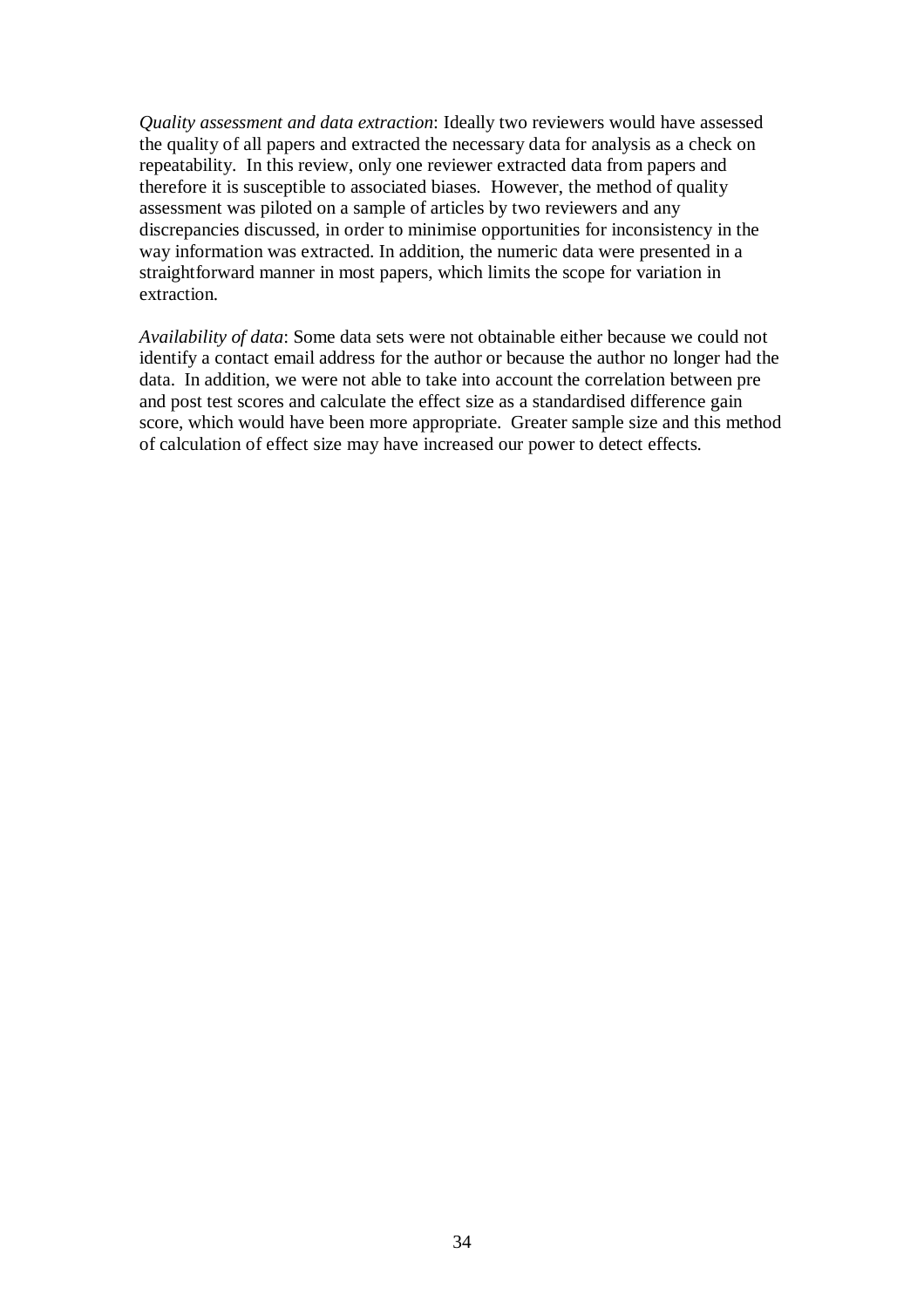## **6 Review conclusions**

### **6.1 Implications for policy**

### *Can we promote activity in nature as beneficial for health?*

Our review focused on the evidence for specific health benefits of nature. Thus, we did not aim to address whether activity programs in nature are effective *per se* as this could simply be an investigation of the effects of activity rather than the effects of nature. Rather, we focused only on studies which compared activity in a natural environment to a different, non-natural environment, in order to explore the specific effect of the setting.

Based on self-reported measures of moods or emotions, usually measured shortly following exposure to each environment, there was some indication that an activity in nature could have more positive effects than similar activities in a different environment; displeasurable emotions such as anger, fatigue and sadness were lower after exposure to a natural environment compared to a different environment and pleasurable emotions such as tranquillity could be greater after exposure to a natural environment compared to an outdoor built environment. However the reliability and validity of these scores or indices as a general measure of well-being and the longerterm implications on health and general well-being are not clear. In addition, for some outcomes, there was some indication of heterogeneity in the effect size. Clearly it would be important to have a greater understanding of the factors generating this variation in order to be able to target specific activities in specific settings towards attainment of these outcomes. Studies employing robust qualitative research methods may be important to this understanding. Although we did identify such studies in our initial search, the lack of a comparator in their design (which may have not have been relevant given the type of questions being investigated by these studies) meant they could not be included in this review.

Another issue is that of generalisability of the study findings to the wider general population. Policy makers should be wary of translating the findings of studies which may have questionable representativeness of their specific target populations, and which have only been studied in specific natural settings, for defined indicators, into generalised statements of universal benefits.

There was little consistent evidence of any 'added value' of direct exposure to a natural environment for any other type of outcome apart from self-reported moods. However, it is important to note that the lack of evidence does not necessarily mean that there is no effect; rather that a consistent effect is not apparent from the studies included in this review.

### **6.2 Implications for research**

### *How should we test for direct health benefits of nature?*

Testing for direct health benefits of nature is problematic given the variety of aspects of nature and the ways in which it might impact on health. The factor that limited the inclusion of many studies was the necessity of a comparator group allowing comparison of the effectiveness of a particular activity in nature with that in a different environment. However, what would constitute the most appropriate comparator is debatable and differences between a natural environment and an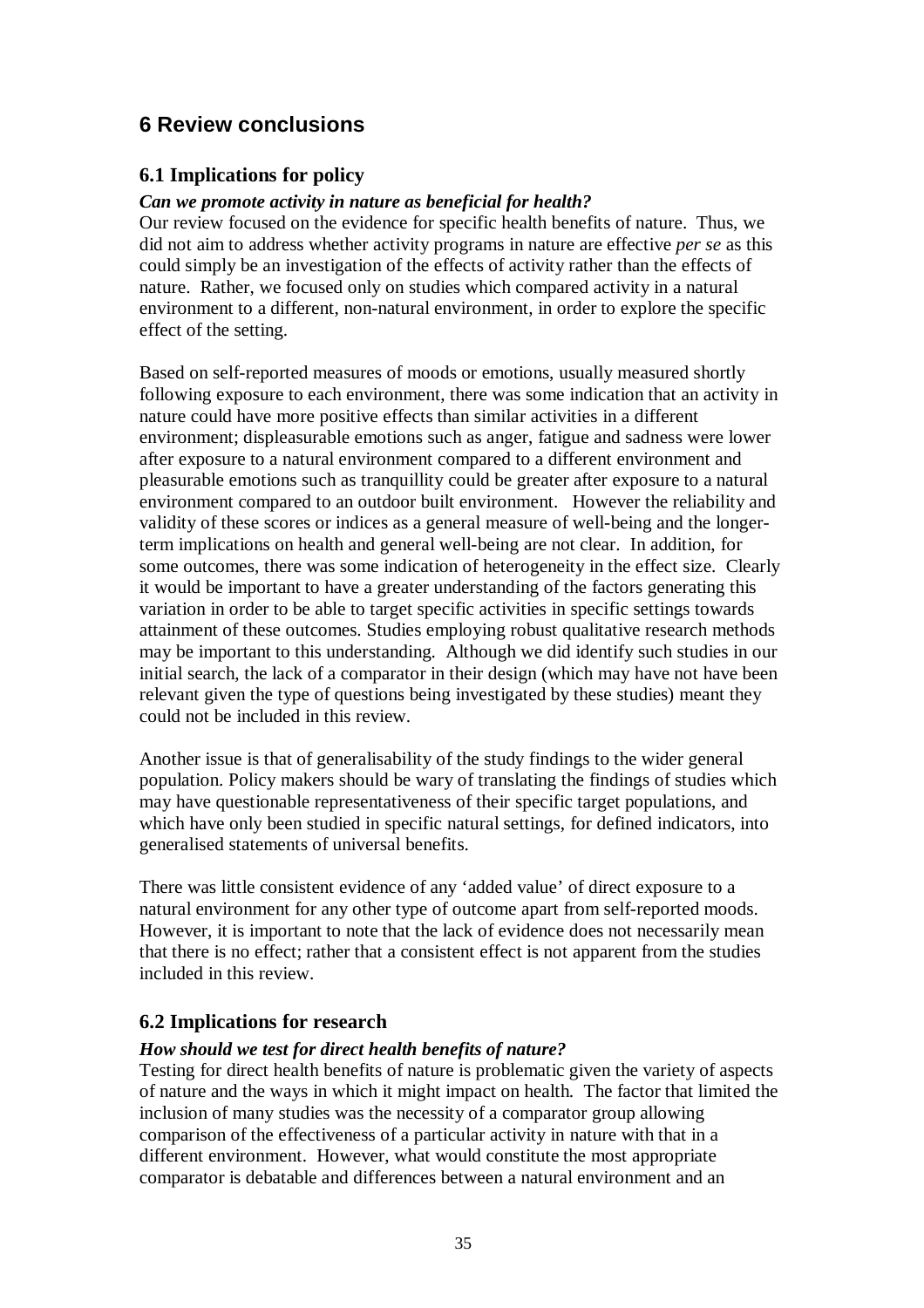alternative environment could be arguably due to factors of the alternative environment rather than those of the natural environments. Investigation of the effect of different natural environments with a range of alternative environments could aid in understanding the specific attributes of environment that are important.

Other study designs may be used to provide some supportive evidence of the effectiveness of green space, for instance, correlational studies that relate the amount of green space with individual and population parameters have inferred positive benefits of green environments (e.g. de Vries et al. 2003). However, in these cases, it can be difficult to attribute causality; even if there is an attempt to control for potentially confounding variables in analysis, it cannot be assured that all appropriate factors have been measured and included.

Different hypotheses can be proposed on how the natural environment might affect human health or well-being. Clarification of the specific hypothesis under investigation could aid in designing better studies and tease apart the mechanisms involved. One hypothesis may be that a natural environment provides a particular set of sensory stimuli, which allows mental restoration (Kaplan & Kaplan 1989). A few studies included in our review measured outcomes reflecting 'restorativeness' but this was not a commonly measured outcome and therefore was not synthesized by metaanalysis. We did not include in our review studies which compared pictures of nature versus pictures of a built environment as we were interested in the evidence for the effectiveness of getting out into a natural environment rather than simply viewing it. However, such studies have been conducted, and these and other studies which manipulate sensory stimuli, may provide some indication of the sensory impacts of nature, and any associated health and well-being benefits. A second hypothesis is that nature allows recovery from stress (Ulrich 1983) which could be investigated further with more studies measuring physiological outcomes. A third hypothesis that has been proposed to explain any association of nature with well-being is that humans might have an innate preference for natural environments, arising as a product of past evolutionary pressures (the Biophilia hypothesis; Wilson 1984). Testing such a hypothesis is clearly difficult, however, exploring links between environmental preferences and well-being may be a first step. Qualitative research methods may also prove useful in indentifying potential mechanisms and the importance of the context in determining the effect of nature. However, in reality, the links between these different hypotheses mean that separating their relative importance will be difficult.

A final and alternative hypothesis is that nature simply promotes health-enhancing behaviour. For instance, the types of activities that occur in a natural environment, and not in indoor or built environments, may be particularly beneficial for health or well-being. Alternatively, a natural environment may encourage the initiation and sustainment of physical activity, for instance jogging through a park, which in turn has beneficial impacts on physical fitness and health. Under this hypothesis, nature does not necessarily have a special benefit for health itself but rather promotes health through preferences for particular environments and activities.

Overall, the studies suggest that the role of natural environments in public health deserves further investigation. There is considerable scope to investigate further the effects of nature on health and refine and test the specific hypotheses discussed in this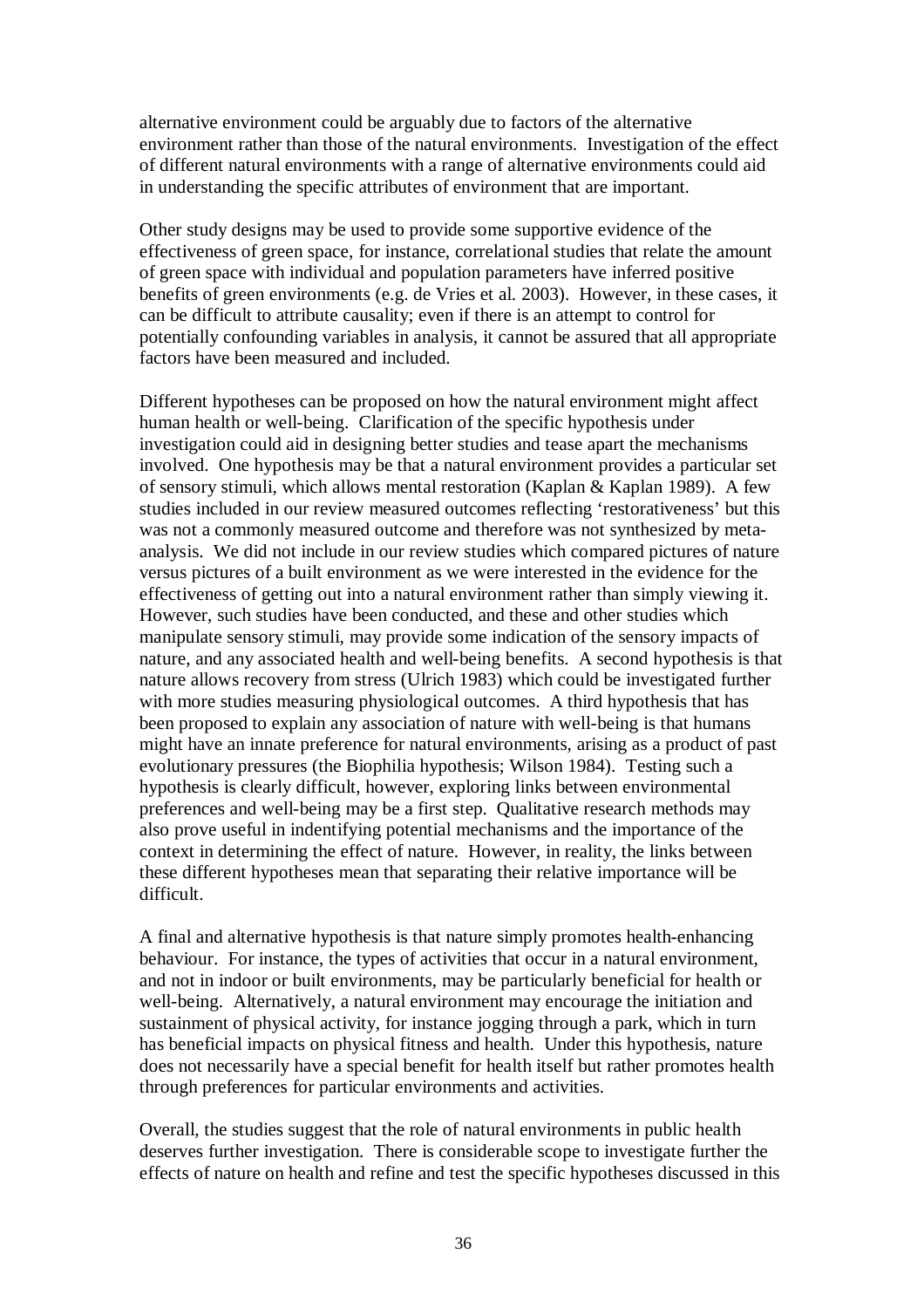review. In particular, we would suggest that study of the longer-term consequences of repeated exposures to natural environments, the context-dependence of any effects and variation in effects among people warrant particular attention.

## **7. Acknowledgements**

We thank Dave Stone (Natural England) and the stakeholder group for feedback on the review protocol. Thanks also to: Jane Teas, Jo Barton & Terry Hartig for kindly supplying data.

## **8. Potential conflicts of interest and Source of support**

None declared. This review was funded by Natural England.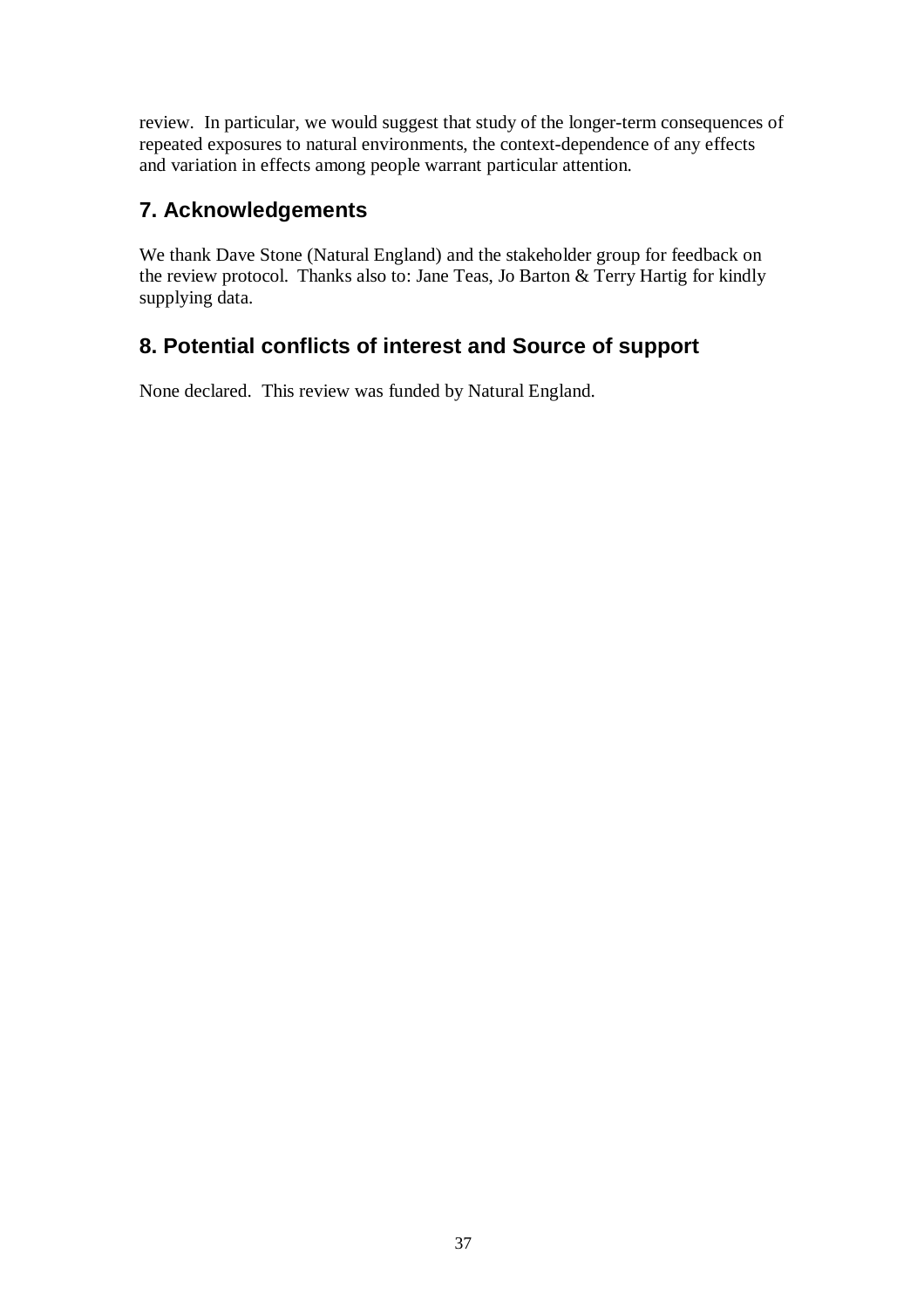## **9. References**

Here we list the background references, please see Appendix G for the references of articles that met the inclusion criteria of the review.

Bird, W. (2007). Natural Thinking. RSPB, UK.

- Cooper, H., Hedges, L.(1994) The handbook of research synthesis. Russell Sage Foundation, New York.
- CRD. (2001). Undertaking systematic reviews of research on effectiveness, CRD Report 4 (2<sup>nd</sup> ed). National Health Service Centre for Research and Dissemination, University of York, York
- De Vries, S., Verheij R.A., Groenewegen, P.P. & Spreeuwenberg, P. (2003) Natural environments-healthy environments? An exploratory analysis of the relationship between greenspace and health. Environ. Plann. A 35: 1717-1713.
- Effective Public Health Practice Project. (1998). Dictionary for the Effective Public Health Practice Project Quality Assessment Tool For Quantitative Studies
- Greenland S (1994) Quality scores are useless and potentially misleading Reply to  $Re a$ Critical-Look at Some Popular Analytic Methods. American Journal of Epidemiology 140: 300–301
- Juni P, Witschi A, Bloch R, Egger M (1999) The hazards of scoring the quality of clinical trials for meta-analysis. Jama-Journal of the American Medical Association 282: 1054– 1060
- Kaczynski, A.T. and Henderson, K.A. (2007). Environmental correlates of physical activity: A review of evidence about parks and recreation. Leisure Sciences, 29: 315-354.
- Kaplan, R. & Kaplan, S. (1989) The experience of nature: a psychological perspective. Cambridge University Press, Cambridge.
- Khan, K. S., Kunz, R., Kleijnen, J. & Antes, G. (2003). Systematic reviews to support evidence-based medicine. Royal Society of Medicine Press Ltd., London
- Ogilvie, D., Fayter, D., Petticrew, M., Sowden, A. Thomas, S., Whitehead, M., Worthy, G. (2008) The harvest plot: a method of synthesizing evidence about the differential effects of interventions. BMC Med Res Method 8:8.
- Pullin, A.S. and Knight, T.M. (2001). Effectiveness in Conservation Practice: Pointers from Medicine and Public Health. Conservation Biology 15: 50-54.
- Pullin, A. S. and Stewart G. B. (2006). Guidelines for systematic review in conservation and environmental management. Conservation Biology, 20: 1647- 1656.
- RMNO (2004) Nature and health. The influence of nature on social, psychological and physical well-being. Publication no. 2004/09. The Hague: Health Council of the Netherlands and Dutch Advisory Council for Research on Spatial Planning, Environment and Nature.
- Russell, J.A. (2003) Core affect and the psychological construction of emotion. Psychological Review 110: 145-172
- Stevens, A., and R. Milne. (1997) The effectiveness revolution and public health. In: G. Scally (ed) Progress in public health. Royal Society of Medicine Press, London, pp 197-225.
- Sackett, D.L. & Rosenberg, W.M.C. (1995) The need for evidence-based medicine. Journal of the Royal Society of Medicine 88: 620-624.
- Thomas, B.H., Ciliska, D., Dobbins, M., & Micucci, S. (2004). A process for systematically reviewing the literature: Providing the research evidence for public health nursing interventions. Worldviews on Evidence-Based Nursing, 1: 176-184
- Wilson, E.O. (1984) Biophilia. Harvard University Press, Cambridge, MA.
- Yudkin, P. and Stratton, I.M. (1996) How to deal with regression to the mean in intervention studies. *Lancet,* **347,** 241-3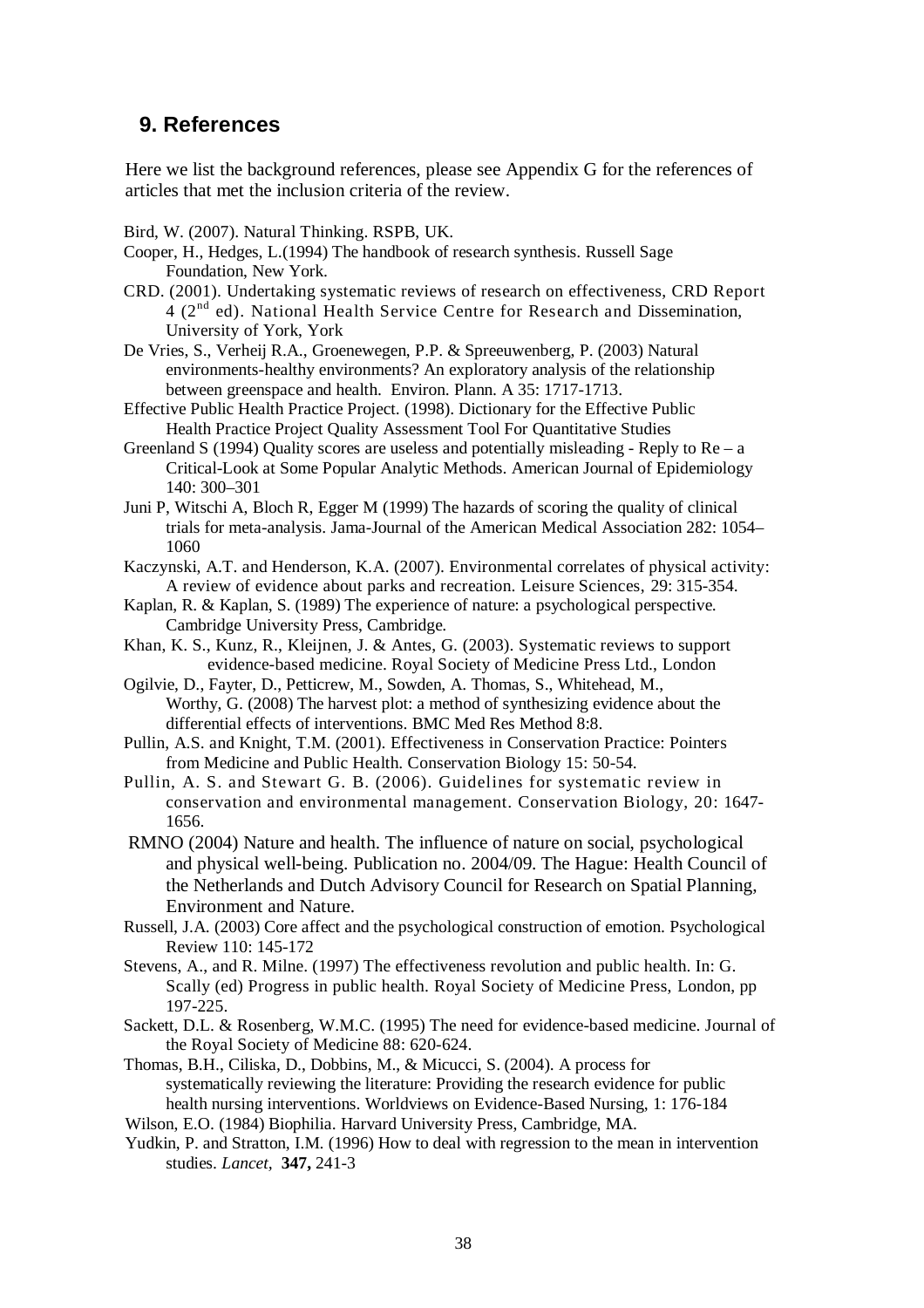| <b>Appendix A: Project Stakeholders</b> |  |
|-----------------------------------------|--|
|-----------------------------------------|--|

| Organisation                                                    | Project contact/s                                                                               |
|-----------------------------------------------------------------|-------------------------------------------------------------------------------------------------|
| <b>Biological Sciences, University of Essex</b>                 | Jo Barton                                                                                       |
| <b>BRASS ESRC Centre, Cardiff University</b>                    | <b>Julie Newton</b>                                                                             |
| <b>British Heart Foundation, University of</b><br><b>Oxford</b> | <b>Charlie Foster</b>                                                                           |
| <b>BTCV</b>                                                     | Calum MacIntosh<br><b>Yvonne Trchalik</b>                                                       |
| <b>CABE</b>                                                     | <b>Helen Beck</b>                                                                               |
| <b>Countryside Council for Wales</b>                            | James Parkin                                                                                    |
| <b>DEFRA</b>                                                    | John Robbins                                                                                    |
| <b>Department of Health, England</b>                            | Mala Rao                                                                                        |
| <b>Environment Agency</b>                                       | Roger Milne<br>Anthea Hawke                                                                     |
| <b>Forest Research</b>                                          | Liz O'Brien                                                                                     |
| <b>Forestry Commission</b>                                      | Marcus Sangster                                                                                 |
| <b>Glasgow Centre for Population Health</b>                     | Fiona Crawford                                                                                  |
| <b>Health Protection Agency</b>                                 | <b>Richard Jarvis</b>                                                                           |
| <b>Institute for Rural Health</b>                               | Jane Randall-Smith                                                                              |
| <b>MRC Southampton University</b>                               | Stephen Holgate                                                                                 |
| <b>National Public Health Service for Wales</b>                 | <b>Andrew Jones</b><br>Malcolm Ward                                                             |
| <b>Natural England</b>                                          | Kevin Charman<br><b>William Bird</b>                                                            |
| <b>NICE</b>                                                     | Hugo Crombie                                                                                    |
| <b>North East Community Forests</b>                             | Janine Ogilvie                                                                                  |
| <b>Offender Health, Department of Health,</b><br><b>England</b> | Sara Moore                                                                                      |
| <b>RSPB</b>                                                     | <b>Martin Harper</b>                                                                            |
| <b>Scottish Executive</b>                                       | George Morris                                                                                   |
| <b>Sustainable Development Commission</b>                       | Larissa Lockwood                                                                                |
| <b>Sustainable Development Research</b><br><b>Network/PSI</b>   | Kate McGeevor<br><b>Ben Shaw</b>                                                                |
| <b>UK Public Health Association</b>                             | Angela Mawle<br><b>UKPHA Health &amp; Sustainable Environments</b><br>Special<br>Interest Group |
| <b>Wales Centre for Health</b>                                  | Sue Mably                                                                                       |
| <b>Welsh Assembly Government</b>                                | Ronnie Alexander                                                                                |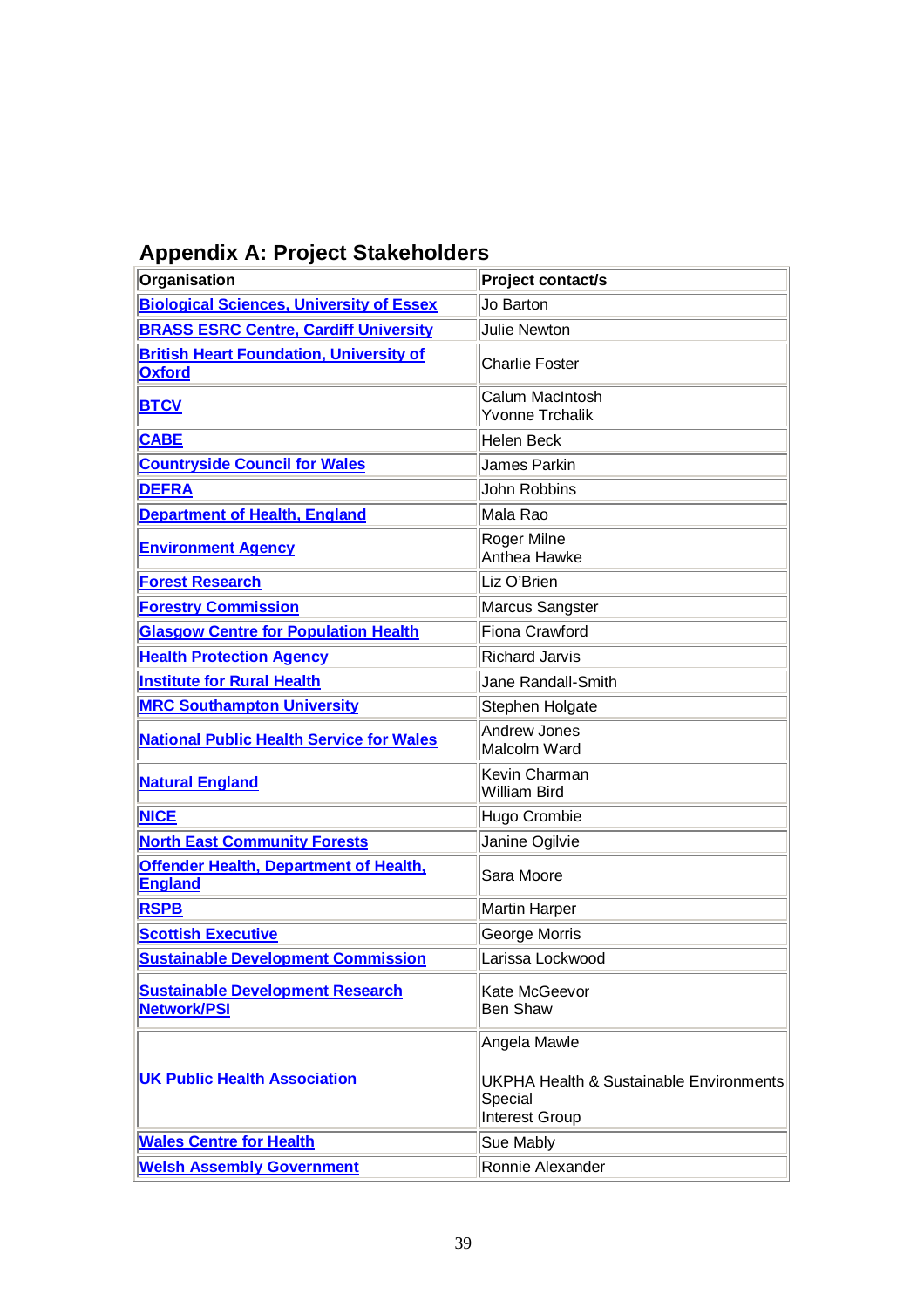### **Appendix B: Website search**

The websites of the following organisations were searched for publications.

British Heart Foundation (incl. National Centre for Physical Activity and Health) British Trust for Conservation Volunteers Canadian Health Network Commission for Architecture and the Built Environment Centre for Child and Family Research Countryside Recreation Network Countryside Council for Wales Department of Health Environment agency EU Cost Action E39 European Environment Agency Forest Research Forestry Commission Glasgow Centre for Population Health Greenspace (including Greenspace Scotland) Groundwork Health Development Agency Health Protection Agency Health Technology Assessment Institute of Rural Health Living Streets Mental Health Foundation Mind Medical Research Council National Library for Public Health National Public Health Service for Wales National Parks National Trust Natural England The new economics foundation **NICE OPENspace** Parks Victoria Royal Society for the Protection of Birds Scottish Executive Sustainable Development Commission Sustainable Development Research Network Scottish Environment Protection Agency Scottish Natural Heritage SNIFFER **Sustrans** THRIVE The Nature Conservancy The Woodland Trust UK MAB Urban Forum UK National Research Register Archive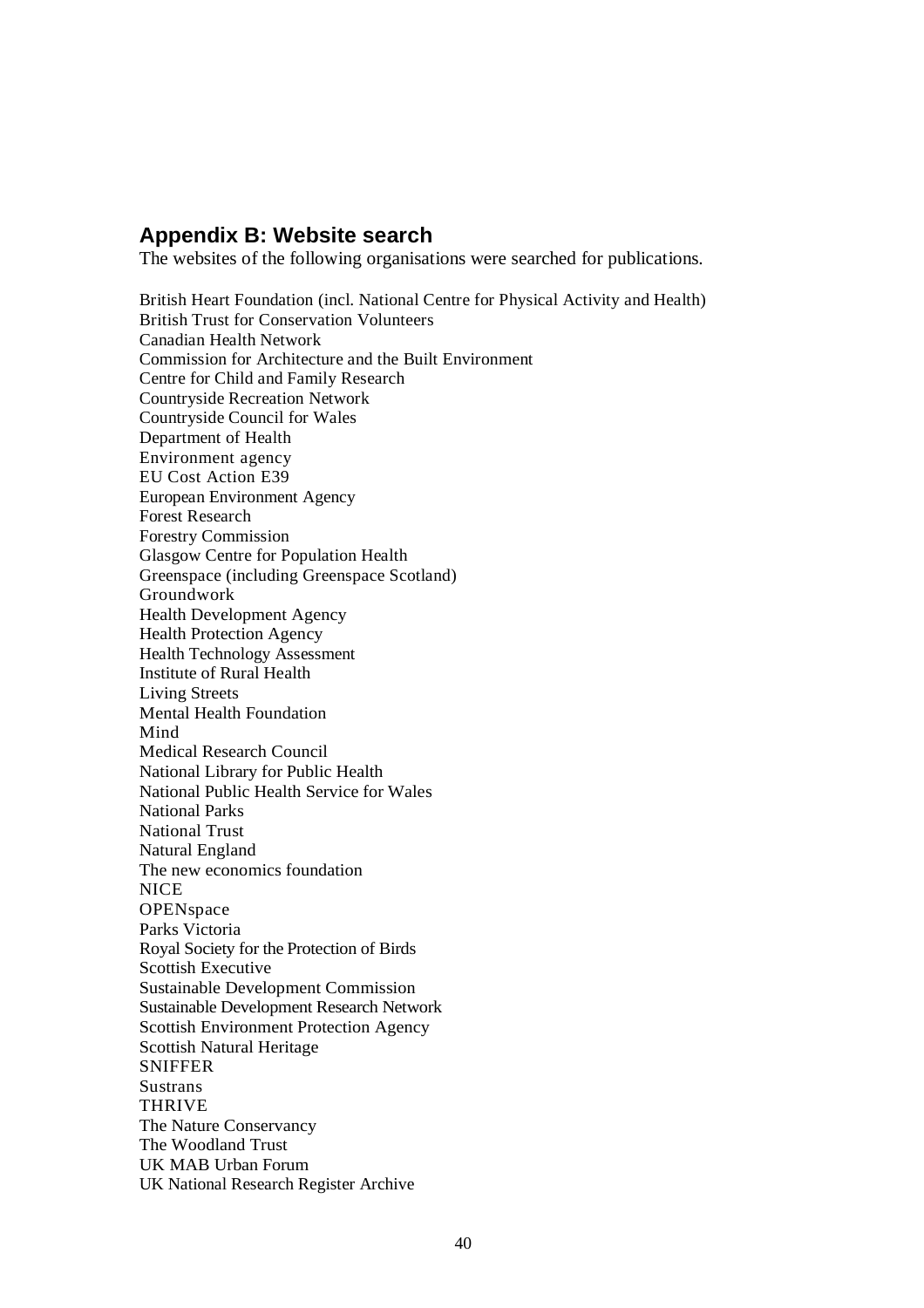UK Public Health Association World Health Organisation Wildlife Trusts World Wide Fund for Nature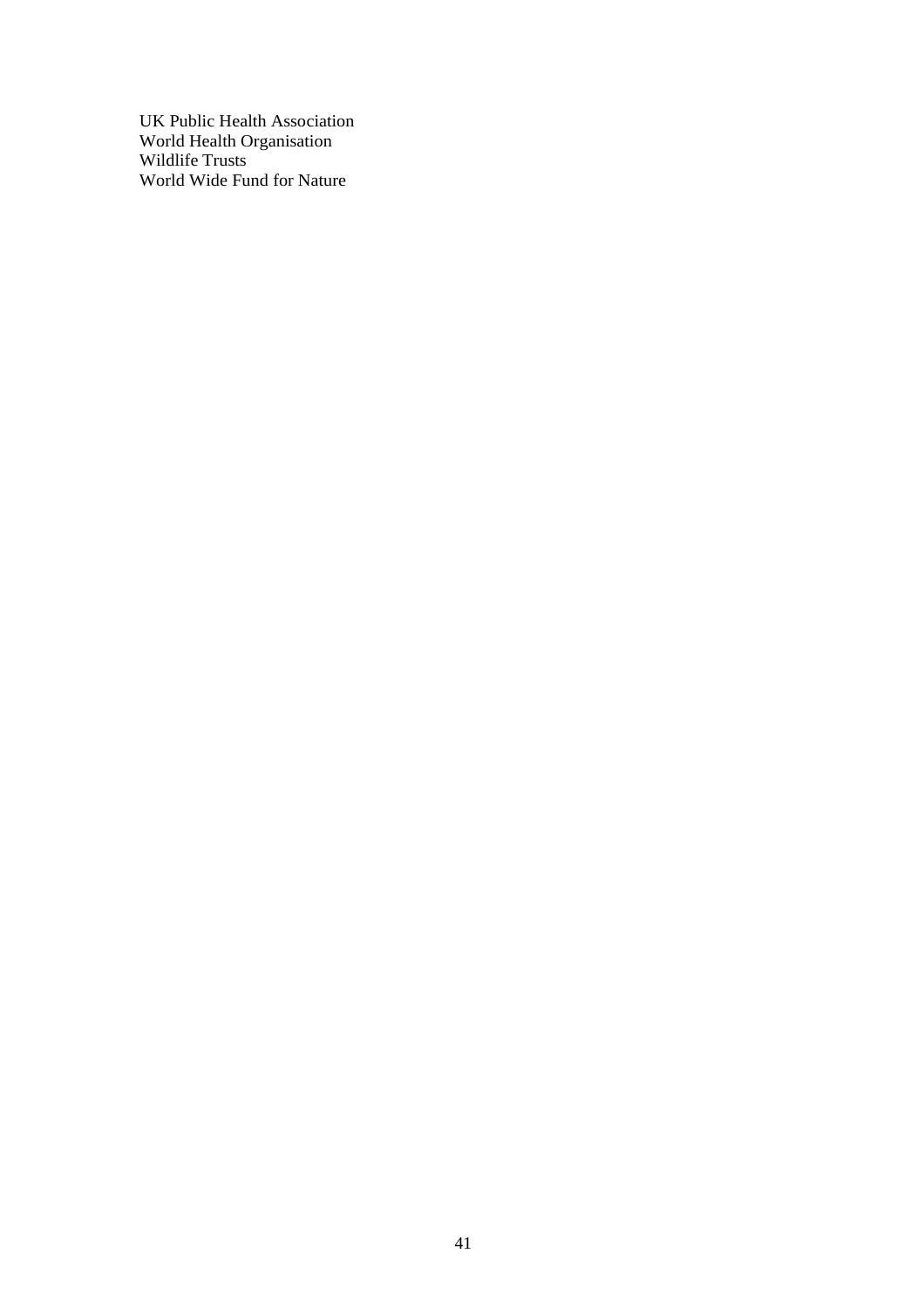## **Appendix C: Methodology assessment**

This section provides details on study methodology that were extracted from each article. Criteria used in the quality score are shaded. The remaining criteria are used to provide more general information of the articles in the summary tables.

| <b>Aspect of methodology</b>                                                                        | <b>Types of answer</b>                                                                                                                                                                                                                                                                                                                                               |
|-----------------------------------------------------------------------------------------------------|----------------------------------------------------------------------------------------------------------------------------------------------------------------------------------------------------------------------------------------------------------------------------------------------------------------------------------------------------------------------|
| Was the target population of the study<br>described?                                                | Either inclusion criteria of participants<br>specified or the study gives detail of the<br>participants (e.g. age, physical activity<br>experience) that took part in the study                                                                                                                                                                                      |
| Was the recruitment strategy likely to<br>capture a comprehensive sample of the<br>population?      | Detail of recruitment method e.g.<br>organisations contacted, advertisements.                                                                                                                                                                                                                                                                                        |
| Self-selection bias of participants                                                                 | Were participants referred from an<br>independent third party (e.g. GP) or did<br>participants self-select?                                                                                                                                                                                                                                                          |
| What was the basic design of the study?                                                             | <b>Experiment or Observational</b>                                                                                                                                                                                                                                                                                                                                   |
| Did the study use randomisation to<br>allocate participate to treatments or order<br>of treatments? | This was assessed on the basis of the use<br>of the word 'random' or similar in the<br>methodology. We did not restrict to only<br>those describing the method of<br>randomisation; only one study did this.                                                                                                                                                         |
| Were groups shown to be similar at base-<br>line?                                                   | This was assessed on whether this data<br>was presented/investigated or whether<br>this was accounted for in the analysis e.g.<br>analysis of time x environment<br>interaction.                                                                                                                                                                                     |
| Was the hypothesis under investigation<br>the effect of nature?                                     | The hypothesis under investigation was<br>based on either an explicit statement or<br>from the discussion of literature in the<br>introduction from which it could be<br>indicated if positive impacts of nature<br>were hypothesized.                                                                                                                               |
| Were the participants informed of the<br>hypothesized positive impacts of nature?                   | This clearly depended on whether the<br>authors themselves were interested in the<br>positive impacts of nature (some were<br>interested in the effects of simply the<br>outdoors rather than the green outdoors).<br>This was assessed on this basis, and<br>whether there was a statement indicating<br>what the participants had bee informed<br>about the study. |
| Was it likely that there were<br>withdrawals?                                                       | This was based on any explicit statements<br>of the number of individuals that started<br>the study who also completed. Most                                                                                                                                                                                                                                         |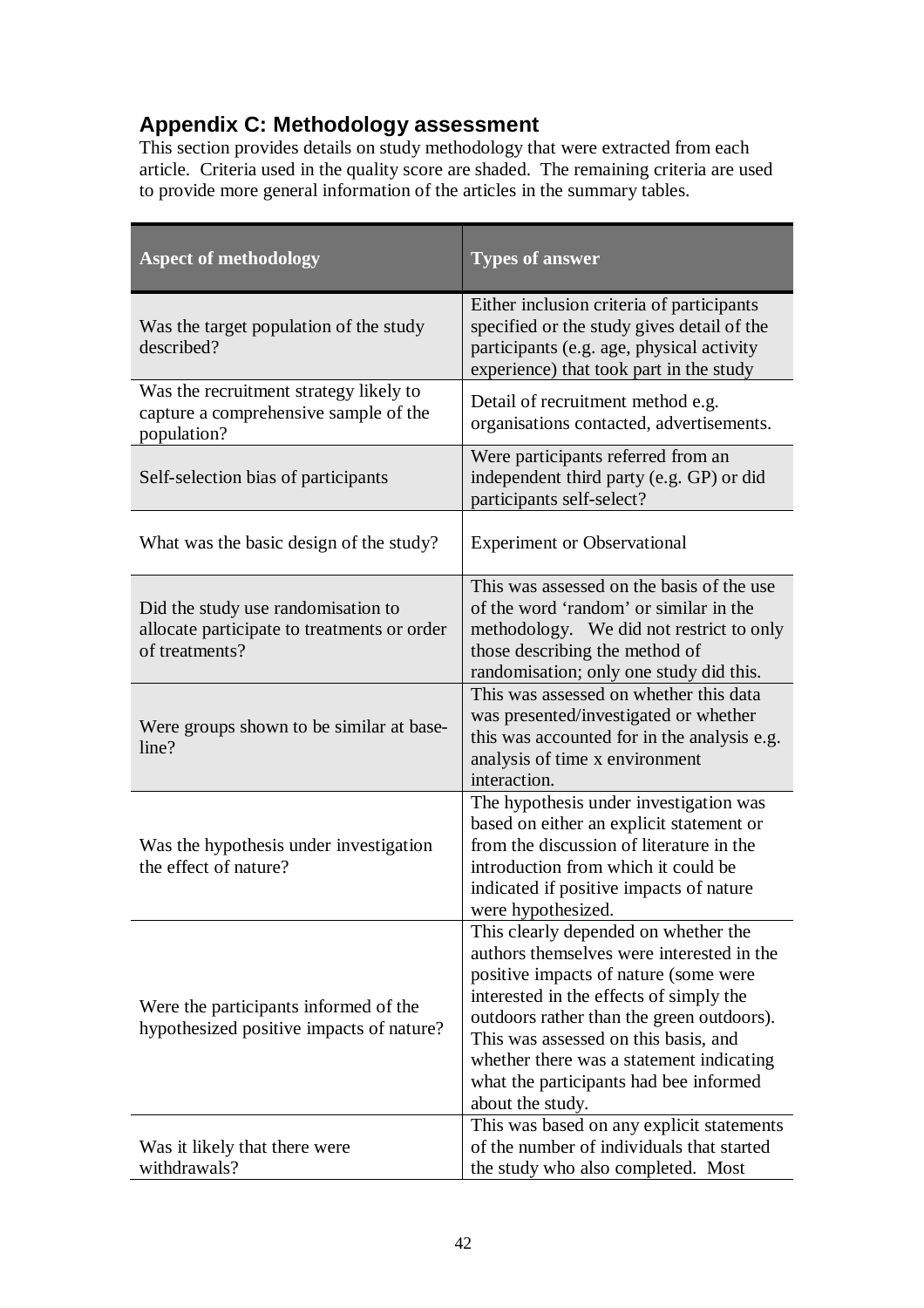|                                                                                    | studies were short-term before and after     |  |  |
|------------------------------------------------------------------------------------|----------------------------------------------|--|--|
|                                                                                    | studies and therefore attrition of           |  |  |
|                                                                                    | participants was in most cases not           |  |  |
|                                                                                    | deemed important.                            |  |  |
|                                                                                    | For well-being outcomes using scores,        |  |  |
|                                                                                    | this was assessed on the basis of an         |  |  |
| Were the tools used or method of data                                              | explicit statement that reflects on the      |  |  |
| collection shown to be reliable measures                                           | validity/reliability of the score. For other |  |  |
| of the outcome of interest?                                                        | measures e.g. blood pressure, a detailed     |  |  |
|                                                                                    | description of the methodology was           |  |  |
|                                                                                    | deemed sufficient.                           |  |  |
|                                                                                    | This was assessed through detail provided    |  |  |
| Was the intervention fully described?                                              | on the intervention exposed to               |  |  |
|                                                                                    | participants.                                |  |  |
|                                                                                    | This depended on detail provided by the      |  |  |
|                                                                                    | authors. Some authors were not               |  |  |
| Were there any other differences between<br>nature and comparator treatments apart | investigating the effect of nature and       |  |  |
|                                                                                    | therefore there were additional treatments   |  |  |
| from environmental setting?                                                        | (e.g. external stimuli when running on an    |  |  |
|                                                                                    | indoor treadmill).                           |  |  |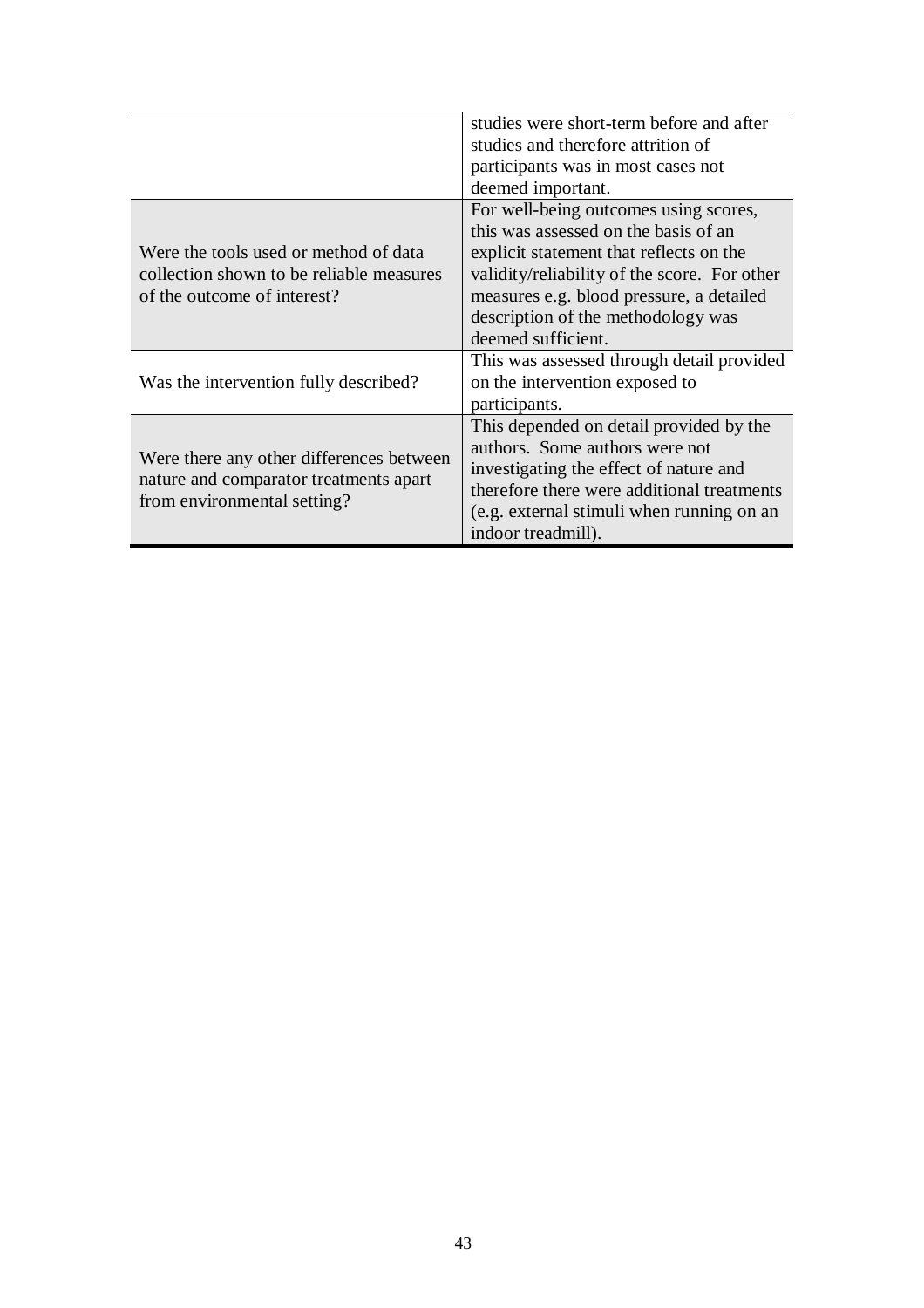## **Appendix D: Flow chart of study inclusion**



<sup>1</sup>28 studies from 27 articles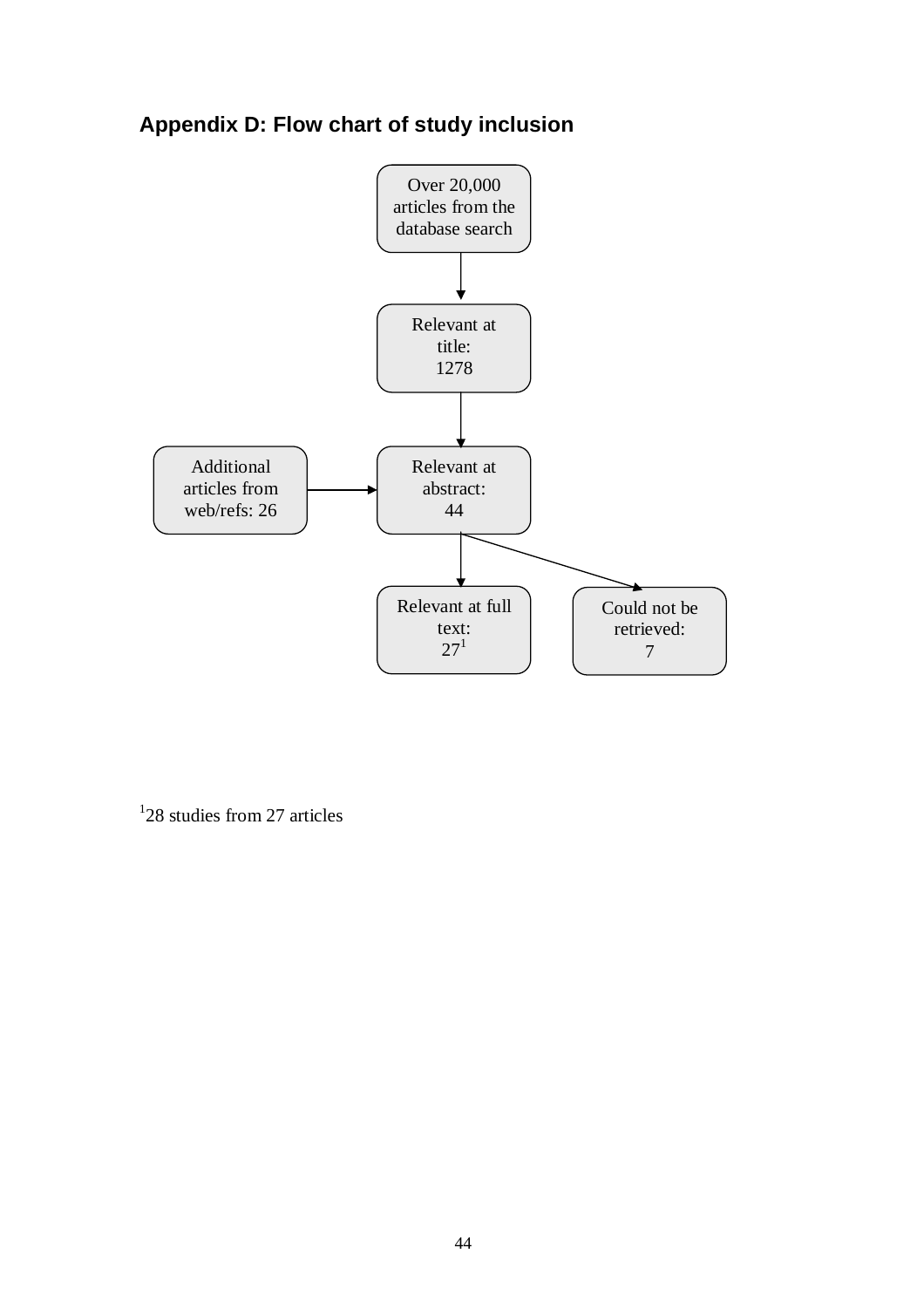## **Appendix E: Characteristics of studies**

The following tables show the basic groupings of studies (by participants, outcomes, methodology, green space and type of activity, Tables 1 to 5 respectively), and therefore indicate the generalisability of the review to situations of interest. We focus on comparator types 1 (nature versus outdoor built) and 2 (nature versus indoor), which comprised 23 studies. We note that the number of studies reported simply reflects the number of studies identified as relevant and does not take into account the validity of data collection or whether the data could be incorporated into our metaanalysis. In addition, the total number does not necessarily equal the total number of studies, as in some cases studies could fall into more than one category and in one case the same two studies were included in both pools.

| Subgroup        | Population                     | <b>Green vs</b><br><b>Urban</b> | <b>Green</b> vs<br><b>Indoors</b> | No. of<br>studies |
|-----------------|--------------------------------|---------------------------------|-----------------------------------|-------------------|
| Active          | <b>Experienced backpackers</b> |                                 |                                   |                   |
| individuals     | Active/regular runners         | $\mathcal{D}_{\mathcal{A}}$     | 3                                 | 5                 |
|                 | with ADD/ADHD                  | 3                               | 2                                 | 3                 |
| Children        | with impaired vision           |                                 |                                   |                   |
|                 | at kindergarten                | $\mathcal{L}$                   |                                   |                   |
| One sex only    | females                        |                                 | 2                                 | 3                 |
|                 | males                          | 4                               | 2                                 | 6                 |
| Adults with     | with CVD risk                  | 0                               |                                   |                   |
| health problems | with 'mental retardation'      |                                 |                                   |                   |
| Other           | College students               | 5                               | 3                                 | 8                 |
|                 | Postmenopausal women           |                                 |                                   |                   |
|                 | Members of Mind groups         |                                 |                                   |                   |

**Table 1. Participants: the number of studies split by subset of the human population under study**

### **Table 2. Outcomes: the number of studies split by broad type of outcome under study**

| Type of outcome      | Green vs Urban   Green vs Indoor | Total |
|----------------------|----------------------------------|-------|
| 1. Emotions/Moods    |                                  |       |
| 2. Concentration     |                                  |       |
| 3. Cardiovascular    |                                  |       |
| 4. Hormonal          |                                  |       |
| 5. Immune function   |                                  |       |
| 6. Physical activity |                                  |       |
| 7. Performance       |                                  |       |
| 8. Other             |                                  |       |

### **Examples of each type of outcome:**

**1**= revitalisation, tranquillity, anger, fear, attentiveness, happiness, fatigue, placidity, pride, delight etc….etc…..

**2**= Digit Span test; Proof reading task; Symbol Digits Modalities Test; ADHD symptoms.

**3** = Heart rate, Blood pressure,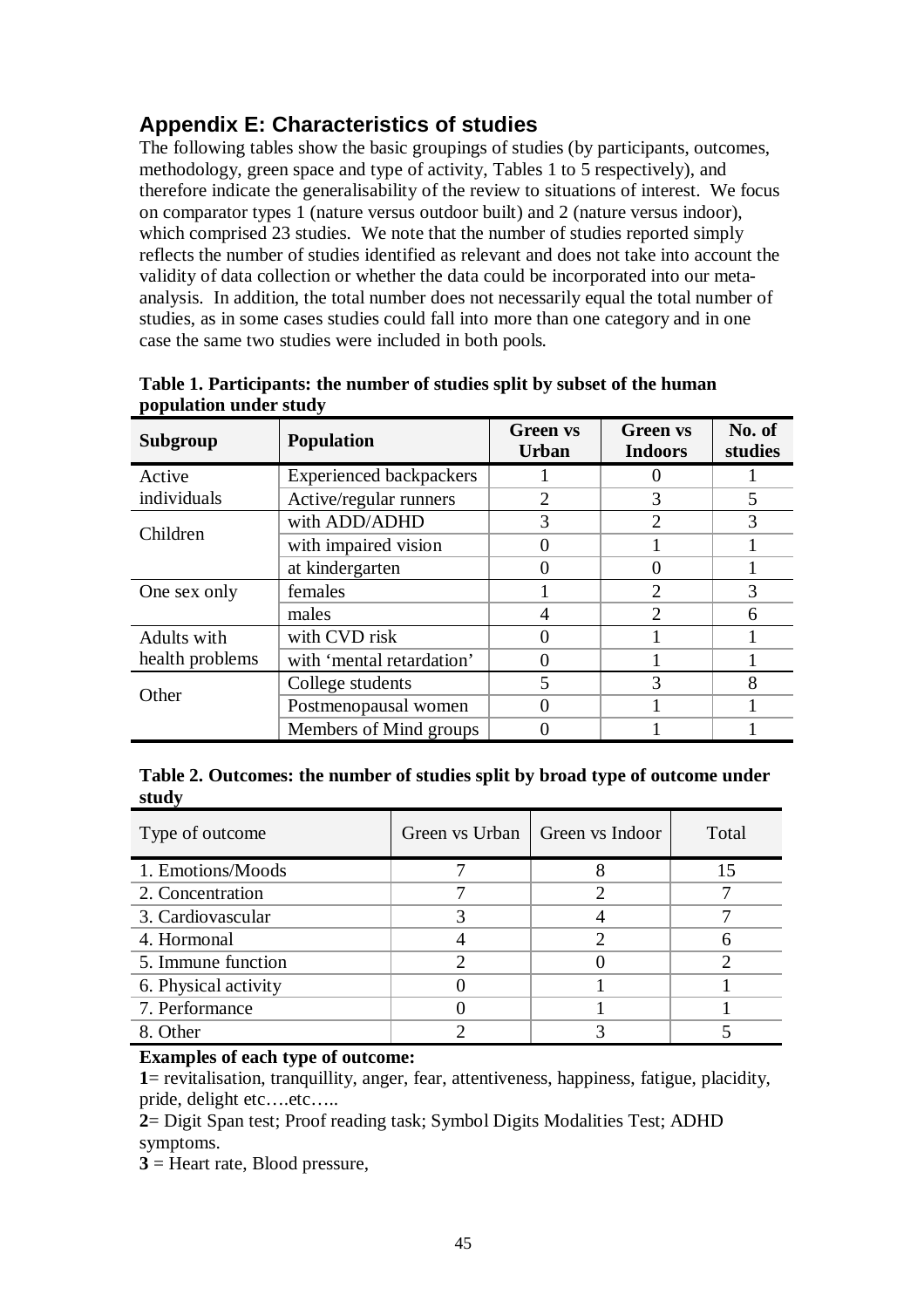**4** = Adrenaline (from urine), Salivary cortisol, Salivary amylase, Noradrenaline (from urine), Cortisol (from urine)

**5** = NK activity, granulysin, perforin, granzymes, immunoglobin A concentration

**6** = Self reported Physical activity

 $7 = Ox$  gen consumption, Running Speed, Number of minutes cycled etc...

**8** = sleeping hours, cerebral brain activity (absolute hemoglobin concentrations of the prefrontal cortex!), motor performance; engagement, various others (1 x total cholesterol, lipid subfractions, lung function, skin resistance etc…)

### **Table 3. Methodology: the number of studies split by the type of methodology used in the study**

| Methodology                      | Green vs Urban   Green vs Indoor   Total number |  |
|----------------------------------|-------------------------------------------------|--|
| Randomised controlled trial      |                                                 |  |
| Randomised crossover trial       |                                                 |  |
| Counter-balanced crossover trial |                                                 |  |
| Crossover trial (same order)     |                                                 |  |
| Observational                    |                                                 |  |

| Table 4. Green space: The number of studies split by the type of green space |
|------------------------------------------------------------------------------|
| under study                                                                  |

| Type of green space            | Green vs Urban   Green vs Indoor   Total number |  |
|--------------------------------|-------------------------------------------------|--|
| University campus              |                                                 |  |
| Garden                         |                                                 |  |
| Public Park/                   |                                                 |  |
| <b>Country Park</b>            |                                                 |  |
| Nature reserve/                |                                                 |  |
| Wilderness                     |                                                 |  |
| 'Forest'                       |                                                 |  |
| Outdoors – not clear how green |                                                 |  |

### **Table 5. Activity: The number of studies split by the type of activity in green space under study**

| Type of activity in green space | Green vs Urban | Green vs Indoor   Total number |  |
|---------------------------------|----------------|--------------------------------|--|
| Sitting in/passive activity     | ∩∗             |                                |  |
| <b>Walking</b>                  |                |                                |  |
| Running                         |                |                                |  |
| Backpacking                     |                |                                |  |
| Gardening                       |                |                                |  |
| Mixed                           |                |                                |  |

*\*3* studies compared the effects of nature by allowing participants to walk in a natural environment in the morning, and then sit and watch nature in the afternoon; this was repeated in a city environment. As the data from these comparisons are not independent, we have focused on the first parts of the study when participants were walking in each environment and therefore placed them in the walking group.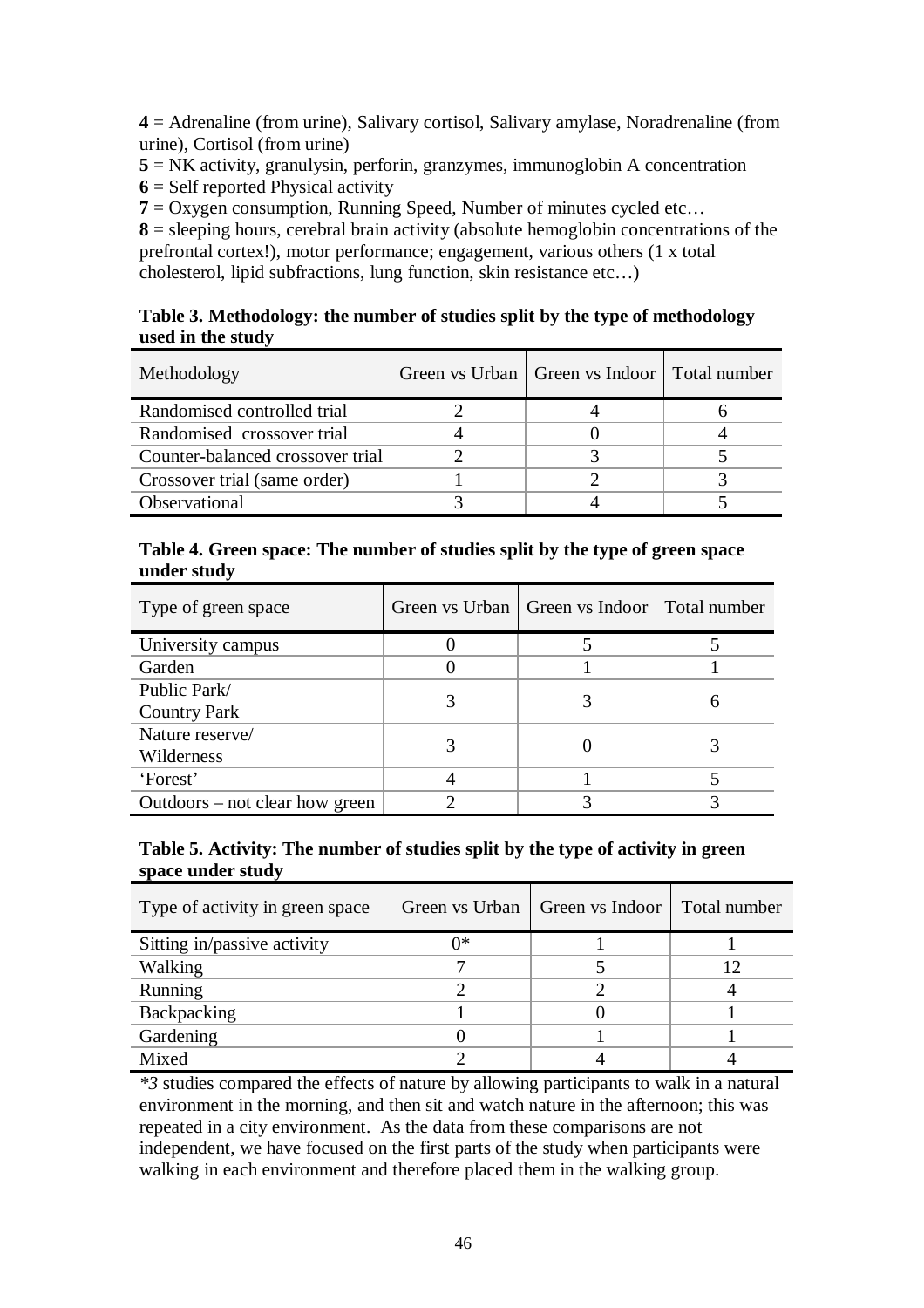## **Appendix F: Confidence intervals of effect sizes**

Our review focuses on the difference between outcomes after each environmental setting (i.e. nature versus non-nature). However, any difference does not necessarily reflect the change in outcome in each environment (e.g. a positive difference between nature and non-nature does not necessarily mean that overall there has been a positive before and after change with the activity). Therefore, we present here analysis of the before and after differences of outcomes in the natural environment. Note that we do not interpret these effects as direct impacts of nature but the combined effects of the activity and the environment.

The results show that energy increased while anxiety, anger, fatigue and sadness decreased, when comparing measurements on individuals before and after the activity. However, for a number of variables such as attention, tranquillity, blood pressure, pulse and cortisol concentrations, there were no evident changes before and after the activity in the natural environment.

*Table a) Before and after differences for individuals in 'nature' groups (aggregated data)*

| Outcome        | Effect<br>size | Lower<br>СI | Upper<br>СI | No.<br>studies | Summary                 |
|----------------|----------------|-------------|-------------|----------------|-------------------------|
| Attention      | $-0.069$       | $-0.557$    | 0.418       | 2              | No effect               |
| Energy         | 0.757          | 0.298       | 1.215       | 5              | Increase <sup>-</sup>   |
| Anxiety        | $-0.518$       | $-0.791$    | $-0.246$    | 6              | Decrease                |
| Tranquillity   | 0.05           | $-0.434$    | 0.534       | 7              | No effect**             |
| Anger          | $-0.354$       | $-0.635$    | $-0.073$    | 6              | Decrease                |
| Fatigue        | $-0.757$       | $-1.109$    | $-0.406$    | 4              | Decrease                |
| sad/depressed  | $-0.661$       | $-1.158$    | $-0.163$    | 3              | Decrease                |
| systolic bp    | $-0.102$       | $-0.459$    | 0.254       | 4              | No effect               |
| diastolic bp   | $-0.111$       | $-0.493$    | 0.270       | 3              | No effect               |
| Pulse          | 0.309          | $-0.231$    | 0.849       | 4              | No effect*              |
| cortisol conc. | $-0.570$       | $-1.571$    | 0.432       | 4              | No effect <sup>**</sup> |

Superscripts on 'Summary' indicate the significance of heterogeneity  $= <0.1$ ;  $* = <0.05$ ;  $* = <0.01$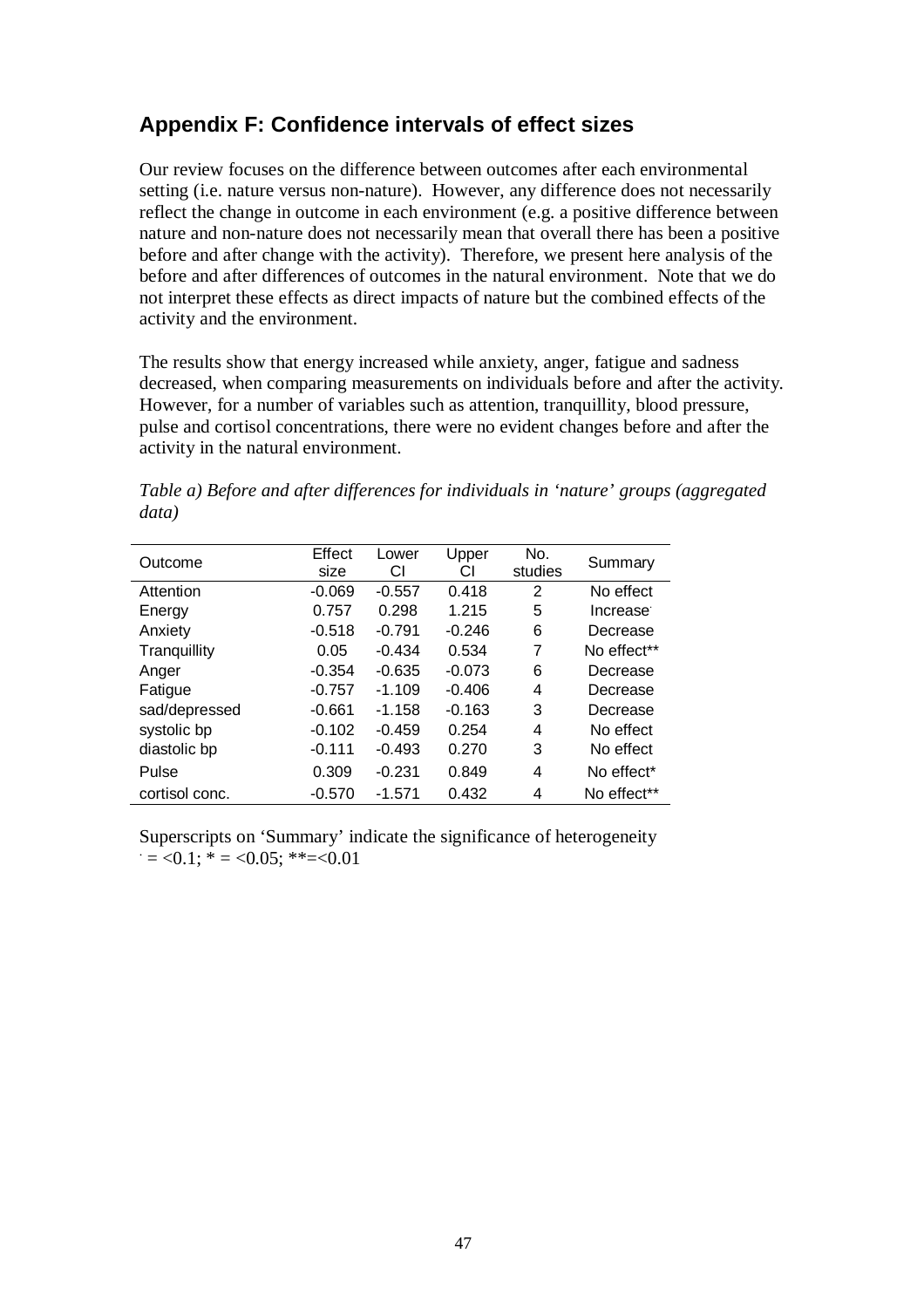The following table present the effect sizes and confidence intervals that are presented in the results section

|                | Unadjusted means on disaggregated data <sup>1</sup> |          |             |            | Unadjusted means on aggregated data <sup>2</sup> |                |             |             |                |                        |
|----------------|-----------------------------------------------------|----------|-------------|------------|--------------------------------------------------|----------------|-------------|-------------|----------------|------------------------|
| Outcome        | Effect<br>size                                      | Lower CI | Upper<br>СI | No. points | Summary                                          | Effect<br>size | Lower<br>СI | Upper<br>СI | No.<br>studies | Summary                |
| Attention      | 0.217                                               | $-0.029$ | 0.464       | 7(4)       | No effect                                        | 0.264          | $-0.049$    | 0.578       | 4              | No effect              |
| Energy         | 0.328                                               | 0.068    | 0.588       | 8(5)       | Positive                                         | 0.28           | $-0.007$    | 0.567       | 5              | No effect              |
| Anxiety        | $-0.032$                                            | $-0.412$ | 0.348       | 10(6)      | No effect <sup>**</sup>                          | $-0.122$       | $-0.582$    | 0.339       | 6              | No effect <sup>*</sup> |
| Tranguillity   | 0.23                                                | $-0.138$ | 0.597       | 11(7)      | No effect <sup>**</sup>                          | 0.391          | $-0.078$    | 0.86        |                | No effect**            |
| Anger          | $-0.456$                                            | $-0.737$ | $-0.18$     | 11 $(7)$   | Negative <sup>®</sup>                            | $-0.465$       | $-0.712$    | $-0.218$    |                | Negative               |
| Fatigue        | $-0.453$                                            | $-0.841$ | $-0.07$     | 7(4)       | Negative*                                        | $-0.418$       | $-0.762$    | $-0.073$    | 4              | Negative               |
| sad/depressed  | $-0.497$                                            | $-0.839$ | $-0.16$     | 5(4)       | Negative                                         | $-0.399$       | $-0.719$    | $-0.079$    | 4              | Negative               |
| systolic bp    | $-0.015$                                            | $-0.201$ | 0.171       | 8(6)       | No effect                                        | 0.011          | $-0.192$    | 0.213       | 6              | No effect              |
| diastolic bp   | 0.009                                               | $-0.217$ | 0.236       | 6(5)       | No effect                                        | 0.058          | $-0.176$    | 0.293       | 5              | No effect              |
| Pulse          | $-0.002$                                            | $-0.191$ | 0.187       | 5(5)       | No effect                                        | $-0.002$       | $-0.191$    | 0.187       | 5              | No effect              |
| cortisol conc. | $-0.047$                                            | $-0.493$ | 0.398       | 5(4)       | No effect                                        | $-0.026$       | $-0.576$    | 0.525       | 4              | No effect              |

*Table b) Effect size and 95 % CI for unadjusted post test effect sizes*

Superscripts on 'Summary' indicate the significance of heterogeneity  $= <0.1$ ; \*  $= <0.05$ ; \*\* $= <0.01$ 

<sup>1</sup>Disaggregated data = multiple effects size in studies with more than one comparison

<sup>2</sup>Aggregated data = one average effect size per study to account for potential non-independence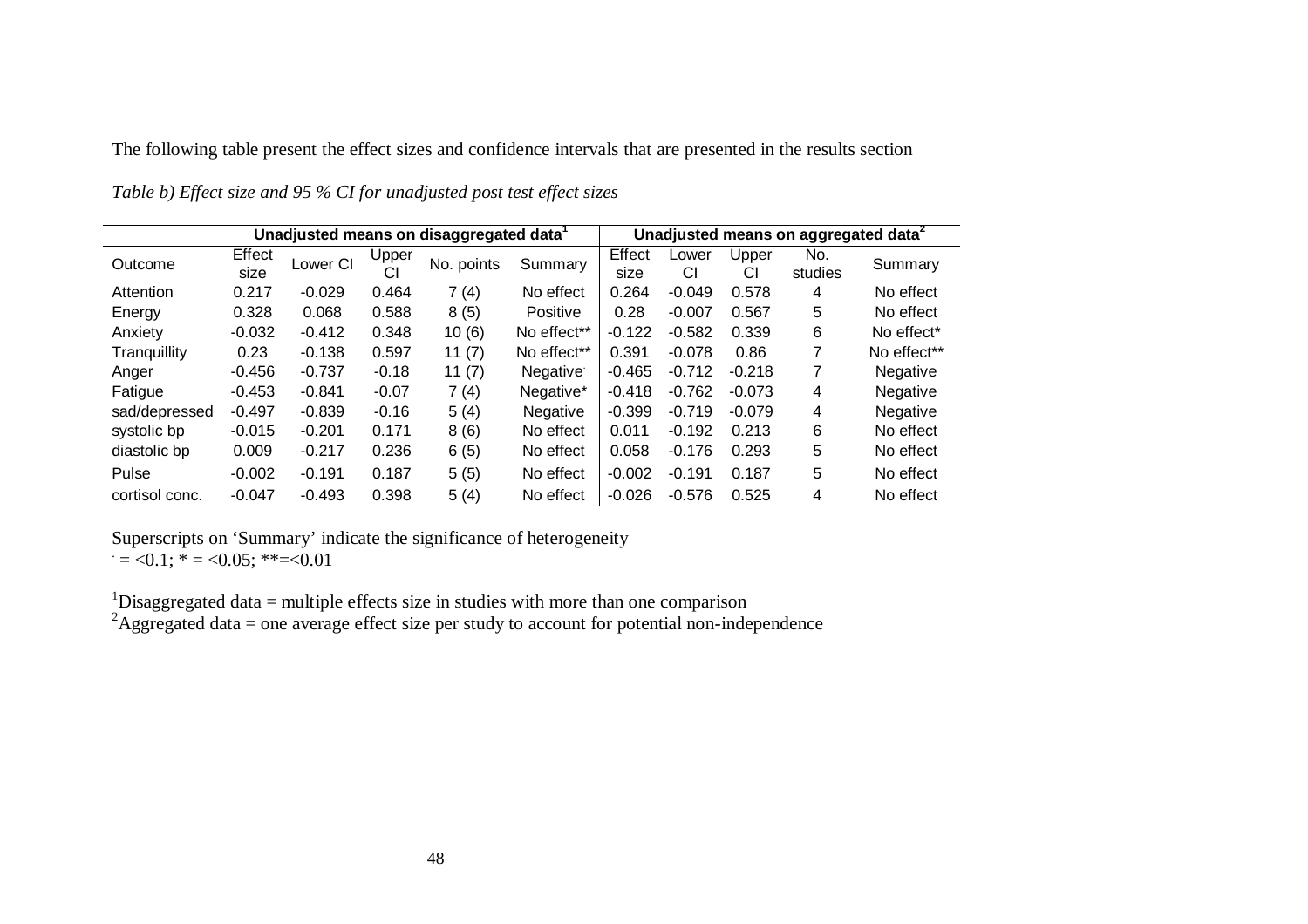The following two tables present the results of the analysis adjusting post-test effect size by the pre-test effect size to investigate the effect of accounting for any base-line differences.

| Table c) Effect sizes and 95 % CI based on <b>disaggregated and adjusted</b> post-test data (posttest effect size adjusted by pre effect size). The p- |  |
|--------------------------------------------------------------------------------------------------------------------------------------------------------|--|
| value of the heterogeneity statistic $(Q)$ is also presented.                                                                                          |  |

|                | Overall        |             |             |          |                            |                |                    | Nature vs outdoor built<br>Nature vs indoor |           |                            |                |                    |             |           |                            |
|----------------|----------------|-------------|-------------|----------|----------------------------|----------------|--------------------|---------------------------------------------|-----------|----------------------------|----------------|--------------------|-------------|-----------|----------------------------|
| Outcome        | Effect<br>Size | Lower<br>CI | Upper<br>CI | Q<br>(p) | No.<br>points<br>(studies) | Effect<br>Size | Lower<br><b>CI</b> | Upper<br>СI                                 | Q<br>(p)  | No.<br>points<br>(studies) | Effect<br>size | Lower<br><b>CI</b> | Upper<br>СI | Q(p)      | No.<br>points<br>(studies) |
| Attention      | 0.11           | $-0.238$    | 0.457       | 0.09     | 7(4)                       | 0.11           | $-0.238$           | 0.457                                       | 0.09      | 7(4)                       | <b>NA</b>      | <b>NA</b>          | <b>NA</b>   | <b>NA</b> | 0(0)                       |
| Energy         | 0.147          | $-0.089$    | 0.382       | 0.64     | 8(5)                       | 0.043          | $-0.38$            | 0.466                                       | 0.596     | 3(2)                       | 0.193          | $-0.091$           | 0.477       | 0.434     | 5(3)                       |
| Anxiety        | $-0.309$       | $-0.719$    | 0.101       | < 0.001  | 10(6)                      | <b>NA</b>      | <b>NA</b>          | <b>NA</b>                                   | <b>NA</b> | 0(0)                       | $-0.309$       | $-0.719$           | 0.101       | < 0.001   | 10(6)                      |
| Tranquillity   | 0.278          | $-0.177$    | 0.734       | < 0.001  | 11(7)                      | 0.804          | 0.175              | 1.433                                       | 0.049     | 5(4)                       | $-0.078$       | $-0.634$           | 0.479       | < 0.001   | 6(3)                       |
| Anger          | $-0.66$        | $-1.053$    | $-0.266$    | < 0.001  | 11(7)                      | $-0.573$       | $-1.094$           | $-0.052$                                    | 0.028     | 5(3)                       | $-0.758$       | $-1.391$           | $-0.125$    | < 0.0001  | 6(4)                       |
| fatigue        | $-0.722$       | $-1.34$     | $-0.104$    | < 0.001  | 7(4)                       | <b>NA</b>      | <b>NA</b>          | <b>NA</b>                                   | <b>NA</b> | 0(0)                       | $-0.722$       | $-1.34$            | $-0.104$    | < 0.001   | 7(4)                       |
| sad/depressed  | $-0.461$       | $-0.765$    | $-0.158$    | 0.681    | 5(4)                       | $-0.313$       | $-0.812$           | 0.186                                       | <b>NA</b> | 1(1)                       | $-0.548$       | $-0.931$           | $-0.166$    | 0.624     | 4(3)                       |
| systolic bp    | $-0.008$       | $-0.194$    | 0.177       | 0.749    | 8(6)                       | $-0.003$       | $-0.297$           | 0.292                                       | 0.457     | 4(3)                       | $-0.012$       | $-0.252$           | 0.227       | 0.647     | 4(3)                       |
| diastolic bp   | 0.07           | $-0.14$     | 0.28        | 0.367    | 6(5)                       | $-0.007$       | $-0.315$           | 0.3                                         | 0.361     | 4(3)                       | 0.094          | $-0.312$           | 0.5         | 0.203     | 2(2)                       |
| pulse          | 0.068          | $-0.207$    | 0.342       | 0.233    | 5(5)                       | $-0.348$       | $-1.31$            | 0.614                                       | 0.062     | 2(2)                       | 0.146          | $-0.064$           | 0.356       | 0.743     | 3(3)                       |
| cortisol conc. | 0.311          | $-0.698$    | 1.321       | < 0.001  | 5(4)                       | 0.758          | $-2.228$           | 3.743                                       | < 0.0001  | 2(2)                       | 0.089          | $-0.357$           | 0.536       | 0.377     | 3(2)                       |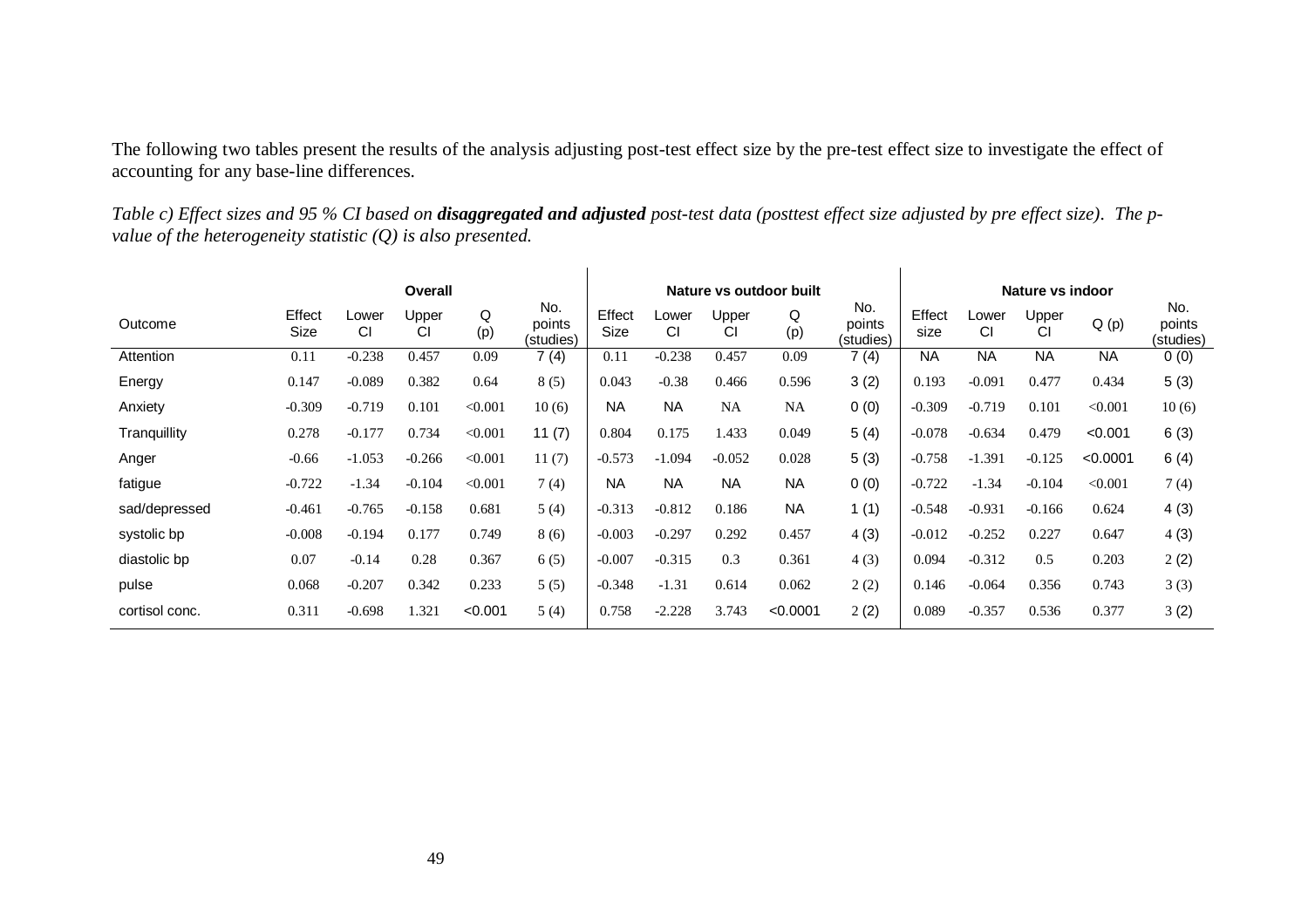*Table d) Effect sizes and 95 % CI based on aggregated and adjusted post test data (posttest effect size adjusted by pre effect size). The p-value of the heterogeneity statistic (Q) is also presented.*

| Overall           |                |             |             |          |                 |                |             | Nature vs outdoor built |           | Nature vs indoor |                |             |             |           |                |
|-------------------|----------------|-------------|-------------|----------|-----------------|----------------|-------------|-------------------------|-----------|------------------|----------------|-------------|-------------|-----------|----------------|
| Outcome           | Effect<br>size | Lower<br>CI | Upper<br>СI | Q<br>(p) | No.<br>studies  | Effect<br>size | Lower<br>CI | Upper<br>CI             | Q<br>(p)  | No.<br>studies   | Effect<br>size | Lower<br>CI | Upper<br>CI | Q<br>(p)  | No.<br>studies |
| Attention         | 0.167          | $-0.307$    | 0.642       | 0.104    | $\overline{4}$  | 0.167          | $-0.307$    | 0.642                   | 0.104     | 4                | <b>NA</b>      | <b>NA</b>   | <b>NA</b>   | <b>NA</b> | 0              |
| Energy            | 0.145          | $-0.142$    | 0.433       | 0.778    | 5               | 0.023          | $-0.433$    | 0.479                   | 0.786     | $\overline{2}$   | 0.226          | $-0.144$    | 0.596       | 0.538     | $\mathbf{3}$   |
| Anxiety           | $-0.378$       | $-0.821$    | 0.065       | 0.023    | 6               | <b>NA</b>      | <b>NA</b>   | <b>NA</b>               | <b>NA</b> | $\mathbf 0$      | $-0.378$       | $-0.821$    | 0.065       | 0.023     | 6              |
| Tranquillity      | 0.446          | $-0.096$    | 0.987       | 0.001    | $7\phantom{.0}$ | 0.927          | 0.175       | 1.68                    | 0.031     | 4                | $-0.068$       | $-0.68$     | 0.543       | 0.051     | 3              |
| Anger             | $-0.598$       | $-0.851$    | $-0.345$    | 0.397    | $\overline{7}$  | $-0.548$       | $-0.903$    | $-0.193$                | 0.711     | 3                | $-0.691$       | $-1.162$    | $-0.22$     | 0.143     | 4              |
| Fatigue           | $-0.684$       | $-1.466$    | 0.098       | 0.002    | $\overline{4}$  | <b>NA</b>      | <b>NA</b>   | <b>NA</b>               | <b>NA</b> | $\mathbf 0$      | $-0.684$       | $-1.466$    | 0.098       | 0.002     | $\overline{4}$ |
| Sad/<br>Depressed | $-0.434$       | $-0.754$    | $-0.114$    | 0.868    | $\overline{4}$  | $-0.313$       | $-0.812$    | 0.186                   | <b>NA</b> | 1                | $-0.519$       | $-0.935$    | $-0.102$    | 0.845     | 3              |
| Systolic<br>bp    | 0.004          | $-0.198$    | 0.206       | 0.845    | 6               | 0.003          | $-0.344$    | 0.349                   | 0.716     | 3                | 0.005          | $-0.244$    | 0.254       | 0.506     | 3              |
| Diastolic<br>bp   | 0.086          | $-0.145$    | 0.318       | 0.345    | 5               | 0.001          | $-0.4$      | 0.401                   | 0.284     | 3                | 0.094          | $-0.312$    | 0.5         | 0.203     | $\overline{c}$ |
| Pulse             | 0.068          | $-0.207$    | 0.342       | 0.233    | 5               | $-0.348$       | $-1.31$     | 0.614                   | 0.062     | $\mathfrak{2}$   | 0.146          | $-0.064$    | 0.356       | 0.743     | $\mathfrak{Z}$ |
| Cortisol<br>conc. | 0.437          | $-0.798$    | 1.671       | < 0.001  | $\overline{4}$  | 0.758          | $-2.228$    | 3.743                   | < 0.0001  | $\overline{c}$   | 0.175          | $-0.411$    | 0.761       | 0.266     | 2              |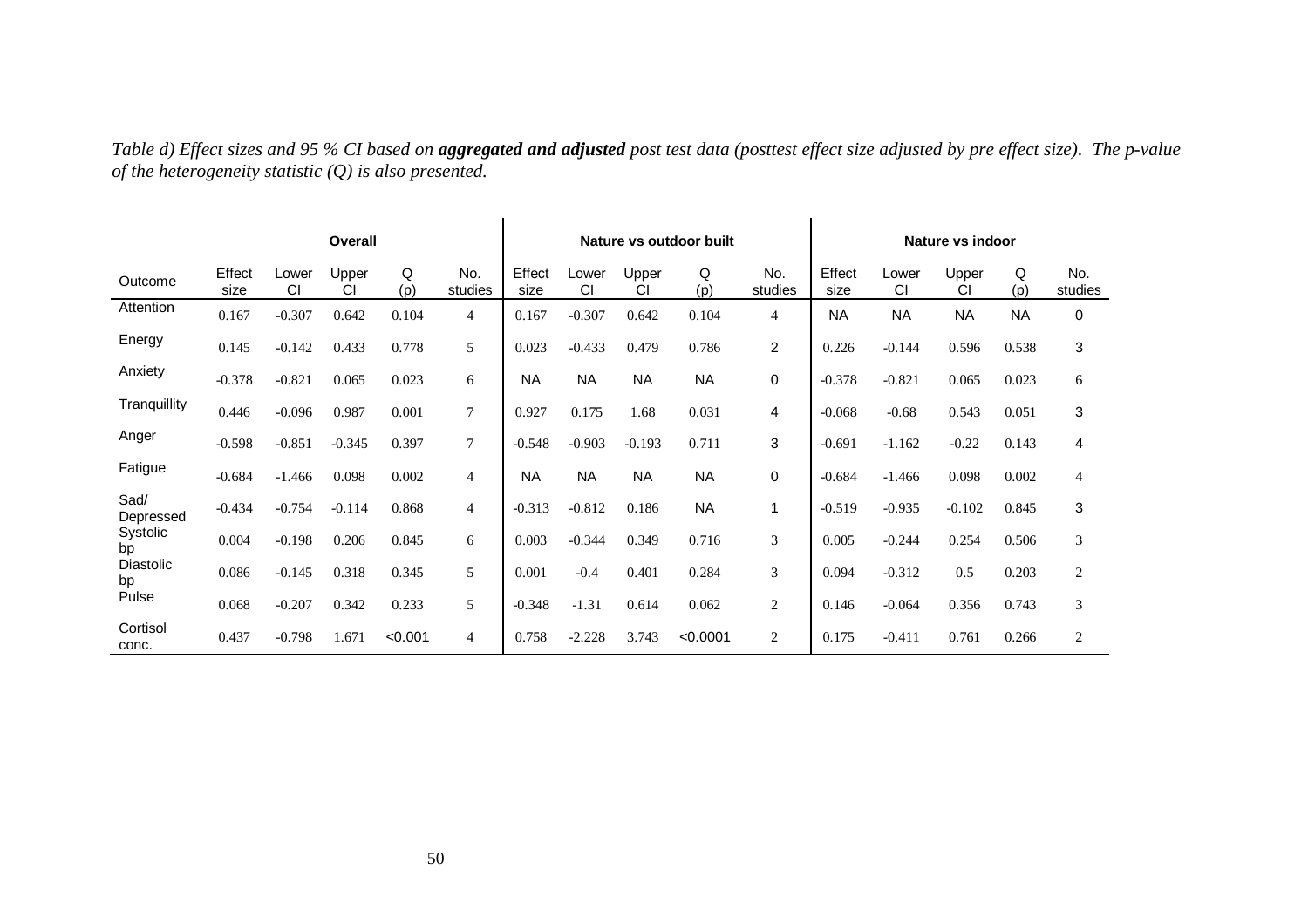## **Appendix G: References and summary tables of included studies**

| <b>Citation</b>                                                                                                                                                                                                                                                                                                           | <b>Activity/Comparator</b>                                                                                                       | Participants                                                                                                                               | <b>Aspects of methodology</b>                                                                                                                                                                                                                                                                                                                                      | <b>Outcomes measures</b>                                                                                                                                                                                                                                                                                         |
|---------------------------------------------------------------------------------------------------------------------------------------------------------------------------------------------------------------------------------------------------------------------------------------------------------------------------|----------------------------------------------------------------------------------------------------------------------------------|--------------------------------------------------------------------------------------------------------------------------------------------|--------------------------------------------------------------------------------------------------------------------------------------------------------------------------------------------------------------------------------------------------------------------------------------------------------------------------------------------------------------------|------------------------------------------------------------------------------------------------------------------------------------------------------------------------------------------------------------------------------------------------------------------------------------------------------------------|
| Bodin, M. and T. Hartig (2003). "Does<br>the outdoor environment matter for<br>psychological restoration gained through<br>running?" Psychology of Sport and<br>Exercise 4(2): 141-153.                                                                                                                                   | Running through an urban area vs<br>large nature reserve for 60 mins                                                             | 12 regular runners (6 male, 6<br>female)                                                                                                   | - Pretest-posttest crossover trial<br>- Participants from local running clubs and<br>referrals<br>- Treatment order randomised.<br>- 7 day period between each run<br>- Runners familiar with predefined route<br>- Assessments at the start and end of the run                                                                                                    | <b>Exercise-Induced Feeling</b><br>Inventory (revitalization and<br>tranquillity)<br>Negative Mood Scale<br>(anxiety/depression and<br>anger)<br>Attention (Digit Span test<br>and Symbol Digits<br>Modalities)<br>Perceived restorativeness,<br>Daily Hassles scale                                             |
| Butryn, T. M. and D. M. Furst (2003).<br>"The effects of park and urban settings<br>on the moods and cognitive strategies of<br>female runners. Effets des<br>environnements naturels (parc) et<br>urbains sur l'humeur et les strategies<br>cognitives de coureuses feminines."<br>Journal of Sport Behavior 4: 335-355. | Running through an urban area vs<br>public park along a 4 mile course                                                            | 31 non-elite female runners                                                                                                                | - Pretest-post test crossover trial<br>- Participants recruited from local running<br>clubs and flyers posted in a campus fitness<br>facility<br>- Treatment order counterbalanced<br>- Minimal experience with predefined<br>routes and they ran separately<br>- Participants not informed of research<br>hypothesis<br>- Assessments at the start and end of run | Mood (Total Mood<br>Disturbance)<br><b>Exercise-Induced Feeling</b><br>Inventory (Revitalization,<br>Tranquillity and Positive<br>Engagement)<br>Also presents Thoughts<br>During Running Scale<br>(TDRS)<br>Other outcomes measured<br>(e.g. POMS) but a<br>comparison between park<br>and urban not discussed. |
| Cuvo, A. J., M. E. May, et al. (2001).<br>"Effects of living room, Snoezelen<br>room, and outdoor activities on<br>stereotypic behavior and engagement by<br>adults with profound mental<br>retardation." Research in Developmental<br>Disabilities 22(3): 183-204.                                                       | Activity in living and Snoezelen<br>(multisensory) rooms compared<br>to the outdoor area of the<br>institution (in a rural area) | 3 adults with profound mental<br>retardation living at a state<br>operated developmental center<br>based on a number following<br>criteria | - observations made of participants in each<br>environment<br>-order of environments were counter-<br>balanced, and experienced consecutively for<br>15-20 mins on each research day<br>-living room was also first and served as the<br>base-line<br>-there were different activities in different<br>environments and depended on participant<br>preference      | Idiosyncratic symptoms (e.g.<br>body rocking, swaying,<br>picking) and also level of<br>engagement                                                                                                                                                                                                               |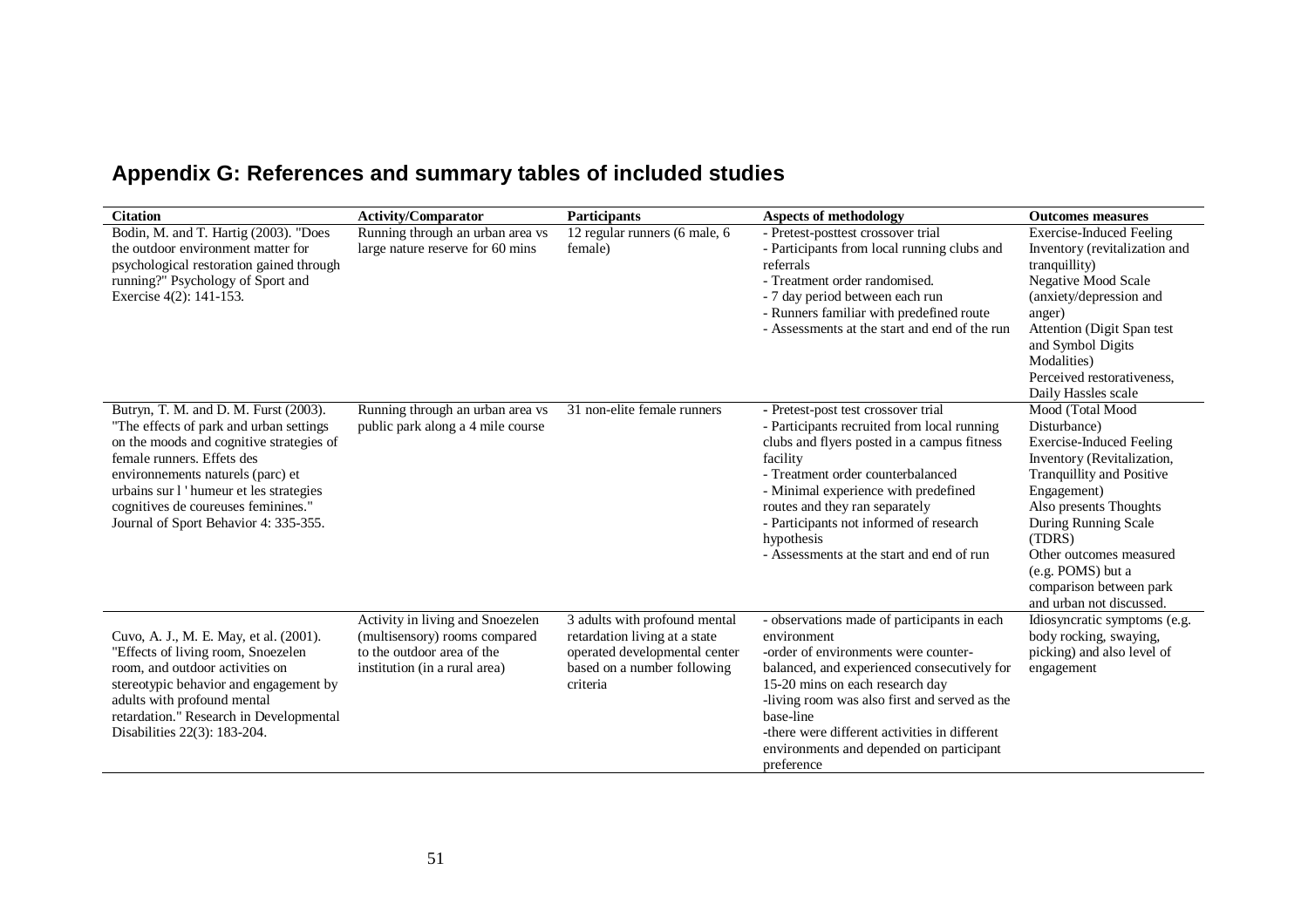|                                                                                                                                                                                                        |                                                                                                                                                                                                                                                                                                                                                                                                      |                                                                               | - reliability of assessment by observation                                                                                                                                                                                                                                                                                                                                                                                                                                                                                               |                                                                                                                                                                                                                           |
|--------------------------------------------------------------------------------------------------------------------------------------------------------------------------------------------------------|------------------------------------------------------------------------------------------------------------------------------------------------------------------------------------------------------------------------------------------------------------------------------------------------------------------------------------------------------------------------------------------------------|-------------------------------------------------------------------------------|------------------------------------------------------------------------------------------------------------------------------------------------------------------------------------------------------------------------------------------------------------------------------------------------------------------------------------------------------------------------------------------------------------------------------------------------------------------------------------------------------------------------------------------|---------------------------------------------------------------------------------------------------------------------------------------------------------------------------------------------------------------------------|
|                                                                                                                                                                                                        |                                                                                                                                                                                                                                                                                                                                                                                                      |                                                                               | checked by comparing inter-observer                                                                                                                                                                                                                                                                                                                                                                                                                                                                                                      |                                                                                                                                                                                                                           |
|                                                                                                                                                                                                        |                                                                                                                                                                                                                                                                                                                                                                                                      |                                                                               | agreement                                                                                                                                                                                                                                                                                                                                                                                                                                                                                                                                |                                                                                                                                                                                                                           |
| Faber Taylor A, Kuo F, and Sullivan W<br>(2001) Coping with ADD. The<br>Surprising Connection to Green Play<br>Setting. Environment and Behaviour. 33<br>Jan 2001 pp54-77                              | Afterschool and weekend activity<br>in indoor, built vs green settings                                                                                                                                                                                                                                                                                                                               | 96 parents of children aged 7 to<br>12 yrs old formally diagnosed<br>ADD ADHD | - Observation study using a questionnaire to<br>assess symptoms after activities<br>- Parents recruited through flyers<br>- Questionnaire was pretested.<br>- Completed questionnaire which asked<br>them to rate the effects of various activities<br>on their child's symptoms (worse, the same,<br>or better than usual)                                                                                                                                                                                                              | ADHD symptoms as rated by<br>their parents                                                                                                                                                                                |
| Faber-Taylor, A. & F.E. Kuo. (2008)<br>Children with attention deficits<br>concentrate better after walk in the park.<br>Journal of Attention Disorders.                                               | Walk in a city park, vs through<br>urban downtown or residential for<br>20 mins                                                                                                                                                                                                                                                                                                                      | 17 children (15 boys, 2 girls)<br>with ADD or ADHD                            | - Posttest crossover trial<br>-Participants were children between 7 to 12<br>with formally diagnosed ADD or DHD<br>- Randomised treatment order<br>- Each walk was one week apart<br>- Prior to walk, children completed puzzles<br>to induce attentional fatigue<br>- Led individually on walk<br>- Post test following walk by assessors blind<br>to treatment.<br>- Extra 8 children withdrawn for various<br>reasons                                                                                                                 | <b>Attention</b> (Digit Span<br>Backwards)<br>Other attention measures<br>taken but not used for various<br>reasons.<br>Perceived experience of run                                                                       |
| Harte, J. L. and G. H. Eifert (1995).<br>"The effects of running, environment,<br>and attentional focus on athletes'<br>catecholamine and cortisol levels and<br>mood." Psychophysiology 32(1): 49-54. | Indoor running on a treadmill in<br>laboratory with either (1) external<br>stimuli(e.g. listened through<br>headphones, sound of wind, cars,<br>people walking, birds); (2)<br>internal stimuli (wore earphones<br>connected to a microphone on<br>their chest to hear breathing)<br>compared to a 12-km outdoor run<br>on the university campus (and<br>also a control 'quiet inactivity'<br>group) | 10 male amateur triathletes                                                   | -pretest-posttest cross over trail<br>-order of treatments counterbalanced<br>-Participants obtained after sending letters<br>out to several running clubs<br>-1 person dropped out due to work<br>commitments<br>-psychological assessments and blood<br>pressure were pretested before the activity<br>but baseline urine samples for endocrine<br>assessment were collected on mornings<br>when the subjects were not attending the<br>experiment but at the same time of day<br>-posttest assessment taken following the<br>activity | POMS(tension/anxiety,<br>depression/rejection,<br>anger/hostility,<br>confusion/bewilderment,<br>vigor/activity,<br>fatigue/inertia), perceived<br>exertion, cortisol, blood<br>pressure, adrenaline and<br>noradrenaline |
| Hartig, T., Evans, G.W., Jamner, L.D.,<br>Davis, D.S., & Gärling, T. (2003).                                                                                                                           | Room with tree view and nature<br>walk vs viewless room/urban                                                                                                                                                                                                                                                                                                                                        | 112 normotensive students                                                     | - Pretest-posttest control and intervention<br>- Block-randomisation to assign to groups                                                                                                                                                                                                                                                                                                                                                                                                                                                 | Systolic/Diastolic blood<br>pressure                                                                                                                                                                                      |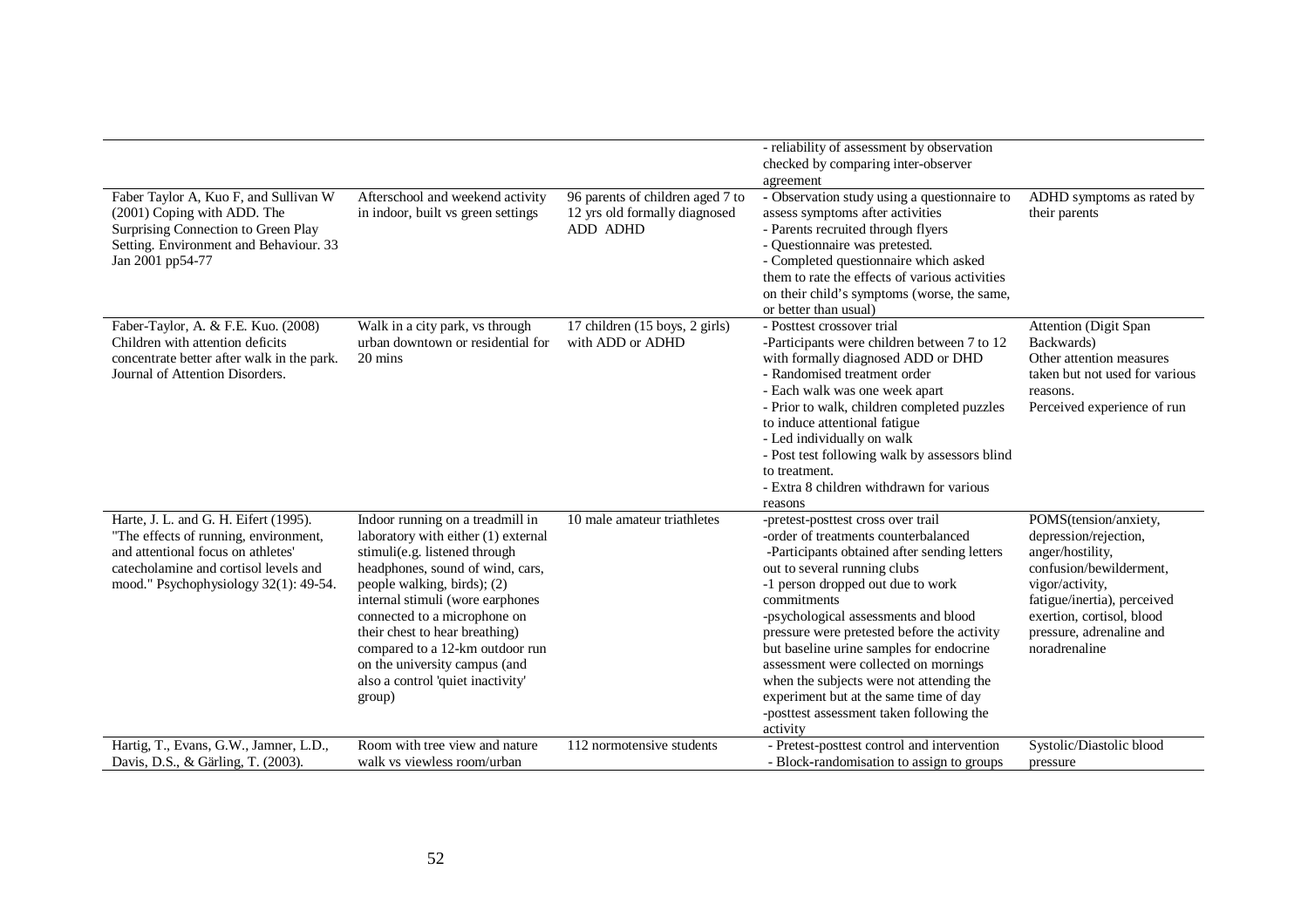| Tracking restoration in natural and<br>urban field settings. Journal of<br>Environmental Psychology, 23, 109-123                              | walk for 50 mins                                                                                                                                             |                                                                                                                           | - Led individually on walk<br>- First pretest before arriving at the site,<br>and posttest following walk<br>- Half of the subjects had completed an<br>attention-demanding task prior to the<br>room/walk                                                                                                                                                                                            | ZIPERS (positive affect,<br>attentiveness, fear arousal,<br>anger/aggression)<br><b>Overall Happiness Scale</b><br><b>Attention (Necker Cube</b><br>Pattern Control, Search and<br>Memory test)               |
|-----------------------------------------------------------------------------------------------------------------------------------------------|--------------------------------------------------------------------------------------------------------------------------------------------------------------|---------------------------------------------------------------------------------------------------------------------------|-------------------------------------------------------------------------------------------------------------------------------------------------------------------------------------------------------------------------------------------------------------------------------------------------------------------------------------------------------------------------------------------------------|---------------------------------------------------------------------------------------------------------------------------------------------------------------------------------------------------------------|
| Hartig, T., M. Mang, et al. (1991a).<br>"Restorative effects of natural<br>environment experiences." Environment<br>and Behavior 23(1): 3-26. | Non-wilderness vacation (car<br>touring, visits to family and<br>sightseeing trips) vs extended<br>wilderness backpacking trip<br>(also 'no vacation' group) | Experienced, physically-fit<br>back papers (25 in the<br>wilderness group and 18 in the<br>non-wilderness group)          | - Observation study with assessments before<br>and after the vacation already planned by<br>participants<br>- Participants in the wilderness group were<br>recruited at trailheads; other groups were<br>recruited from local clubs and referrals<br>- Both 4 to 7 days in duration<br>- Some differences between groups                                                                              | ZIPERS (fear,<br>anger/aggression, sadness,<br>positive affect, attentiveness)<br>happiness (OHS), life<br>satisfaction, attention (proof-<br>reading task)                                                   |
| Hartig, T., M. Mang, et al. (1991b).<br>"Restorative effects of natural<br>environment experiences." Environment<br>and Behavior 23(1): 3-26. | Walking in an urban area vs a<br>park (also vs relaxation<br>conditions) for 40 mins                                                                         | 34 college students (17 men, 17<br>women)                                                                                 | - Pretest-posttest crossover trial<br>- Random assignment to groups<br>- Standardized induction of mental fatigue<br>prior to experiment<br>- Led individually on walk<br>- Main pretest in a different location before<br>arrival at site but postest at the end of walk                                                                                                                             | ZIPERS (fear,<br>anger/aggression, sadness,<br>positive affect, attentiveness)<br><b>Overall Happiness Scale</b><br>Attention (proof-reading<br>task)<br>Perceived restorativeness<br>Blood pressure<br>Pulse |
| Hull, R. B. and S. E. Michael (1995).<br>"Nature-Based Recreation, Mood<br>Change, and Stress Restoration." Leisure<br>Sciences 17(1): 1-14.  | Passive leisure activities at home<br>vs in a suburban park                                                                                                  | $20(10 \text{ men and } 10 \text{ women})$<br>drawn from first part of study<br>on college students                       | - Observational study with assessments<br>before, during and after leisure<br>- Park visitors were approached to take part<br>in the study<br>- A subset where asked to take part in the<br>home study when carrying out similar<br>activity<br>- Assessment made by questionnaires<br>- 26 were asked to take part in the home<br>part of the study but only 20 returned<br>completed questionnaires | Thayer's 4-point scale (calm,<br>energetic, tired, anxious,<br>stress)                                                                                                                                        |
| Isaacs AJ, Critchley JA, See Tai S,<br>Buckingham K, Westley D, Harridge<br>SDR, et al. Exercise Evaluation<br>Randomised Trial (EXERT): a    | Leisure-centre based exercise<br>program vs instructor-led walking<br>programme through parks and<br>open space (also 'advice only'                          | 943 adults aged between 40<br>and 74 yrs, not currently<br>physically active and with at<br>least one cardiovascular risk | - Randomised controlled trial<br>- Referrals from GP to invite participants<br>- Block randomisation to assign participants<br>to groups                                                                                                                                                                                                                                                              | Exercise performance, blood<br>pressure, cholesterol, lipid<br>subfractions, heart rate, lung<br>function, anthropometry,                                                                                     |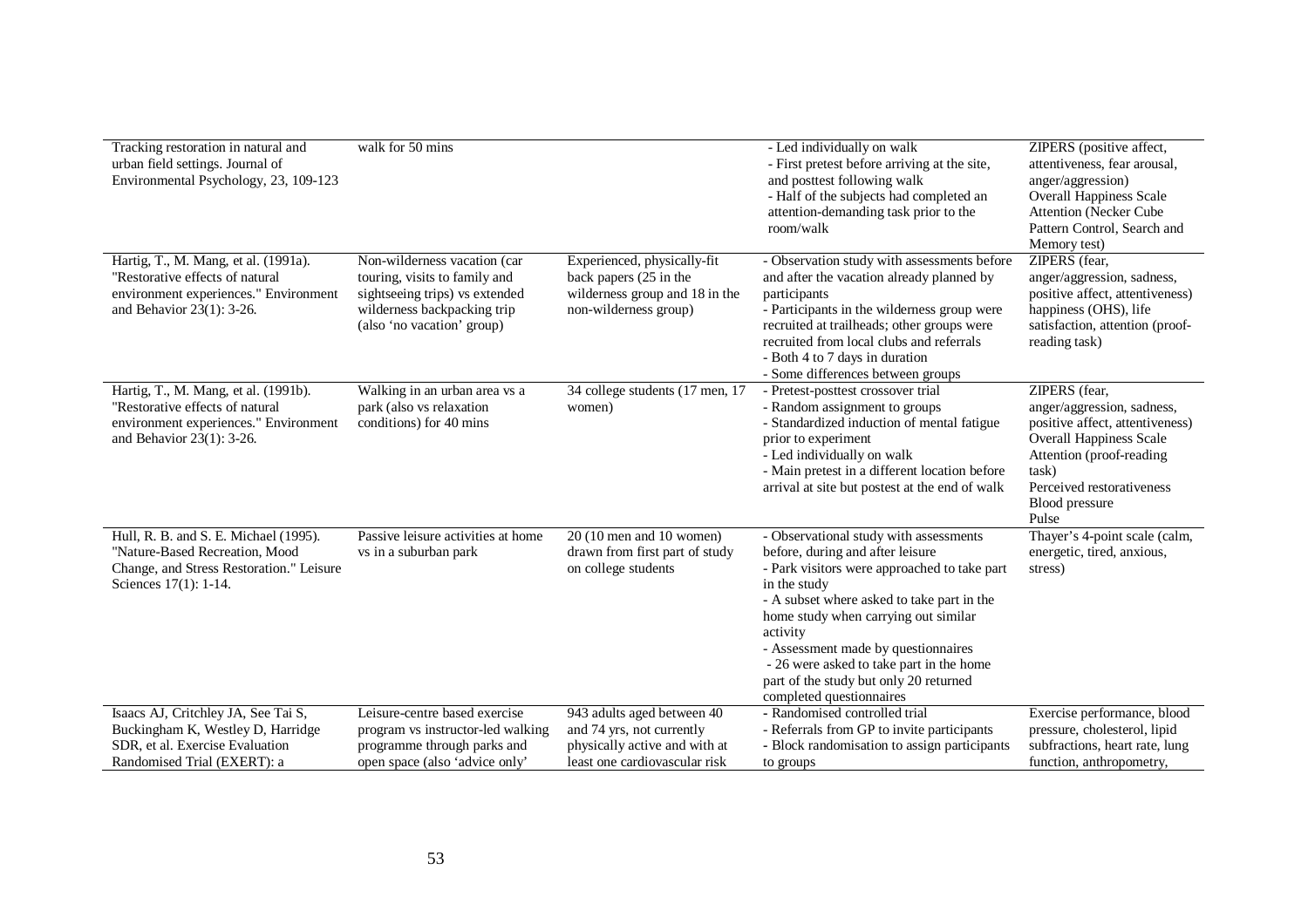| randomised trial comparing GP referral<br>for leisure centre-based exercise,<br>community based walking and advice<br>only. Health Technology Assessment<br>$2007:11(10)$ .                                                                            | group) on 10-wk programme                                                                                           | factor                                                                                                 | - 10 week programmes, 2 to 3 times a week<br>for both exercise groups<br>- Assessments and questionnaires at 10wk,<br>6 months and 1 yr                                                                                                                                                                                                                                                    | flexibility, strength, power,<br>self-reported physical actitiy,<br>HADS (anxiety, depression),<br>SF-36 Medical Outcome<br>Scale, Stages of Change,<br>Barriers to Exercise Scale,<br>EuroQol, Decision Balance<br>Scale, health service usage |
|--------------------------------------------------------------------------------------------------------------------------------------------------------------------------------------------------------------------------------------------------------|---------------------------------------------------------------------------------------------------------------------|--------------------------------------------------------------------------------------------------------|--------------------------------------------------------------------------------------------------------------------------------------------------------------------------------------------------------------------------------------------------------------------------------------------------------------------------------------------------------------------------------------------|-------------------------------------------------------------------------------------------------------------------------------------------------------------------------------------------------------------------------------------------------|
| Kerr, J. H., H. Fujiyama, et al. (2006).<br>"Psychological responses to exercising<br>in laboratory and natural environments."<br>Psychology of Sport and Exercise 7(4):<br>345-359.                                                                   | Running on a laboratory treadmill<br>vs along a tree-lined university<br>footpath for 5km                           | 22 male recreational runners<br>and 22 male competitive<br>runners                                     | - pre and posttest crossover design<br>- Order of activity counter-balanced<br>- ran individually, maintaining similar<br>intensity by pacemaker<br>- each run separated by 1 week<br>-Assessment made before and after activity                                                                                                                                                           | TESI (relaxation, anxiety,<br>excitement, boredom,<br>placidity, anger,<br>provocativeness, sullenness,<br>pride, humiliation, modesty,<br>shame, gratitude, resentment,<br>virtue, guilt, external and<br>somatic tension and effort           |
| Kuo and Taylor. (2004). A potential<br>natural treatment for attention-<br>deficit/hyperactivity disorder: evidence<br>from a national study. American Journal<br>of Public Health, 94: 1580-1586.                                                     | Afterschool and weekend activity<br>in indoor, built vs green settings                                              | 452 parents of children aged 5<br>to 18 yrs old who had been<br>formally diagnosed with<br><b>ADHD</b> | - Observation study using a questionnaire to<br>assess symptoms after activities<br>- Parents recruited through adverts<br>- Completed questionnaire which asked<br>them to rate the effects of various activities<br>on their child's symptoms (worse, the same,<br>or better than usual)                                                                                                 | ADHD symptoms as rated by<br>their parents                                                                                                                                                                                                      |
| Li, Q., K. Morimoto, et al. (2008).<br>"Visiting a forest, but not a city,<br>increases human natural killer activity<br>and expression of anti-cancer proteins."<br>International Journal of<br>Immunopathology and Pharmacology<br>$21(1): 117-127.$ | Walking during a 3 day trip to<br>city vs 3 day trip to forest                                                      | 12 health males (11 in city<br>group)                                                                  | - Pretest-post test crossover trial<br>- Participants selected from four large<br>companies<br>- All received same order of treatment<br>(forest and city trip at different times of<br>year)<br>- Not clear if individuals walked together as<br>a group<br>- Pretest was 3 days before trip while post<br>test was taken on day 2 and day 3 (and day<br>7 and 30 for forest groups only) | Immune function (NK<br>activity, number of NK cells,<br>white blood cells, number of<br>T cells, granulysin, perforin,<br>granzymes A/N)<br>Adrenaline<br>Sleeping hours                                                                        |
| Park, B. J., Y. Tsunetsugu, et al. (2007).<br>"Physiological effects of Shinrin-yoku<br>(taking in the atmosphere of the forest)--<br>using salivary cortisol and cerebral                                                                             | walking (morning) and watching<br>(afternoon) in a day in a city vs a<br>day in the forest for 20 mins each<br>time | 12 healthy males                                                                                       | - Pretest-posttest crossover trial<br>- Divided into two groups randomly to<br>decide treatment order<br>-Experienced each environment on                                                                                                                                                                                                                                                  | Cerebral activity (absolute<br>haemoglobin concentrations<br>of the prefrontal cortex)<br>Salivary cortisol                                                                                                                                     |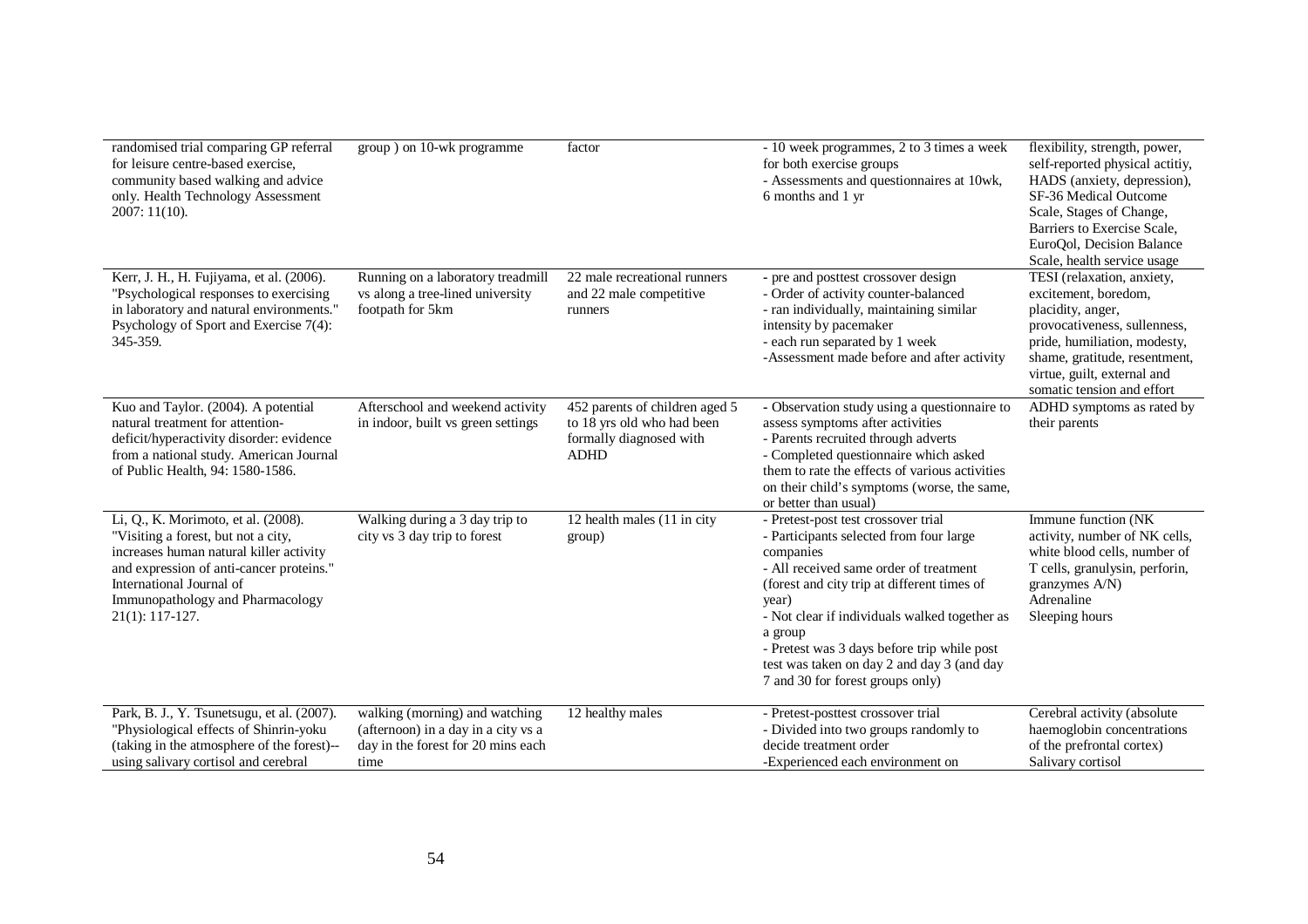| activity as indicators." J Physiol<br>Anthropol 26(2): 123-8.                                                                                                                                                                                                                                         |                                                                                                                                                                                        |                                                                                                                                                                                                                          | consecutive days<br>- Activity in the environment alone.<br>- Pretest in the morning at accommodation<br>before arriving at site, and also just before<br>and after each activity at site, and final<br>posttest on returning to the place of<br>accommodation                                                            | Perceived comfort/calm                                                                                                                        |
|-------------------------------------------------------------------------------------------------------------------------------------------------------------------------------------------------------------------------------------------------------------------------------------------------------|----------------------------------------------------------------------------------------------------------------------------------------------------------------------------------------|--------------------------------------------------------------------------------------------------------------------------------------------------------------------------------------------------------------------------|---------------------------------------------------------------------------------------------------------------------------------------------------------------------------------------------------------------------------------------------------------------------------------------------------------------------------|-----------------------------------------------------------------------------------------------------------------------------------------------|
| Peacock, J., Hine, R. & Pretty, J. (2007).<br>The mental health benefits of green<br>exercise activities and green care. Mind<br>week report                                                                                                                                                          | Walk around a shopping centre vs<br>in a country park for 1h                                                                                                                           | 20 members (7 male, 13)<br>female) of local Mind<br>associations aged between 31<br>and $70$                                                                                                                             | - pretest - posttest crossover study<br>- Same order of activity for all participants<br>(all walked together for both groups)<br>- walks led by a MIND organizer<br>- each walk was separated by 1 week<br>- Continuous walking was preferred and a<br>certain level of social interaction<br>encouraged                 | Rosenberg-Self esteem scale,<br>POM (anger, confusion,<br>depression, fatigue, tension,<br>vigour), TMD (mood)                                |
| Plante, T. G., C. Cage, et al. (2006).<br>"Psychological Benefits of Exercise"<br>Paired With Virtual Reality: Outdoor<br>Exercise Energizes Whereas Indoor<br>Virtual Exercise Relaxes." International<br>Journal of Stress Management 13(1):<br>108-117.                                            | Walk outdoors within a green<br>university campus vs on a<br>treadmill watching a virtual<br>reality video of the same walk<br>(and 'virtual reality video only'<br>group) for 20 mins | 112 (47 male and 65 female)<br>psychology students                                                                                                                                                                       | - pretest-postest comparison groups<br>- Participants volunteered for the study to<br>fulfil a research participation requirement<br>for their course<br>- Randomisation to assign participants to<br>groups<br>- walking at similar speeds, not clear if they<br>were alone<br>-Assessment before and after the activity | AD-ACL(energy, calmness,<br>tension.<br>tiredness), PACES (physical<br>activity enjoyment) and<br>Marlowe Crowne Social<br>Desirability Scale |
| Plante, T. G., C. Gores, et al. (2007).<br>"Does Exercise Environment Enhance<br>the Psychological Benefits of Exercise<br>for Women?" International Journal of<br>Stress Management 14(1): 88-98.                                                                                                    | Walk on a treadmill in the<br>university fitness facility vs in a<br>green university campus (and also<br>with a friend or alone) for 20<br>mins                                       | 88 female undergraduate<br>students aged 18 to 22 yrs old                                                                                                                                                                | - pretest-postest comparison groups<br>- Randomisation to assign students to<br>groups<br>- walking at a moderate speed<br>- in both cases, they were tested alone and<br>with a friend<br>-Assessments before and after the activity                                                                                     | AD-ACL(energy, calmness,<br>tension,<br>tiredness) and PACES<br>(physical activity enjoyment)                                                 |
| Scholz, U. and H. Krombholz (2007).<br>"Untersuchung zur koerperlichen<br>Leistungsfaehigkeit von Kindern aus<br>Waldkindergaerten und<br>Regelkindergaerten. A study of the<br>physical performance ability of children<br>from wood kindergartens and from<br>regular kindergartens. Enquete sur la | Attendance of a forest<br>kindergarten compared to a<br>regular kindergarten                                                                                                           | 129 children in total - 45<br>children from 10 wood<br>kindergartens, 42 children with<br>2 urban kindergartens and 42<br>children from 2 rural<br>kindergartens aged at least 60<br>months with no physical<br>problems | - observational study investigating on the<br>implications of movements in a natural<br>environments for motor ability<br>-tests developed by the Institute of Early<br><b>Education</b> in Munich<br>-no base-line data before attending wood<br>kindergarten<br>Measurements taken on motor ability as                  | Sport motor performance<br>ability (balancing forwards,<br>backwards, jumps, swinging<br>etc)                                                 |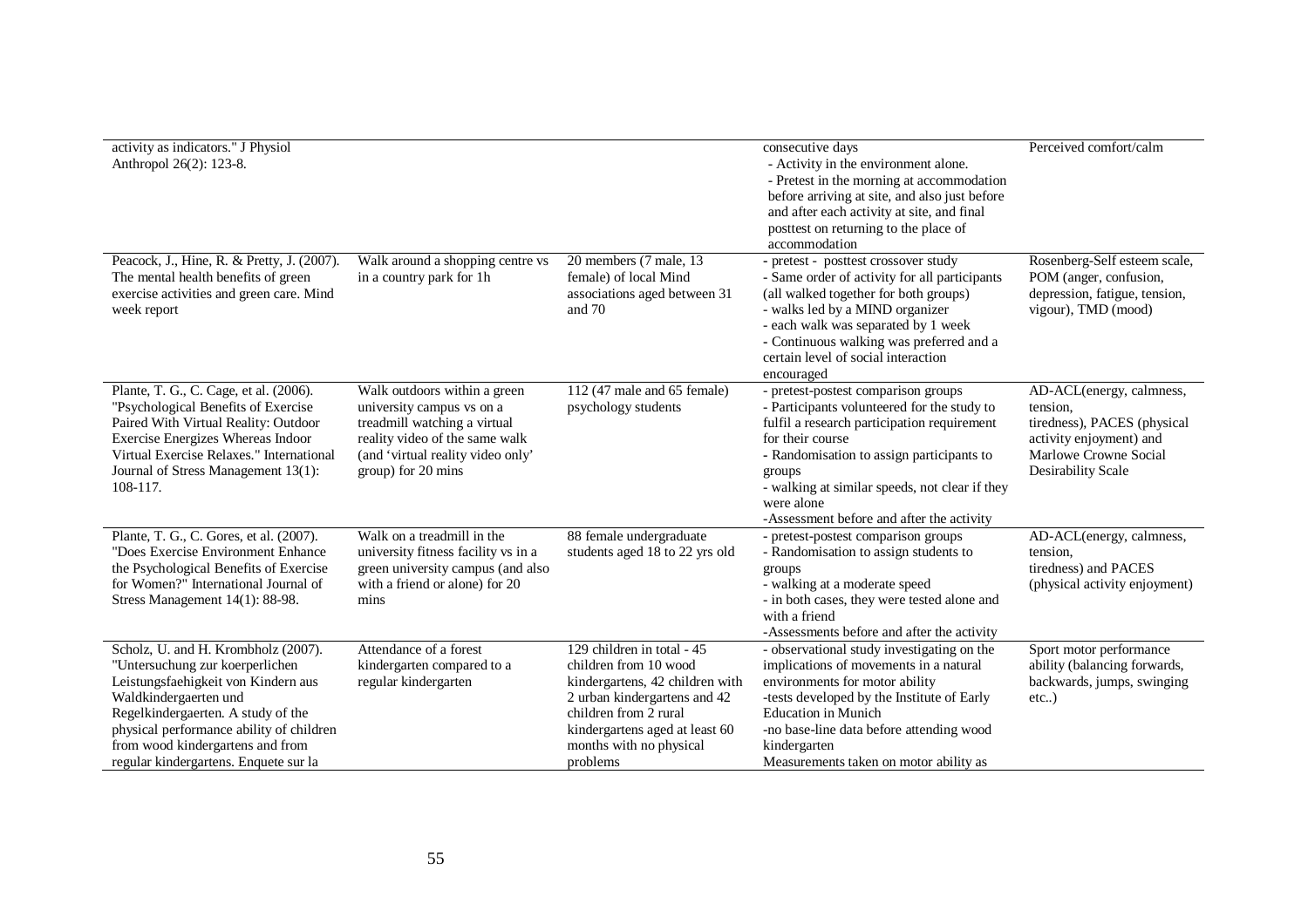| condition physique d'enfants frequentant<br>des jardins d'enfants forestiers et de ceux<br>qui frequentent des jardins d'enfants<br>reguliers." Motorik Mar 1: 17-22.                                                                          |                                                                                                                            |                                                                                                                                                                                                                                                                              | well as the familial environment (parents<br>occupation/family activites) and other<br>activities outside of kindergarten for each<br>child                                                                                                                                                                                                                                                                               |                                                                                                                                                             |
|------------------------------------------------------------------------------------------------------------------------------------------------------------------------------------------------------------------------------------------------|----------------------------------------------------------------------------------------------------------------------------|------------------------------------------------------------------------------------------------------------------------------------------------------------------------------------------------------------------------------------------------------------------------------|---------------------------------------------------------------------------------------------------------------------------------------------------------------------------------------------------------------------------------------------------------------------------------------------------------------------------------------------------------------------------------------------------------------------------|-------------------------------------------------------------------------------------------------------------------------------------------------------------|
| Teas, J., T. Hurley, S. Ghumare; K.<br>Ogoussan. (2007) Walking Outside<br>Improves Mood for Healthy<br>Postmenopausal Women. Clinical<br>Medicine: Oncology. 1: 35-43                                                                         | Walking indoors on a treadmill in<br>a gym vs along a university path<br>(grassy area with trees, flower<br>beds) for 1 hr | 19 self-reported<br>postmenopausal status (no<br>menstruation for at least 12<br>months), regularly engaged in<br>recreational exercise at 3<br>hrs/week as well as answering<br>'no' to all questions on the<br><b>Physical Activity Readiness</b><br>Questionnaire (PAR-Q) | - pretest - posttest crossover study<br>- Recruited from adverts and word of<br>mouth<br>- Same order of activity for all participants<br>(all walked outside on the same day)<br>- walks separated by 1 week<br>- Instructed to walk at a similar pace<br>- walked together<br>- the gym environment also had music                                                                                                      | Positive and Negative affect<br>scale (pleased, sad,<br>frustrated, worried, angry,<br>delighted, joy)<br>Salivary cortisol and alpha<br>amylase            |
| Telles, S. and R. B. Srinivas (1998).<br>"Autonomic and respiratory measures in<br>children with impaired vision following<br>yoga and physical activity programs."<br>International Journal of Rehabilitation &<br>Health 4(2): 117-22.       | Yoga vs physical activity in the<br>garden for 3 wks                                                                       | 24 children with impaired<br>vision aged between 12 to 17<br>yrs                                                                                                                                                                                                             | - pretest-posttest comparison groups<br>- Participants selected from a special school<br>for persons with visual impairment<br>- Randomisation to assign participants to<br>activities<br>- 3 weeks of the activities, for 1 hr, 5 days a<br>week<br>- Assessment before and after this 3-week<br>period                                                                                                                  | Heart rate, breath rate and<br>skin resistance                                                                                                              |
| Tsunetsugu, Y., B. J. Park, et al. (2007).<br>"Physiological effects of Shinrin-yoku<br>(taking in the atmosphere of the forest)<br>in an old-growth broadleaf forest in<br>Yamagata Prefecture, Japan." J Physiol<br>Anthropol 26(2): 135-42. | walking (morning) and watching<br>(afternoon) in a day in a city vs a<br>day in the forest for 15 mins each<br>time        | 12 male university students                                                                                                                                                                                                                                                  | - Pretest-posttest crossover trial<br>- Divided into two groups randomly to<br>decide treatment order<br>-Experienced each environment on<br>consecutive days<br>- Carried out activity alone in the<br>environment<br>- Pretest in the morning at accommodation<br>before arriving at site, and also just before<br>and after each activity at site, and final<br>posttest on returning to the place of<br>accommodation | Systolic/diastolic blood<br>pressure<br>Pulse<br>Heart rate<br>Salivary cortisol<br>Immunoglobin A<br>Perceived comfort/calm<br>Stress-Refresh feeling test |
| Yamaguchi, M. Deguchi, M. & Y<br>Miyazaki (2006). The effects of exercise<br>in forest and urban environments on<br>sympathetic nervous activity of normal                                                                                     | walking (morning) and watching<br>(afternoon) in a day in a city vs a<br>day in the forest for 20 mins each<br>time        | 10 male university students                                                                                                                                                                                                                                                  | - Pretestpost test crossover trial<br>- Divided into two groups to determine<br>treatment order<br>- Not clear if the walking alone.                                                                                                                                                                                                                                                                                      | Salivary amylase                                                                                                                                            |